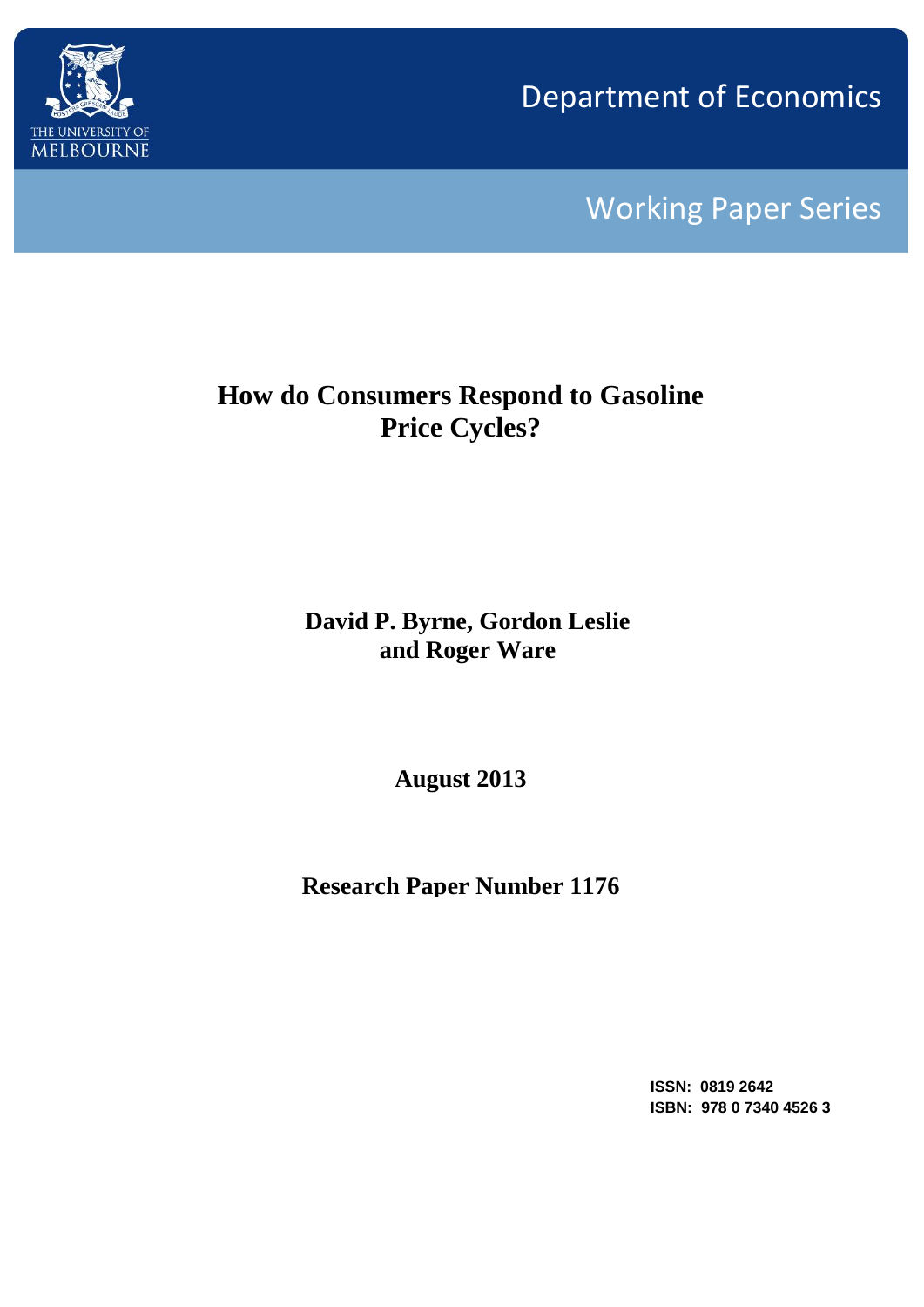## How do Consumers Respond to Gasoline Price Cycles?<sup>∗</sup>

David P. Byrne University of Melbourne byrned@unimelb.edu.au

Gordon Leslie Stanford University gwleslie@stanford.edu

Roger Ware Queen's University ware@econ.queensu.ca

#### August 24, 2013

#### **Abstract**

This paper empirically studies how consumers respond to retail gasoline price cycles. Our analysis uses new station-level price data from local markets in Ontario, Canada, and a unique market-level measure of consumer responsiveness based on web traffic from gasoline price reporting websites. We first document how stations use coordinated pricing strategies that give rise to large daily changes in price levels and dispersion in cycling gasoline markets. We then show consumer responsiveness exhibits cycles that move with these price fluctuations. Through a series of tests we further show that forward-looking stockpiling behavior by consumers plays a central role in generating these patterns.

Keywords: Retail gasoline price cycles; Dynamic demand; Consumer search JEL Codes: L11, L9, D22

<sup>∗</sup>Corresponding author: David P. Byrne, Department of Economics, University of Melbourne, The FBE Building Level 4, 111 Barry Street, Carlton, 3053, Victoria, Australia. We are grateful to Dustin Coupal of GasBuddy Organization Inc. for providing the data used in this study. We thank Branko Boskovic, Mick Coelli, Fred Crane, Joe Hirschberg, Sacha Kapoor, Arvind Magesan, Harry J. Paarsch, Lawrence Uren, Tom Wilkening, and four anonymous referees for their comments. We have also received helpful suggestions from seminar participants at the University of Melbourne, the University of Queensland, and the Australian Competition and Consumer Commission. David Byrne is thankful for funding from the University of Melbourne's Early Career Researcher funding scheme. The views and opinions expressed in this paper do not reflect those of the GasBuddy Organization. Earlier drafts of this paper have been circulated under the titles "Price Cycles and Price Leadership in Gasoline Markets: New Evidence from Canada" and "Price Coordination and Consumer Search in Gasoline Markets with Price Cycles."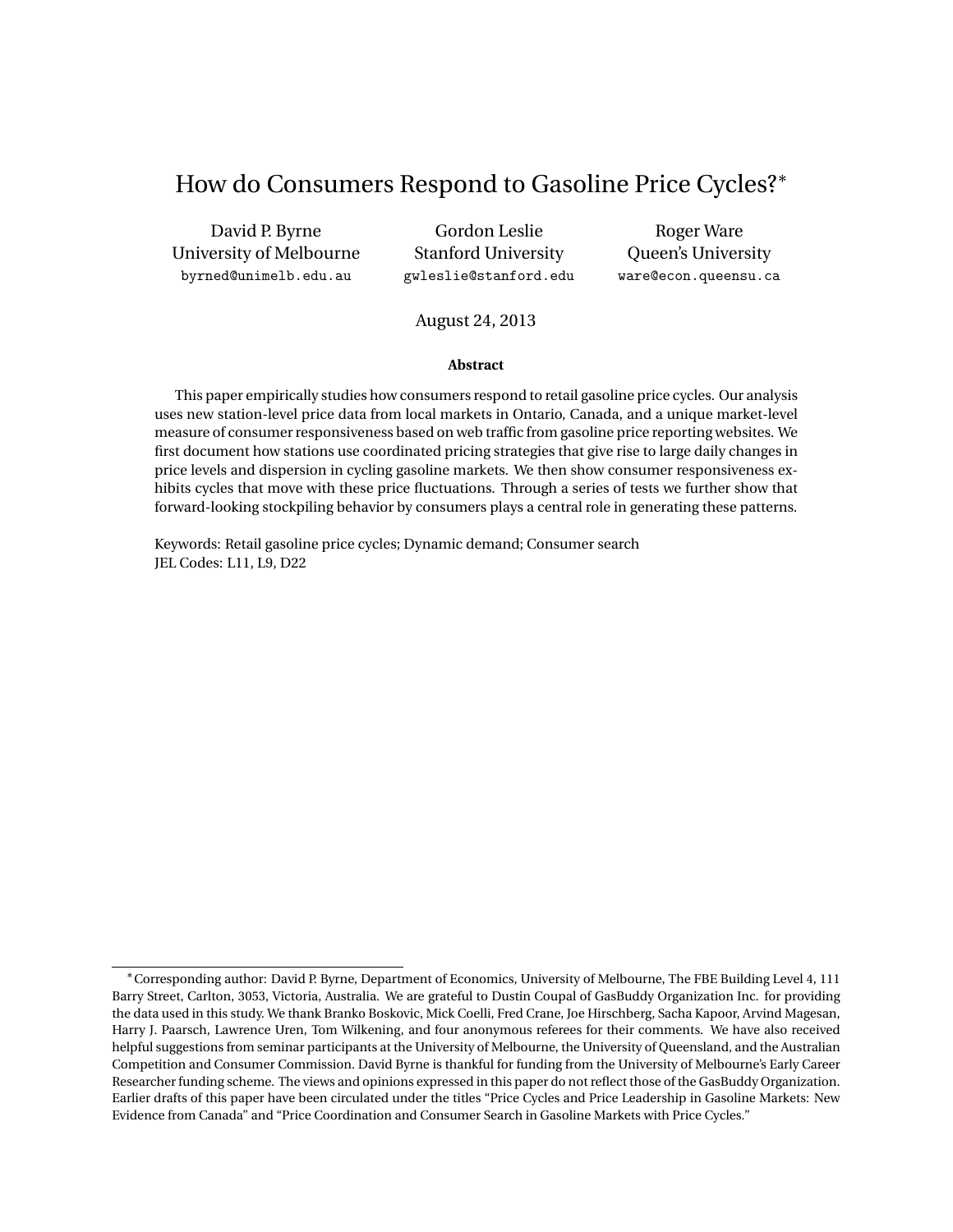## **1 Introduction**

The continued rise in gasoline prices over the past decade has seen anti-trust authorities increase their scrutiny over how companies set prices, and has heightened interest over the nature of competition in gasoline markets. A key finding from various policy and academic studies on gasoline pricing is that retail prices exhibit asymmetric cycles in many markets.<sup>1</sup> Figure 1 depicts an example of a cycling market from Kingston, Canada. In cycling markets like Kingston, retail prices experience large infrequent price jumps or *restorations*, and an *undercutting phase* that consists of small daily price cuts between consecutive price restorations.

While a number of researchers have examined retailers' pricing behavior in coordinating restorations and undercutting prices, there are virtually no empirical studies on whether or how consumers respond to price cycles. More generally, there is little evidence on how consumers respond to daily fluctuations in gasoline prices. The disproportionate amount of supply-side research reflects the fact that while daily retail price data is available to researchers, daily data on volumes of fuel sold at a station or in a market are generally confidential and unavailable to researchers. The lack of demand-side research is unfortunate given its relevance for policymakers concerned with consumer welfare and demand-side sources of market power in retail gasoline markets.

In this paper, we develop a novel empirical study of how consumers respond to gasoline price cycles. The study proceeds in two parts. We first examine firms' pricing behavior in cycling gasoline markets and provide new evidence that dominant retailers engage in price leadership in these markets. We then use a novel measure of daily market-level consumer responsiveness to study how consumers respond to daily fluctuations in price levels and dispersion arising from firms' pricing behavior, and to test for consumer stockpiling and search behavior.

Our analysis uses a new dataset of daily, station-level prices from Ontario, Canada from 2007-2008. The owners of GasBuddy Organization Inc. (GasBuddy), who run the most popular online gasoline price reporting websites in North America, provided us with these data. Users of these websites upload stations' prices from their local markets via the internet using mobile devices and computers. The dataset consists of every station-level price report submitted to GasBuddy's websites over the sample period.

 $1$ See Eckert (2013) and Noel (2011) for extensive reviews of the academic literature on retail gasoline pricing and cycles. A number of policy studies from the U.S., Canada, and Australia have also studied price cycles. See, for example, Federal Trade Commission (2011), Government of Canada (2003), and Australia Consumer and Competition Commission (2007).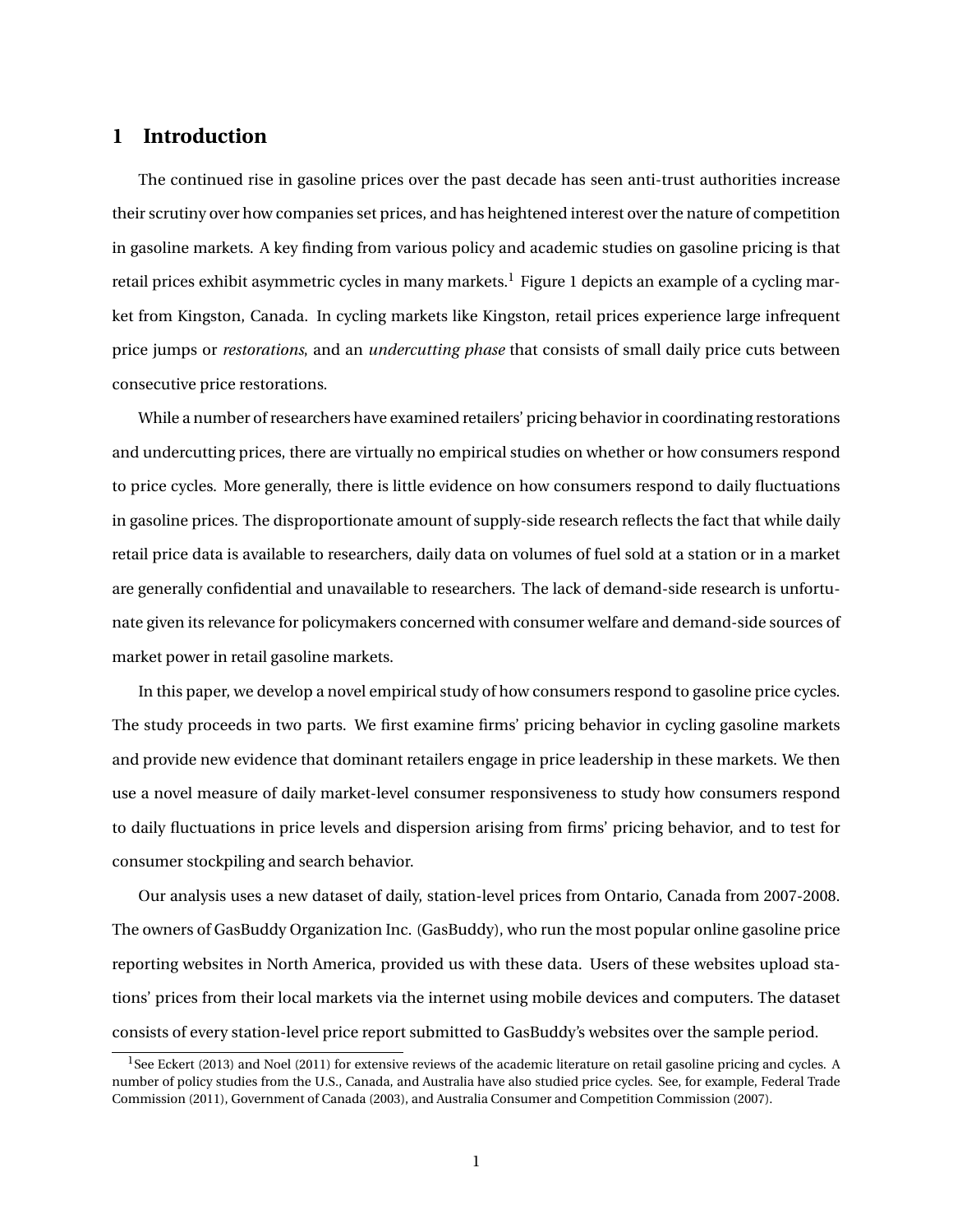In the first part of the paper, we study firm-specific pricing behavior, and their impact on daily retail price levels and dispersion in cycling markets. We show that stations run by major vertically-integrated brands systematically take on a leadership role in coordinating price restorations. In contrast, we find independent (non-branded) stations do not engage in such price leadership. We further show that branded retailers not only influence the level of prices when coordinating restorations, but also station-level price dispersion. In particular, market-level price dispersion collapses after a restoration price jump, and gradually rises as price undercutting ensues.

In the second part of the paper, we analyze how consumers respond to these daily fluctuations in price levels and dispersion. Like previous researchers, we do not have access to data on volumes of fuel sold for our analysis. Instead we exploit the fact that our data contain every price report submitted to GasBuddy's websites over the sample period. This allows us to construct a daily, market-specific measure of demand responsiveness in terms of the number of price reports these websites receive from price spotters for a given date and market. This price reporting-based measure of responsiveness essentially assumes that consumers are more actively shopping and sampling gasoline stations' prices on days when GasBuddy's websites receive more price reports for a given market.

The main advantage of this measure is we can match it to daily, market-level changes in price levels and dispersion. Such disaggregation is particularly helpful in studying consumer demand responses in cycling markets where retail prices exhibit large fluctuations on a daily basis. The main shortcoming of the measure is it only captures demand responses of consumers who actively report gasoline prices to websites. These individuals are unlikely to be typical consumers, and as such we interpret our results as corresponding to the behavior of highly informed/attentive consumers.

We use regressions to study how price reporting intensity varies with the level and dispersion of prices over the cycle. We find reporting intensity experiences a dramatic, statistically significant increase just before and during restorations, a period where both price levels and dispersion also rise dramatically.<sup>2</sup> The baseline estimates further establish that daily price dispersion is the main determinant of price reporting intensity across different days of the cycle.

We consider two non-mutually exclusive mechanisms in interpreting these patterns: stockpiling and

 $2$ The rise in price dispersion around restorations reflects our main findings in the first part of the paper. When branded retailers increase their stations' prices to coordinate restorations, they create large increases in price dispersion for one- or two days as rival stations adjust their prices upward from the bottom of the cycle.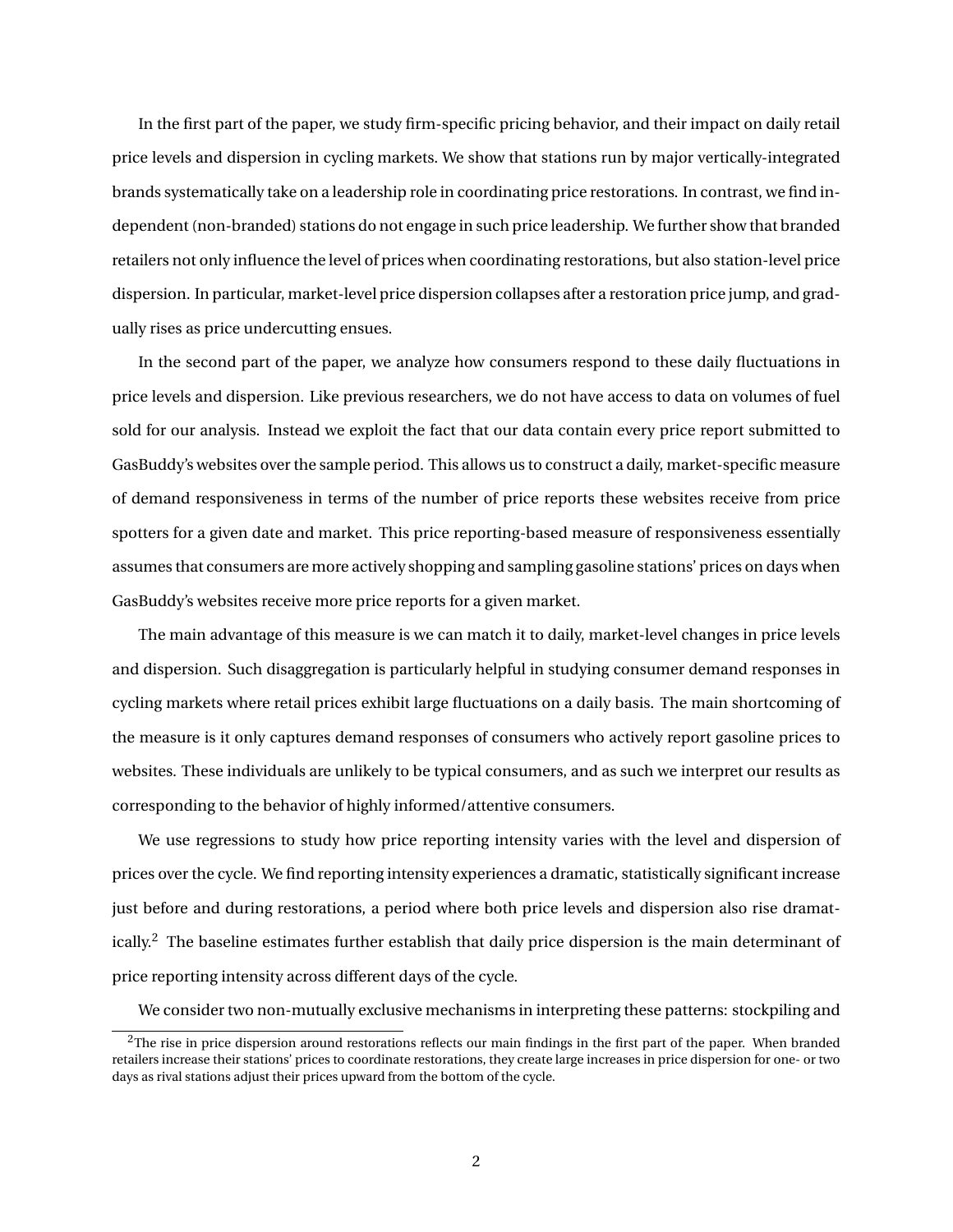consumer search.<sup>3</sup> The baseline results alone, while interesting, are not overly helpful in determining whether one or both of these mechanisms drive price reporting behavior. Forward-looking consumers could monitor daily changes in price dispersion, which varies in predictable ways over the cycle, to time their fuel purchases at the bottom of the cycle. Similarly, a costly search model would predict a rise in price reporting around restorations since the marginal benefit to searching for and reporting prices is higher when prices are more dispersed, and consumers are more likely to find a deal.

We try to disentangle stockpiling from search-based incentives in price reporting by investigating heterogeneous relationships between reporting intensity, price dispersion, and positive and negative price changes by day of the cycle. Interestingly, we find reporting intensity is strongly linked to price dispersion on days just prior to and during restorations; however, no such relationship exists the day immediately after a restoration. This can be explained by a model of stockpiling and demand accumulation: if GasBuddy's price spotters tend to time their purchases and fill their cars' fuel tanks at the bottom of the cycle, then one day after a restoration they will not be actively shopping for fuel, and hence not monitoring price dispersion to make another well-timed fuel purchase. In contrast, a search-based explanation of price reporting alone has a difficult time explaining why reporting intensity and price dispersion has a strong positive relationship on some days of the cycle but not others.

Our analysis also reveals heterogeneous relationships between price reporting and lagged retail price changes that further point to dynamic demand behavior. On most days of the cycle, price reporting is largely unrelated to lagged positive and negative retail price changes. There are, however, two key exceptions: on days when restorations are initiated, reporting intensity rises when lagged retail prices start to rise, or when lagged price cuts become increasingly small. We document that both small price increases and smaller price cuts during the undercutting phase of the cycle tend to signal a restoration price jump is about to occur. As such, we see these findings as being consistent with forward-looking consumers who use this information to anticipate restorations, and time their purchases at the bottom of the cycle.

As a final test of stockpiling, we examine daily price reporting in the context of rural gasoline markets. These markets are well-suited for testing stockpiling behavior for two reasons. First, price restorations and undercutting phases are also present in rural markets, as well as periods of price rigidity following

 ${}^{3}$ In Section 4, we caveat how endogeneity issues arising from firms' optimal price decisions can affect the interpretation of our results. We also discuss how correcting for this source of simultaneity in our reduced-form regressions, say for example with instrumental variables, is prohibitively difficult if consumers are forward-looking.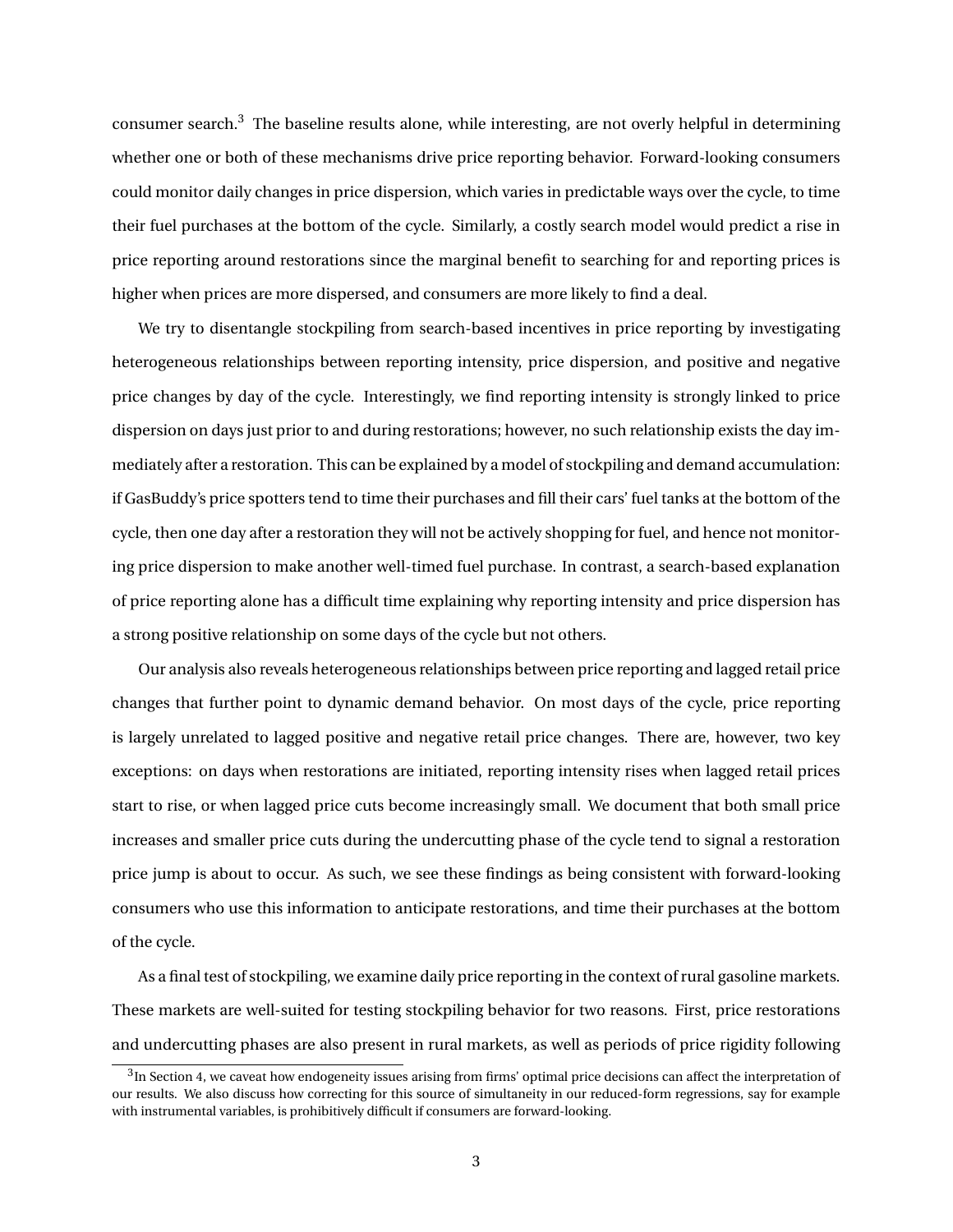restorations; in short, these markets exhibit "slow" price cycles. Thus, consumers in these markets have particularly strong incentives to time their purchases and stockpile fuel prior to restorations to avoid paying higher prices in the future. Second, the majority of rural markets in the sample have five or less stations that tend to be located in close proximity to each other. As such, there is little scope for searchbased incentives to drive price reporting in these markets. Therefore, if stockpiling plays no role in price reporting, we should not find the jump in reporting intensity around restorations in rural markets that we found in the sample's (faster) cycling markets. Our empirical findings show this is not the case: price reporting exhibits a large, statistically significant rise when restorations are initiated in rural markets. The evidence further supports the hypothesis that dynamic demand incentives drive price reporting.

As we discuss in the paper's conclusion, our results have implications for price transparency policies that provide consumers with web-based information on daily, market-level retail price fluctuations; such policies have recently been considered and enacted by anti-trust authorities and policy makers in Australia and Canada. By providing some of the first "hard" empirical evidence of stockpiling behavior, this paper emphasizes the importance of policies that help consumers make well-timed retail fuel purchases. In this way, these policies can yield consumer welfare gains in gasoline markets, particularly in those with price cycles (Noel, 2012).

#### **Related literature**

The paper contributes to a large empirical literature on consumer demand in retail gasoline markets. Previous researchers have examined a number of issues such as identifying price elasticities with low frequency (monthly, quarterly) data (Small and Van Dender, 2008; Hughes, Knittel, and Sperling, 2008) and high (daily) frequency data (Lewis, Levin, and Wolak, 2012), spatial differentiation (Houde, 2012), and consumer search (Yatchew and No, 2001, Lewis, 2011; Lewis and Marvel, 2011; Chandra and Tappata, 2011).

Among these papers, we most closely relate to Lewis's and Marvel's (2011) study of asymmetric demand responses to positive and negative retail price changes. They also use daily GasBuddy web usage data to measure responsiveness, except their measure is based on web traffic (or 'hits') on GasBuddy's websites from the U.S., which entails visits by both price spotters and non-price spotters. They find aggregate web traffic is higher following price increases than decreases, and argue this evidence supports asymmetric search theories that provide a competitive explanation for "rockets and feathers" pricing.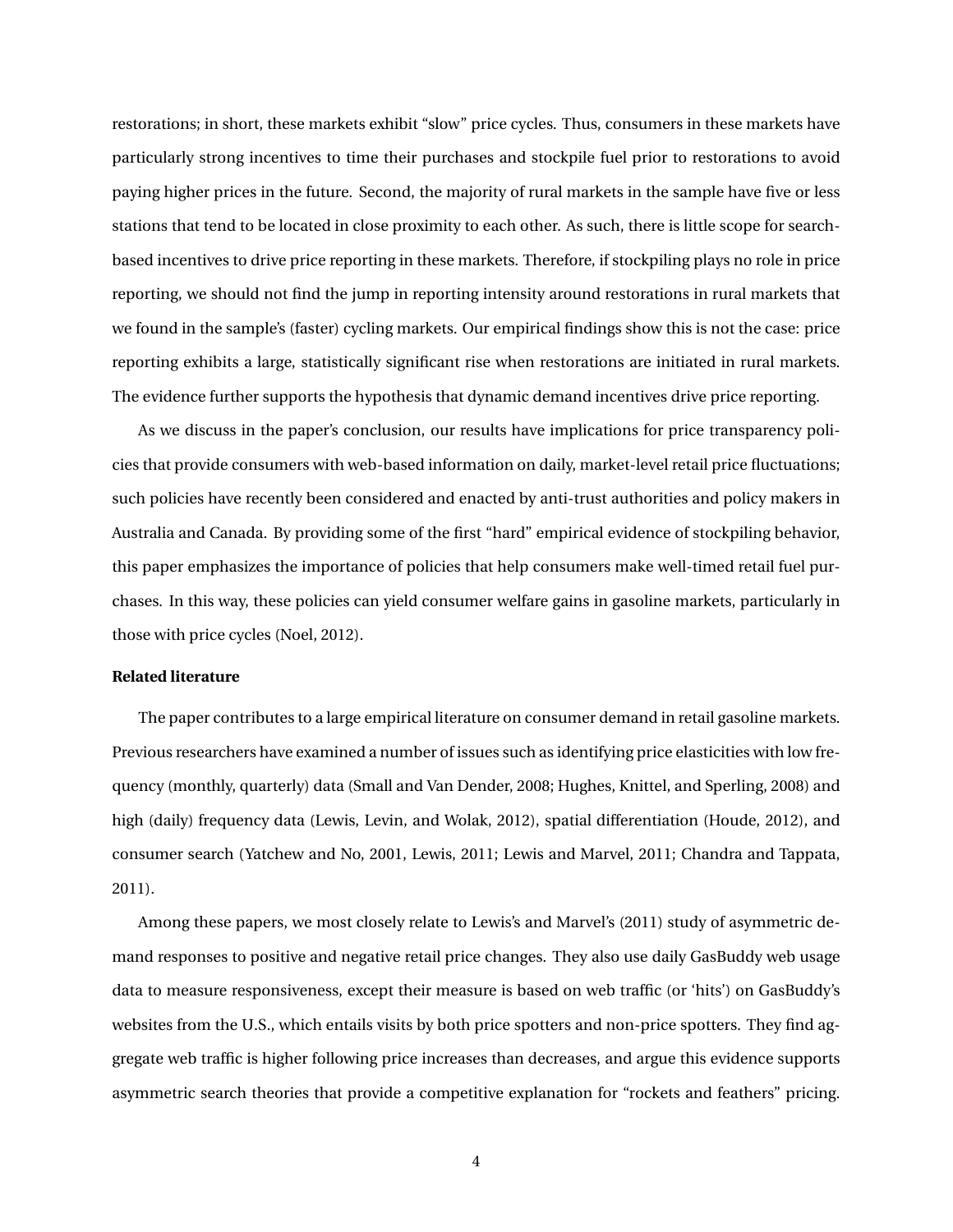Our analysis is complementary to theirs; while their responsiveness measure is not for a select group of consumers, it precludes any disaggregated analyses of market-level demand responses to changes in price levels and dispersion.

Our emphasis on stockpiling is a further novelty of the paper within the literature on gasoline demand. Stockpiling behavior and anticipatory purchasing naturally arises in studying a market where: (1) consumers manage inventories of a storable good (gas in their cars' fuel tanks); (2) prices are displayed on large signs at retailers' stations that consumers observe during their day-to-day commute; and (3) prices exhibit regular cycles with weekly or bi-weekly price jumps. Thus, the paper more broadly relates to empirical research on dynamic demand (see, for instance, Erdem, Imai, and Keane, 2003; Hendel and Nevo, 2006a, 2006b).

This paper also adds to a body of research on retail pricing in gasoline markets with price cycles.<sup>4</sup> It is most closely related to Lewis (2012), who goes beyond studying pricing strategies from individual cycling markets, and instead studies station-level data from a cross-section of cycling markets in the U.S. Midwest. Our finding that dominant retailers engage in price leadership in cycling markets from a different period and context serve to re-affirm Lewis's previous findings. There is, however, an important difference between Lewis's results and ours: while vertically-integrated branded retailers coordinate restorations in our Canadian markets, the non-integrated independent retailer Speedway coordinates restorations in his U.S. markets. Unlike independents in Canada, Speedway is a dominant player who has large station-level market shares in many cities and towns across the U.S. Midwest. Thus, the branded/independent distinction appears to be irrelevant for predicting which retailer coordinates restorations, rather it is whether a retailer operates large networks of stations.

## **2 Data**

The data used in this paper are drawn from a dataset developed in Byrne and Leslie (2013). Here, we briefly summarize the data used in this paper, and refer the interested reader to Byrne and Leslie (2013) for further details on the dataset.

The owners of GasBuddy provided us with daily station level retail gasoline price data for all markets

<sup>&</sup>lt;sup>4</sup>A number of papers have analyzed firms' pricing strategies using station-level price data from individual cycling markets such as Vancouver, Toronto, and Guelph, Canada (respectively, Eckert and West, 2004; Noel, 2007b; Atkinson, 2009) and Perth, Australia (Wang, 2009; de Roos and Katayama, 2013)). Foros and Steen (2013) use station-level data from a cross-section of markets from Norway, finding evidence of price coordination among the dominant four gasoline companies in the country.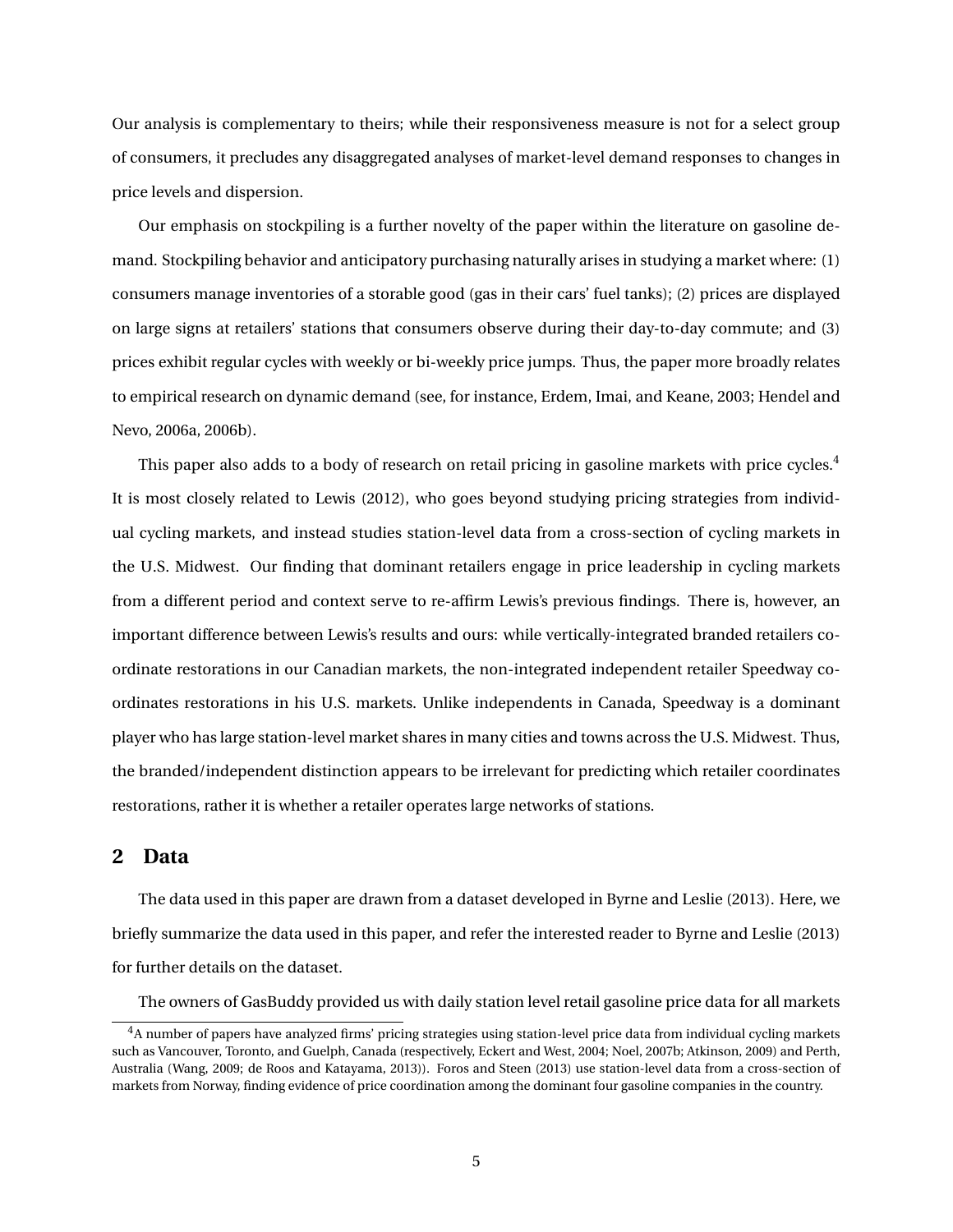in Ontario, Canada from August 1, 2007 to August 12, 2008. These data represent the universe of price reports over this period from users of GasBuddy's websites including www.gasbuddy.com, www.ontariogasprices.com, www.ottawagasprices.com, and other city-specific sites. GasBuddy's users build profiles by uploading prices observed in their local markets to these websites using personal computers and mobile phones. In addition to the individual price observations, these data list each station's location and brand. In total, the dataset consists of 602,604 station-price-day observations across 137 markets in Ontario. The prices are for regular unleaded gasoline and are reported in terms of Canadian cents per liter (cpl).

Keeping with convention in the literature, we label vertically integrated gasoline retailers "brands" and all other station-types "independents." There are four dominant brands in Ontario: Esso, Shell, Petro-Canada, and Sunoco. The companies respectively operate 20%, 16%, 15% and 10% of the stations across the province in our sample.

Given the self-reported nature of these data, the station level prices are likely to exhibit selection bias. In particular, stations in high-traffic areas and branded stations are likely to receive a disproportionate number of price reports (Atkinson, 2008). When we aggregate up to daily market level average prices, the resulting market-level price series tend to exhibit minimal biases when compared to other independently collected price series (Byrne and Leslie, 2013; Atkinson, 2008).<sup>5</sup> Given the findings from these previous robustness checks, we only caveat results based on the station-level price data in Sections 3.3 and 3.4 below.

We also use daily wholesale ("rack") price data from MJ Ervin and Associates. Rack price series from 12 locations are used: Toronto, Ottawa, Kingston, Windsor, London, Sudbury, Sault Ste. Marie, Thunder Bay, North Bay, Timmins, Hamilton, and St. Catharines. Rack price locations are matched to GasBuddy locations according to the rack price location that is closest to a given GasBuddy location in terms of great-circle distance.

#### **2.1 Classifying price dynamics**

Figure 1 highlights the three types of pricing regimes observed in the data. In the nomenclature of Noel (2007a), Kingston (pop. 117,250; 44 stations), Hamilton (pop. 504,560; 93 stations), and Kapuskasing (pop. 8,510, 3 stations) exhibit *price cycles*, *cost-based pricing*, and *sticky pricing*. Price cycles have

<sup>5</sup>Specifically, the Appendix of Byrne and Leslie (2013) shows that daily average price data from GasBuddy track closely with independently constructed market-level price series from MJ Ervin and Associates over the sample period. Atkinson (2008) shows that average daily prices for Guelph, Canada constructed using station level data from GasBuddy and from the author (collected bi-hourly from individual stations) closely follow each other over time.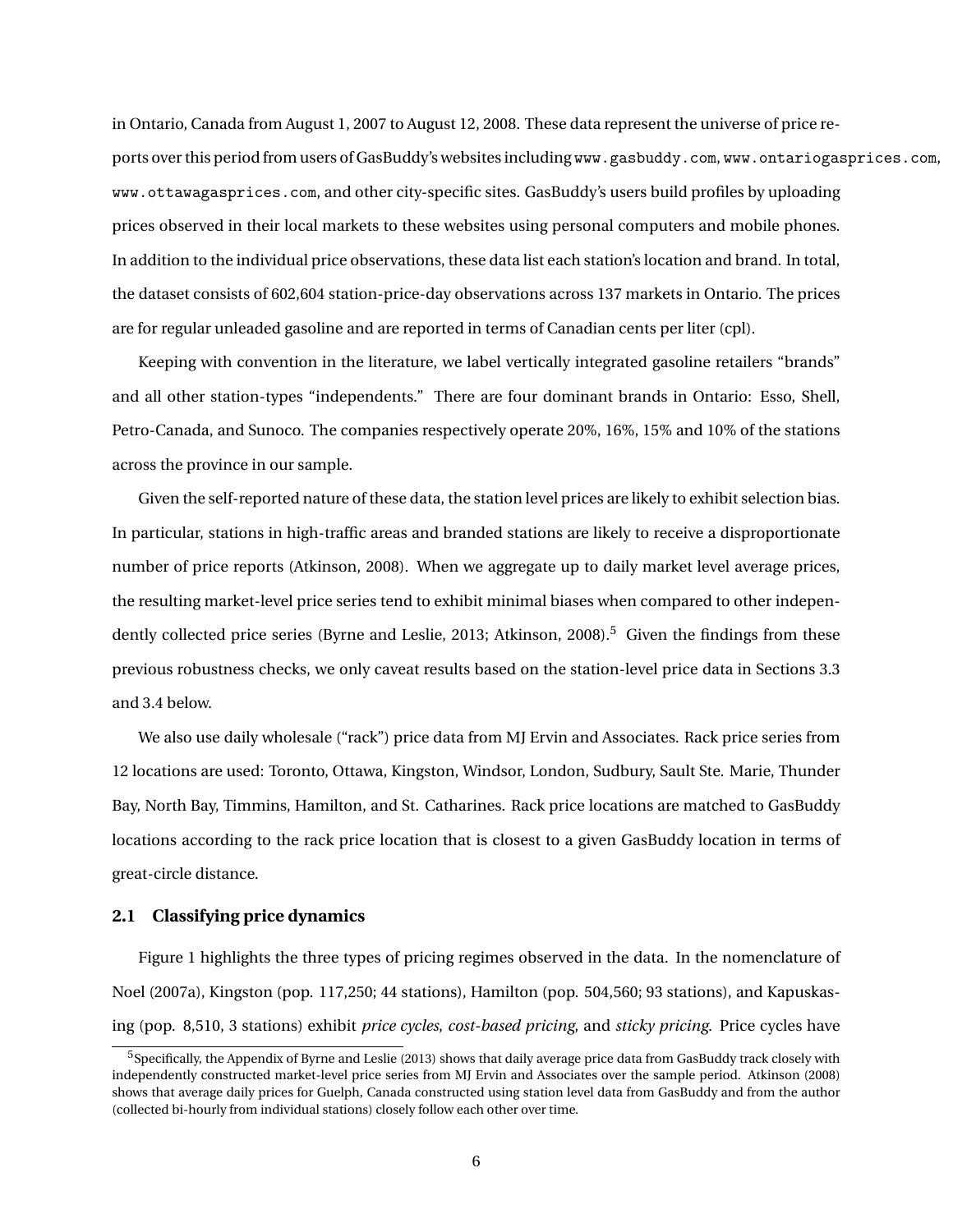an asymmetric "sawtooth" pattern characterized by infrequent *price restorations* where retail prices experience large discrete jumps, and *undercutting phases* that occur between restorations, where prices experience small daily price declines. Byrne and Leslie (2013) examine these urban-rural differences in price dynamics and the determinants of pricing regimes across markets. In short, they find large urban markets exhibit cost-based pricing, and rural, highly concentrated markets that are far from wholesalers' petroleum terminals have sticky pricing. Price cycles tend to exist in the intermediate-sized markets between these two extremes within Ontario during our sample period.<sup>6</sup>

Since the focus of this article is on cycling gasoline markets, we must classify which markets exhibit price cycles in the sample. We follow Lewis's (2009) simple classification scheme: a market has price cycles if the median of its daily price change is negative.<sup>7</sup> Intuitively, cycling markets tend to have negative daily median price changes since the relative infrequency of price restorations to undercutting phase days implies these markets have many more daily price decreases than increases. In contrast, cost-based and sticky markets have similar numbers of price increases and decreases over time. Further, sticky markets have many days with no daily price change. Cost-based and sticky markets therefore tend to have median daily price changes of 0.

Using our cut-off rule, we classify 33 of the 137 markets as exhibiting price cycles. On average, our cycling markets have populations of 52,873 individuals and 16 gasoline stations. Table 1 shows the smallest and largest cycling markets are Val Caron and Windsor, with populations of 4,036 and 216,470 people, and station counts of 4 and 53.<sup>8</sup>

## **3 Price leadership and coordination**

This section investigates supply-side pricing behavior in cycling markets. Fundamentally, firms' pricing strategies are what generate daily fluctuations in the level and dispersion of gasoline prices, which consumers potentially respond to. As such, this section's analysis provides context for our investigation into demand-side responses to price cycles in Section 4.

 $^6$  It is not clear how generalizable the finding that intermediate-sized markets tend to exhibit price cycles is. Clark and Houde (2012a) note asymmetric price cycles exist in Montreal; Australian Consumer and Competition Commission (2007) documents price cycles in major Australian cities like Sydney and Melbourne which similar in size to Hamilton and Toronto, Ontario.

<sup>&</sup>lt;sup>7</sup>This type of cut-off rule for classifying cycling markets is used in a number of recent papers including Lewis (2009), Lewis (2012). Our results throughout are robust to cut-offs for defining cycling markets between 0 cpl and -2.5 cpl.

 ${}^{8}$ Figure A.1 in the Appendix of Byrne and Leslie (2013) maps out the locations of cycling and non-cycling markets in the province. Clusters of cycling markets exist in eastern Ontario around Kingston and Brockville, in southwestern Ontario towards Windsor, and in the Niagara region. Northern cities along the Trans-Canada highways such as North Bay, Sarnia, and Thunder Bay also tend to exhibit price cycles.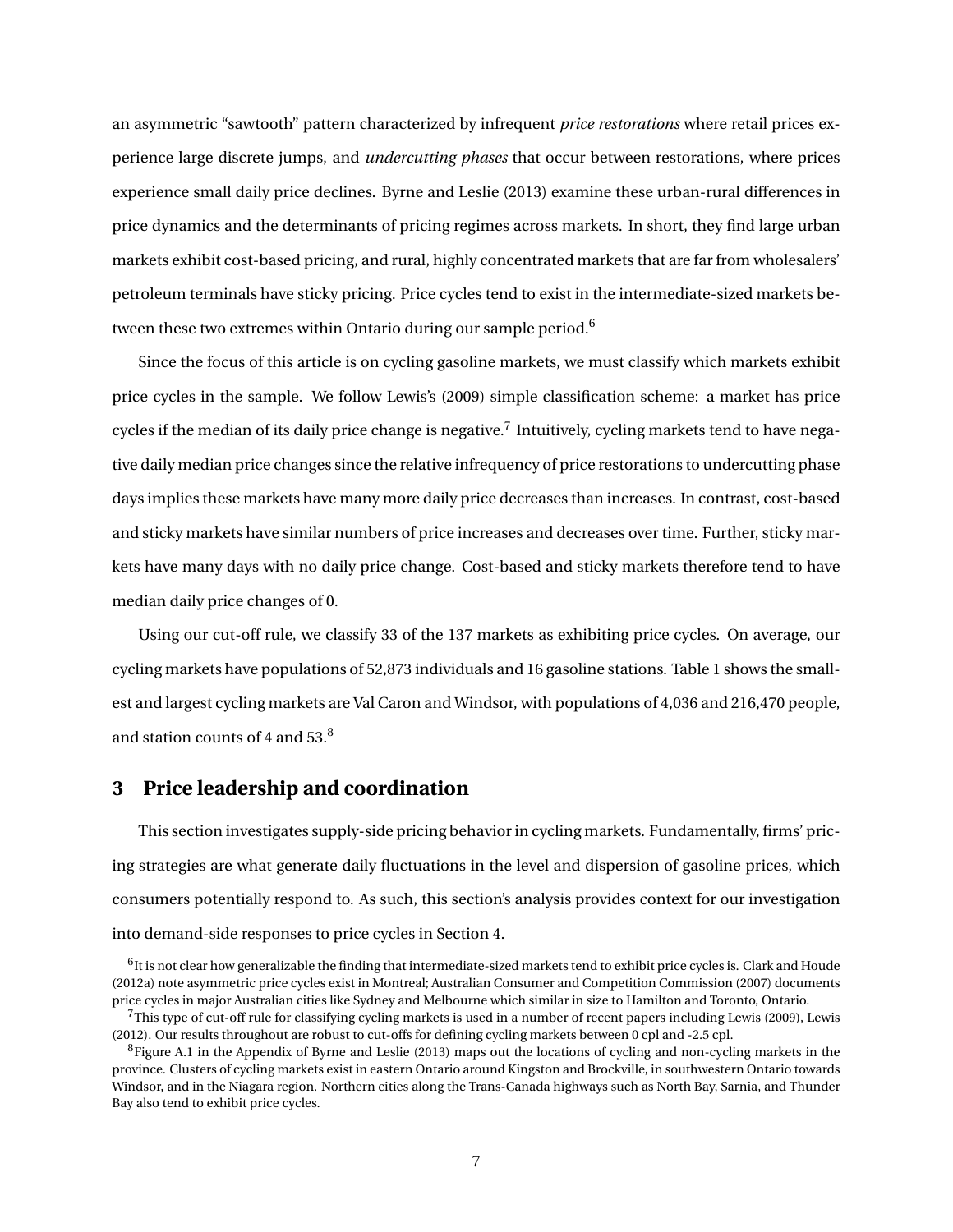We first describe how we identify restoration events in the data and present summary statistics that characterize what a typical price cycle looks like. We then investigate the roles brands and independents play in coordinating price restorations and undercutting market prices between restorations.<sup>9</sup> The section closes by discussing competitive and collusive mechanisms that could give rise to the observed pricing behavior.

In general, we expect branded retailers are more likely to take on a leadership role in coordinating price restorations for two inter-related reasons. First, brands in Ontario have regional managers who centrally set prices across their networks of stations.<sup>10</sup> Therefore, these firms are well-positioned to increase prices at their many stations and signal the start of restorations to their competitors. Moreover, because they operate relatively large station networks, brands realize the largest benefits from having high price-cost margins. This implies they also have the largest incentives to periodically coordinate restorations.

In contrast, we expect locally-run independents to be aggressive in undercutting prices and to play a minor role in initiating restorations. These firms have relatively small station networks, and therefore are less able to signal restorations to their competitors. Moreover, given their small size relative to brands, independents have large business stealing incentives and thus should be more aggressive in undercutting brands' prices following restorations.

#### **3.1 Identifying restorations**

To study the pricing strategies of firms we must first identify price restoration events. We use a cutoff rule to do so: a restoration day occurs if a market's median gasoline price increases by 1.5 cpl over consecutive days or over two days.<sup>11</sup> Under this definition, a single restoration period is either one- or two days. This allows for the possibility that some retailers restore their prices on day *t*, while others restore their prices when they open their stations on day  $t + 1$ .<sup>12</sup> A station is classified as participating in

<sup>9</sup>We restrict our empirical analysis to conservative daily frequencies. Sample selection issues from GasBuddy spotters likely undermines any "real-time" analysis of identifying exactly which stations are the first to initiate price jumps during restorations or undercut rivals' prices within a given day.

 $10$ Our discussions with individual station owners and employees from two of the major brands confirm this to be the case. Improvements in information technology over the past few decades have seen brands move away from lessee-dealer arrangements to having firm-run retail chains with centralized pricing. The regional clusters of cycling markets across the province, presented in figure A.1 in Byrne and Leslie (2013), may correspond to regional definitions for managers of branded stations. Atkinson (2009) similarly finds evidence of regional pricing strategies among brands in southern Ontario in 2005.

 $11$ We use the inter-day changes in the median rather than the mean gasoline price within markets to avoid the impact of extreme price observations in identifying restoration events.

 $12$ We observe a small number of three-day restorations; however, we drop them in the empirical analysis.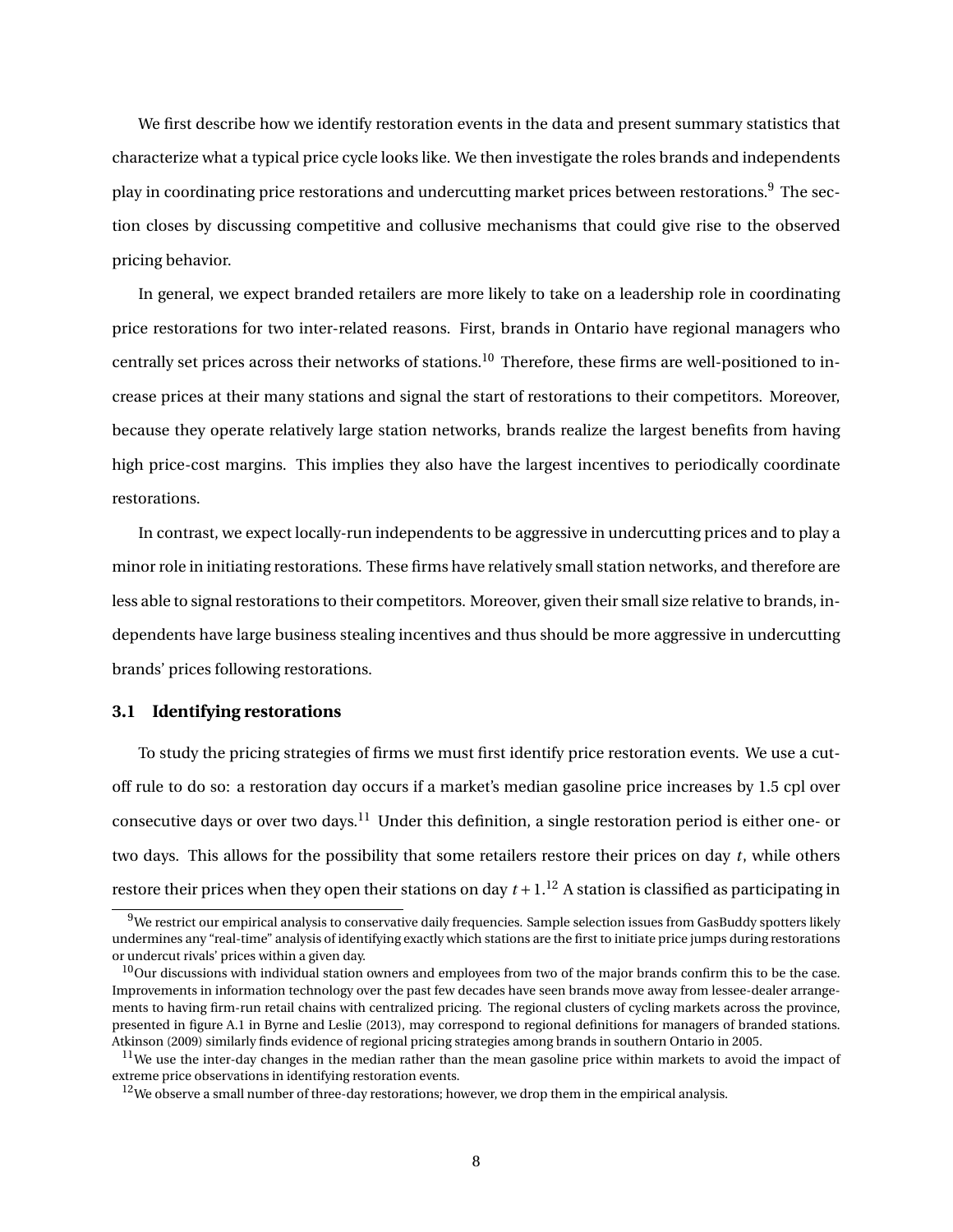a restoration if its price is greater than or equal to the market's median price on either day one- or two of a given restoration period.<sup>13</sup> The first restoration day of a given restoration period is set as day zero of a given cycle. The length of a cycle is the number of days between the last restoration day of the previous restoration period and the first restoration day of the next restoration period. The restoration price is computed as the maximum daily median price for two-day restoration periods.<sup>14</sup>

Figure 2 illustrates how daily changes in median prices and our 1.5 cpl cut-off rule identify price restorations for Kingston. Restorations correspond to the positive spikes in the daily median price that are sufficiently large to pass the 1.5 cpl horizontal cut-off line. A concern in identifying restorations with changes in the median price is that large daily changes in rack prices may generate large changes in retail prices and hence the median retail price. An alternative metric that accounts for this issue is the daily change in the median margin between the retail and rack price across stations.<sup>15</sup> We plot this series in Figure 2 as well. As expected, large changes in the median price and margin tend to occur on the same day. However, there are many instances where large negative changes in the rack price generate large margin differences that do not correspond to restoration-driven daily increases in the median price. We have exhaustively investigated changes in the median price and margin along these lines, and find changes in the less volatile median price is generally better at identifying restorations.<sup>16</sup>

### **3.2 Characterizing price cycles**

Table 1 reports summary statistics that characterize a typical price cycle for each of the 33 cycling markets in our sample. In total, our 1.5 cpl cut-off rule identifies 429 unique cycles across our cycling

 $13$ Lewis (2012) p.17 uses a different restoration definition that also permits restorations to occur over one- or two days. He requires a minimum share of stations in a market to increase their prices by either 5 US cents per gallon (or 8 US cents in a robustness check) over a one- or two-day period for a restoration to be established. In terms of CAD cpl, these cut-off price changes are 1.41 cpl and 2.25 cpl (similar conversions as above). We do not use a minimum participation rate in identifying price restorations since we are concerned with potential measurement error due to sample selection issues with our Internetcollected GasBuddy data. Rather, we elect to use a conservative restoration identification rule based on daily changes in the median gasoline price with a market over time.

<sup>&</sup>lt;sup>14</sup>To make concrete the definition of restoration events and the participation of firms in restorations, consider the following examples. Suppose the median price on days 0, 1, 2, 3 is 90 cpl, 93 cpl, 91 cpl and 90 cpl. In this case, a one-day restoration event occurs on day 1, the restoration price is 93 cpl, and any station that sets its price at or above 93 cpl on day 1 is classified as participating in the restoration. Suppose instead on days 0, 1, 2, 3 the median price is 90 cpl, 91.5 cpl, 92 cpl and 91 cpl. In this case, the price restoration event lasts for two days (days 1 and 2), the restoration price is 92 cpl, and any station that sets its price at or above 92 cpl on either day 1 or day 2 is classified as participating in the restoration. Our results are unchanged if we define the restoration price as the minimum daily median price within a two-day restoration period.

 $15$ Denoting this difference as a margin is a slight abuse of language since we do not observe individual stations' rack price, only the average rack price of independents (as reported by MJ Ervin), implying we cannot compute the true median margin.

<sup>&</sup>lt;sup>16</sup>The results throughout the paper are unchanged under alternative cut-off rules based on 1 cpl, 2 cpl, and 2.5 cpl. We have also confirmed our results hold under all combinations of these price restoration cut-off rules, and alternative classifications of cycling markets based on median daily price change cut-off levels of -0.025 cpl and -0.075 cpl. All of these results are available upon request.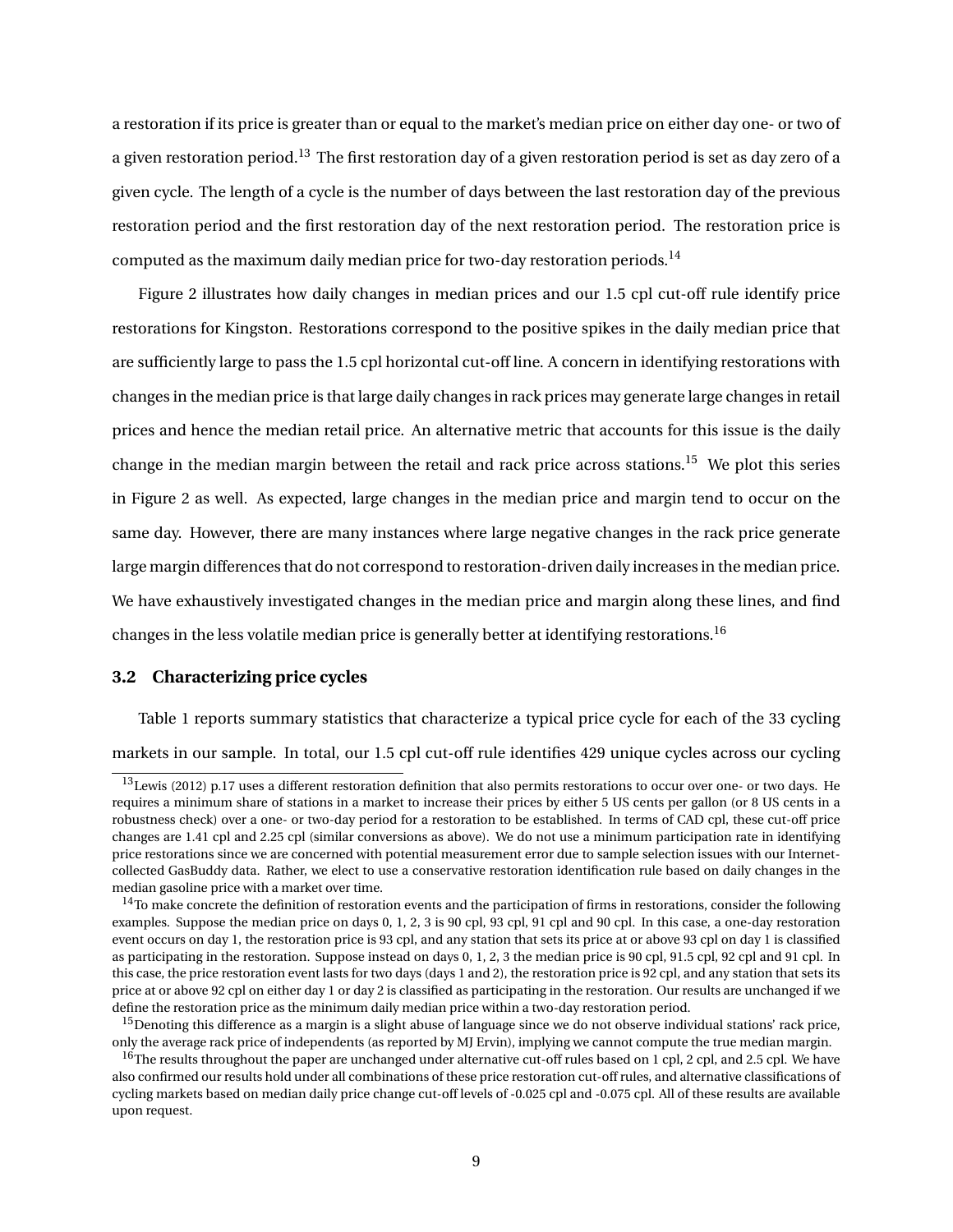markets. Across all cycles and markets, the average restoration price jump is 5.51 cpl (s.d. = 2.38), while the average cycle duration 8.97 days (s.d. = 5.71). Brockville has the highest average restoration price jump of 8.71 cpl across the cycling cities. The average cycle duration ranges from 5.31 days in Thunder Bay to 14.88 days in Renfrew. Restorations largely occur during the middle part of the week: across all restorations and markets, 547 (70%) of our restorations occur on a Tuesday, Wednesday, or Thursday.

In Table 2 we summarize how the level and dispersion of retail prices varies over the cycle. The top panel reports sample averages for the difference between stations' daily prices and the last restoration price within their market. For example, the first entry in the second column says that on average across all stations and markets, the price cut one day after the start of the restoration is 0.591 cpl below the previous restoration price. Looking down the column, we see the magnitude of the average price cut continually grows over the undercutting phase, rising to 2.786 cpl by day seven of the cycle.

In the third and fourth columns we report analogous sample averages for branded and independent stations. Comparing the columns, we see that independents are statistically significantly more aggressive in undercutting, and that their prices tend to fall faster than those of branded stations over the undercutting phase.

Columns six and seven provide further preliminary evidence of heterogeneity in price undercutting intensity, this time among independent stations only. We classify two types of independents, "large" and "small", where an independent retailer is classified as large if it has 20 or more stations across the province. These include larger retailers such as Pioneer and Ultramar who have a relatively large number of stations in various markets across the province.<sup>17</sup> The difference in the average price cuts among large and small independents is statistically insignificant for days one to four of the cycle, implying that all independents tend to immediately undercut restoration prices in a similar manner. However, from days five through seven of the cycle, large independents start to exhibit relatively larger price cuts. This difference may reflect larger independents' ability to obtain lower wholesale fuel costs through bulk purchasing discounts, which allows them to establish themselves as lower-priced competitors relative to their small independent counterparts (which are often locally-owned service stations).

The bottom panel of Table 2 reports the average daily inter-quartile range by day of the cycle across

<sup>&</sup>lt;sup>17</sup>Pioneer and Ultramar respectively have 125 and 68 stations across 67 and 50 markets in our sample. In percentage terms, 4.6% and 2.5% of all stations operate under the Pioneer or Ultramar name. To put this perspective, three-quarters of all independent operators have 2 or less stations in total.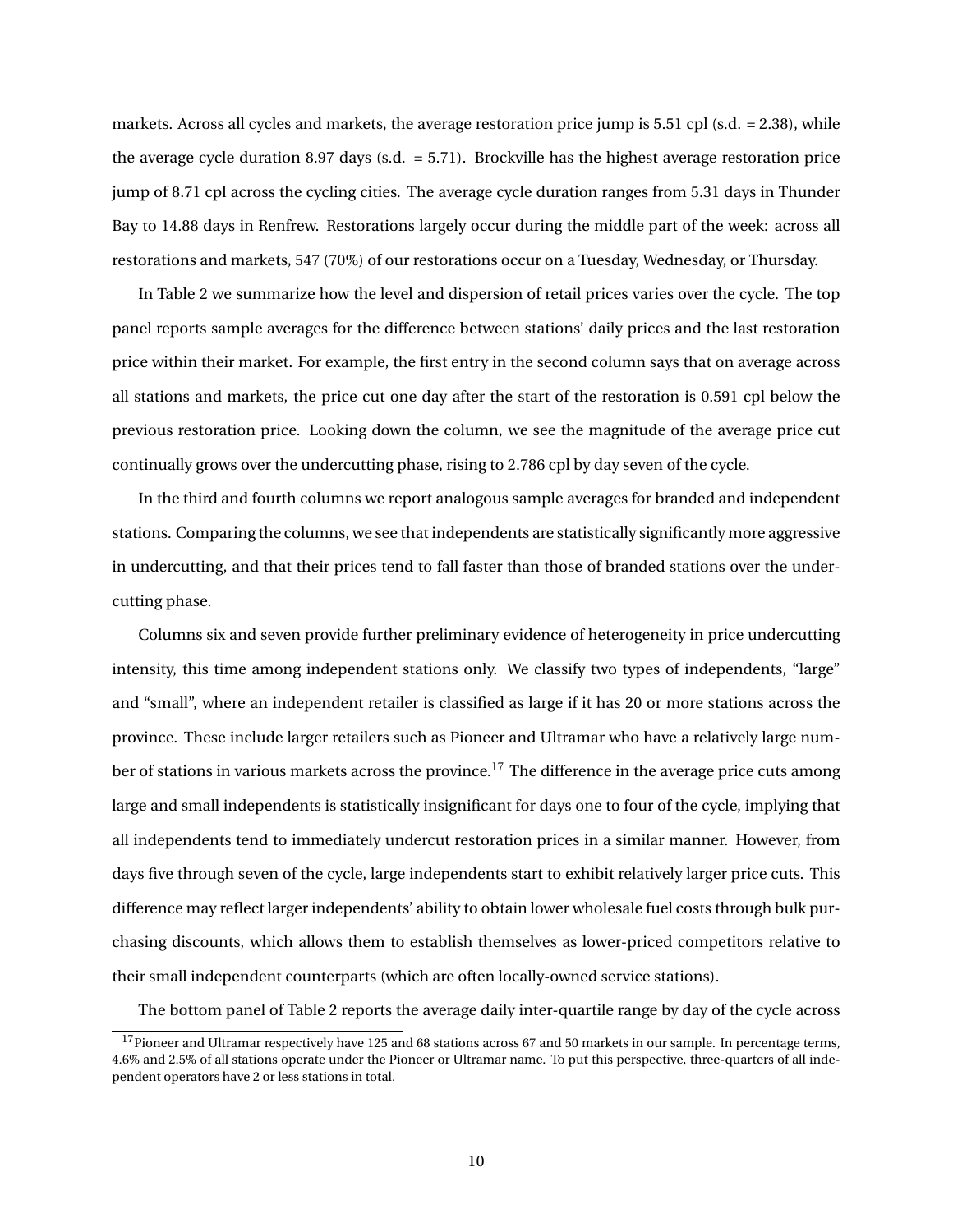all the cycling markets.<sup>18</sup> The main take-away from the panel is that retail price dispersion for all stationtypes is relatively high one day after a restoration starts, immediately drops on days two and three of the cycle, and then gradually rises as the undercutting phase ensues. That is, restorations appear to coordinate market prices, and then dispersion rises as stations engage in price undercutting. Lewis (2012) finds similar patterns in price dispersion over the cycle in cycling markets across the U.S. Midwest.

A secondary finding from the second and third columns is that price dispersion tends to be higher among branded stations than independents. Thus, independents' aggressiveness in undercutting prices appears to result in relatively lower price dispersion across their stations.

#### **3.3 Initiating restorations**

To investigate firm-specific differences in price leadership in initiating restorations, we estimate the following linear-in-probability model:

$$
1\{\text{Str}_i \text{ participates in } \text{Rest}_\tau\}_i = \beta_{0\tau} + \sum_{j=1}^J \beta_{1j} 1\{\text{Firm}_{ij}\} + \epsilon_{i\tau}
$$
 (1)

where 1{Stn*<sup>i</sup>* participates in Rest*τ*}*<sup>i</sup>* is an indicator function equalling 1 if station *i* participates in restoration *τ*,  $β_{0τ}$  is a restoration *τ* fixed effect, and 1{Firm<sub>*i*j</sub>} is an indicator function equalling 1 if station *i* is run by gasoline company *j*. We include firm-specific indicator variables for each of the four brands and seven independents that have sufficiently many stations across markets to estimate a firm-specific effect (Canadian Tire, Ultramar, Pioneer, Olco, 7-Eleven, MacEwen, Mac's). The remaining stations correspond to other independent firms in the sample, which serve as our baseline group. The inclusion of restoration-specific intercepts implies that we identify the coefficients of interest,  $\beta_{1j}...\beta_{iJ}$ , off of within-restoration variation in firms' restoration participation rates. Thus, our estimates are robust to time and market-specific unobserved heterogeneity in restoration participation rates.

The estimation results in Table 3 indicate that major brands actively participate in initiating restorations, while independents do not. We present results for three separate cut-off rules for daily price changes of 1.5, 2, and 2.5 cpl for defining restorations events. All three columns yield similar results which indicates our results are robust to the chosen cut-off rule. Focusing on the results from the 1.5 cpl cut-off, we see that if a station operates under a Esso, Shell, Petro-Canada, or Sunoco brand name, then

<sup>&</sup>lt;sup>18</sup>We report the inter-quartile range instead of standard deviation or sample range because it is the main dispersion measure used in the econometric analysis in Section 4 below.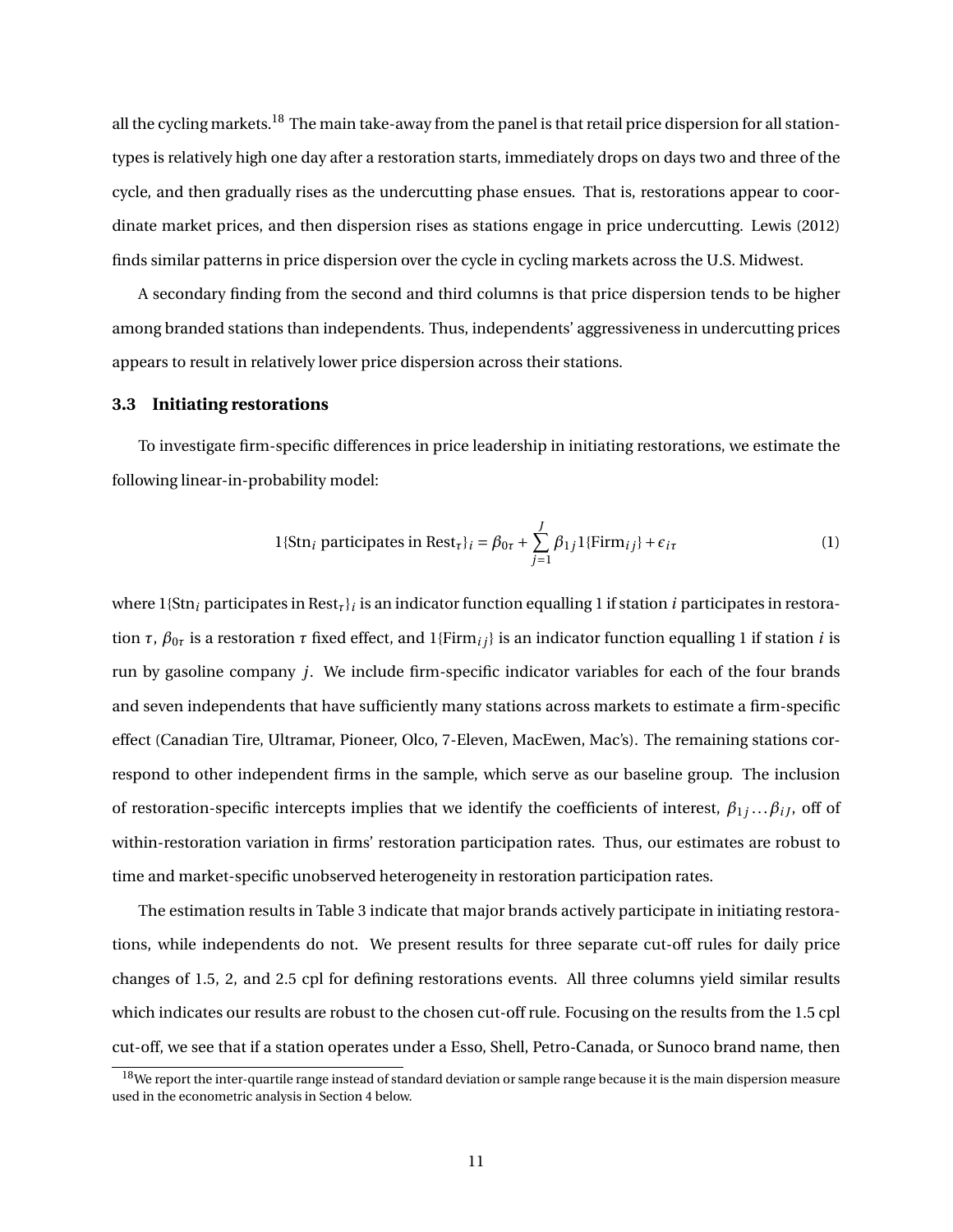its restoration participation rate rises by 29%, 26%, 33% and 21%. This marginal effect is large relative to the baseline station-level restoration participation rate of 30.8%. We similarly find that stations run by Canadian Tire, one of Canada's largest retailers, also exhibit significantly higher restoration participation rates.

In contrast, the independent stations are not significantly more likely to participate in restorations (Ultramar, Olco, 7-Eleven), or are significantly less likely to participate (Pioneer, MacEwan, Mac's). Overall, these results are consistent with our hypothesis that brands take on a leadership role in coordinating market prices during restorations.

#### **3.4 Undercutting intensity**

We now study firm-specific differences in undercutting intensity over the cycle. Such differences in pricing behavior potentially contribute to the rise in price dispersion over the undercutting phase that we documented in Table 2. The analysis is based on the following regression equation:

$$
\text{PriceDiff}_{it\tau} = \beta_0^{t-\tau} + \sum_{j=1}^{J} \beta_{1j}^{t-\tau} 1\{\text{Firm}_{ij}\} + \epsilon_{it}; \quad \tau < t < \tau + 1 \tag{2}
$$

where the dependent variable, PriceDiff<sub>*iττ*</sub>, is the difference between station *i*'s price on date *t* and the last restoration price observed on date *τ* < *t*: PriceDiff*i t<sup>τ</sup>* = Price*i t* −RestPrice*τ*. As before, 1{Firm*i j*} is an indicator function equalling 1 if station  $i$  is operated by firm  $j$ . Thus,  $\beta_{1j}^{t-\tau}$  is an estimate of how much firm *j* –run stations undercut the last restoration price on average across cycling cities *t* −*τ* days following a restoration.

Our estimates, which are presented in Table 4, highlight important differences in the undercutting aggressiveness of brands and independents. In short, we find that independents are aggressive in undercutting prices while brands are not. For example, the Table's Day 1 column indicates that Esso, Petro-Canada, and Sunoco stations have 0.69, 0.64, and 0.34 cpl *higher* gasoline prices relative to the baseline 1.34 cpl price cut one-day after a restoration event. Meanwhile, independent stations run by Ultramar, Pioneer, MacEwen, and Mac's immediately undercut the last restoration price by an additional 0.76, 0.44, 0.40, and 1.27 cpl beyond the baseline 1.34 cpl Day 1 price cut.

Looking across the Day 2 through Day 7 columns, we see that the coefficients for the four brands are statistically insignificant. This implies branded stations do not aggressively undercut market prices over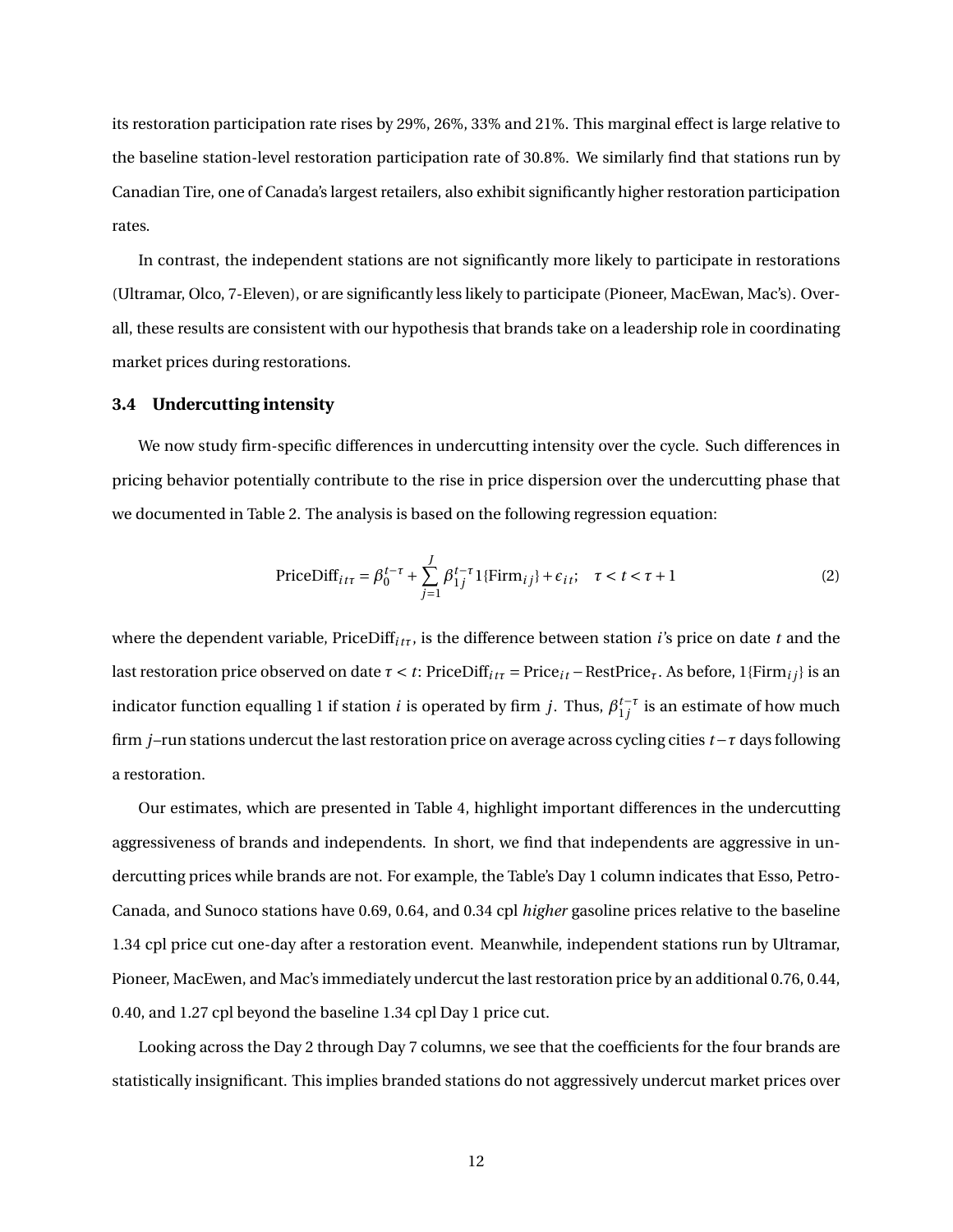days 2 through 7 of the undercutting phase. In contrast, most of the coefficients for Ultramar, Pioneer, and MacEwen are negative and statistically significant, implying these firms are aggressive in undercutting prices. The magnitude of the coefficients for these independents rises between the Day 2 and Day 7 columns, indicating these firms become increasingly aggressive in undercutting market prices. Collectively, these increasing differences in undercutting aggressiveness between independents and brands by cycle day partly explain why we see rising price dispersion over the undercutting phase of the cycle.

Overall, the results show larger independents like Ultramar and Pioneer are particularly aggressive in undercutting in Ontario. In particular, we have jointly tested the equality of the seven coefficients across firms and rejected the null at the 5% level when comparing Ultramar or Pioneer to each of the other independents. Again, as relatively large independents, Ultramar's and Pioneer's ability to obtain lower wholesale fuel costs potentially explains their ability to establish themselves the lowest-price competitors. Indeed, Ultramar explicitly states this intention through its national "Low Price Guarantee" policy for matching the lowest price in a market at a point in time. For Pioneer, the results reflect findings from previous studies (Atkinson, 2009; Eckert and West, 2004) who similarly find its stations to be particularly aggressive in price setting.

#### **3.5 Caveats**

The price leadership and undercutting results correspond to previous findings from individual gasoline markets in Canada (Atkinson, 2009) and Australia (Wang, 2009), as well as multi-market studies from the U.S. and Norway (Lewis, 2012; Foros and Steen, 2013). This gives us confidence in claiming that we have identified firm-specific differences in brands' and independents' pricing behavior. Nevertheless, given potential selection biases in our GasBuddy data at the station-level (Atkinson, 2008), we raise caution over the interpretation of the magnitude of our estimates.

To the extent that GasBuddy price spotters are more likely to report branded stations' prices during restorations over independents' prices, our estimated restoration participation rates among brands will be biased upward.<sup>19</sup> Under this sample selectivity, stations run by brands will have too large an influence in determining the daily median price relative to a random sample of stations' prices for a given marketdate. As a result, we will be more likely to observe instances where the prices of branded stations are set at or above the median price during restoration periods. This implies brands will be classified as

 $19$ Price spotters could over-sample branded prices either because of pure branding effects/biases, or because branded stations are more likely to be located in high traffic areas while independents are located low traffic areas.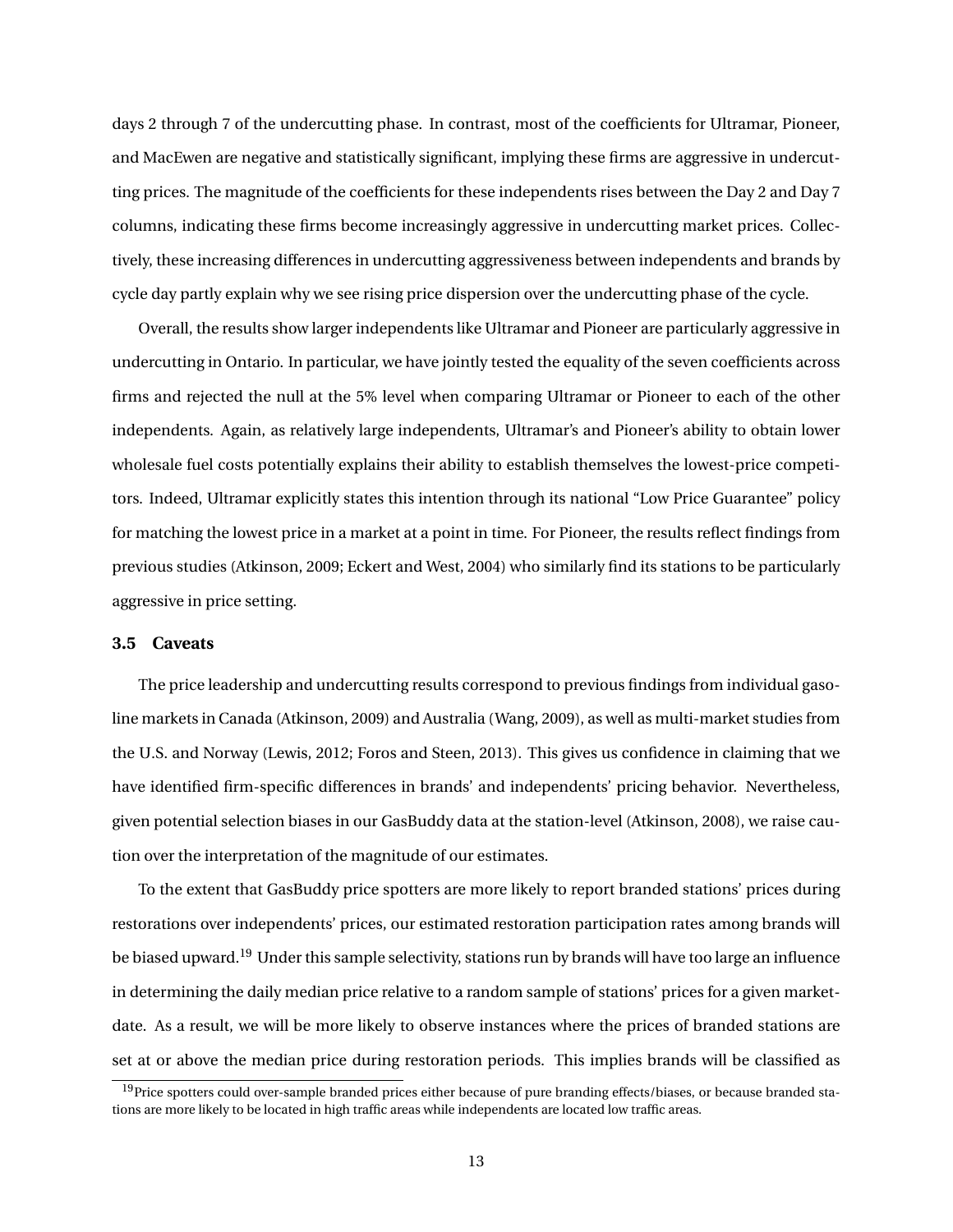restoration participants too often compared to a random sampling approach.

It is less clear how sample selection affects the magnitude of our price undercutting findings. It is unclear the extent to which GasBuddy spotters over- or under-sample stations' prices that are above or below the city-wide average price; one could make a case for either. To the extent that brands (independents) truly undercut market level average retail prices, over-sampling of higher prices set by branded stations would tend to push up (down) the magnitude of brands' (independents') undercutting estimates in equation 2. Over-sampling independents' lower prices would tend to push down (up) independents' (brands') undercutting estimates.

#### **3.6 Is the pricing behavior competitive or collusive?**

While the main objective of the above empirical analysis is simply to provide context for our examination of demand responses to price cycles, we briefly stop here to consider what mechanisms could underly the observed pricing patterns. Numerous studies have put forth a competitive explanation for price cycles, namely that they correspond to the Edgeworth Cycle equilibrium from the Maskin and Tirole (1988) duopoly model (Eckert, 2013). The association was first made by Castanias and Johnson (1993), who noted the remarkable similarity between the cycling behavior seen in the data and that predicted by the model.

An important set of theoretical results for this explanation comes from Noel (2008), who considers various extensions of the model. In one extension he allows for triopoly, and shows restoration failures can occur in equilibrium where one firm attempts to initiate a restoration, but the other two fail to follow. Such restoration failures provide a theoretical basis for the desire to have a market leader to co-ordinate market prices during restorations, which we might expect to be major brands who can readily do so with their large networks of stations.

The role of independents as aggressive undercutting players is predicted through another extension of the model by Eckert (2003). He introduces firm size asymmetry into the model, and shows that if the asymmetry (and hence the business stealing incentives) between the two firms is sufficiently large, then the Markov Perfect strategies in the Edgeworth Cycle equilibrium sees the smaller "independent" firm aggressively cut prices in each period during the undercutting phase. In contrast, the larger "branded" firm is non-aggressive in undercutting and simply matches the price cuts of the small firm period-byperiod.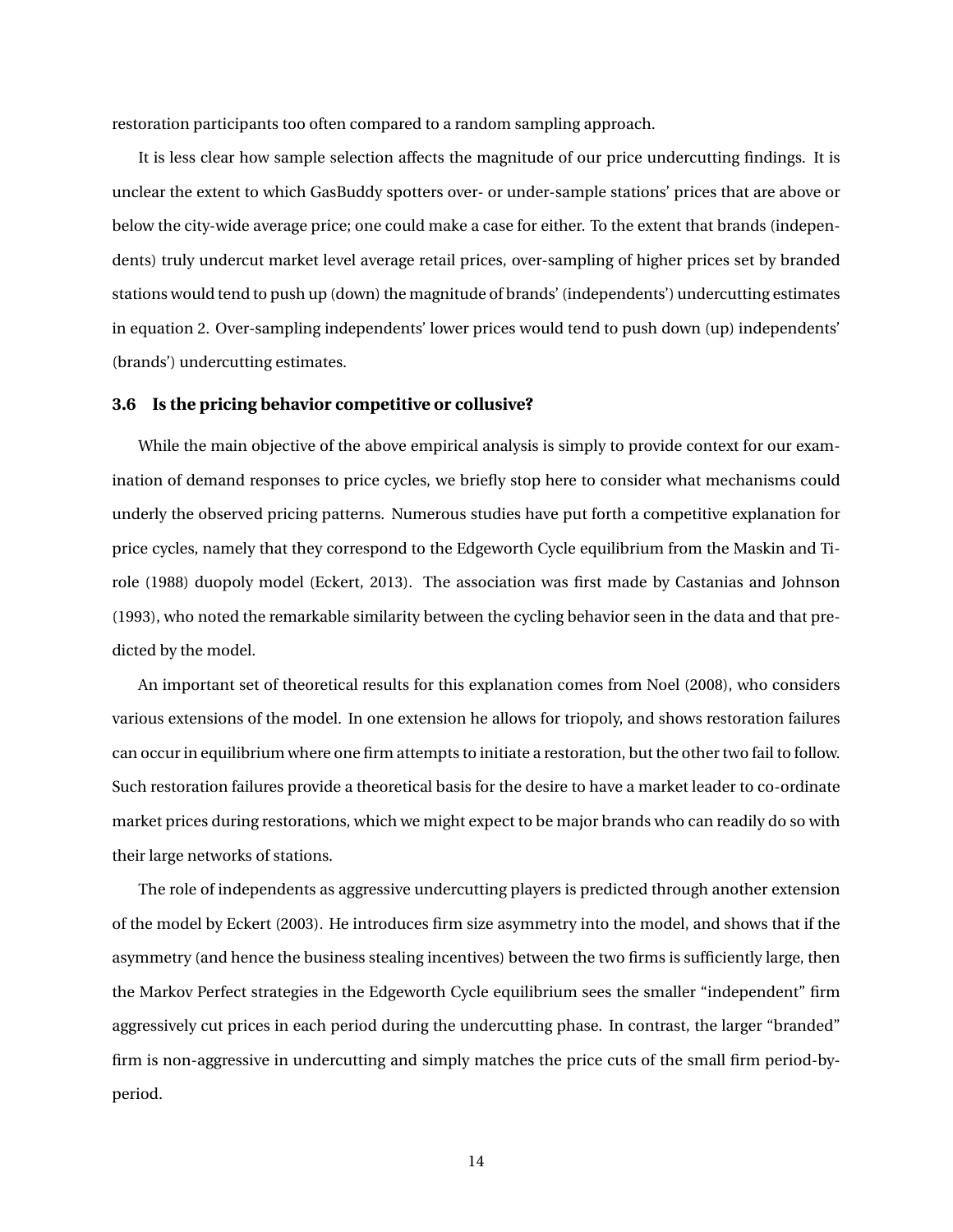An alternative interpretation of price cycles is that they arise from collusion. Given restoration events often occur independently of daily wholesale price movements and involve a large degree of price leadership and coordination (as we have documented), it is natural to suspect some form of tacit or even explicit collusion is present in cycling markets. Competitive theories of the cycle are less useful for predicting these empirical patterns. While the Maskin and Tirole (1988) model can be use to motivate the need for price leadership to avoid restoration failures, it does not yield predictions over whether a particular firm will consistently take on a leadership role during restorations, nor which firm it will be. Moreover, as Foros and Steen (2013) note, the model says nothing about why price restorations tend to occur on particular days of the week, such as Mondays in their sample, or the middle of the week in ours.

Recent events from Canada provide direct evidence of collusion in cycling markets. In an on-going investigation, Canada's Competition Bureau has uncovered cartels in cycling markets across Ontario and Quebec. In fact, operators of stations in two of the cycling markets in our sample (Kingston and Brockville) have plead guilty to price fixing from May to November 2007, which falls within our sample period.<sup>20</sup> Based on this evidence alone we cannot rule out a collusive explanation for price cycles in our context.

The Bureau also uncovered cartels in cycling retail gasoline markets across Quebec through its investigation. As Clark and Houde (2012a) and (2012b) document, the collusive arrangement saw market leaders explicitly communicate with their rivals to determine the order in which stations would raise their prices to initiate restorations, and cut prices during the undercutting phase.<sup>21</sup> Against this backdrop, the authors offer a novel collusive interpretation of the cycle: by systematically varying the timing of price increases and decreases among stations over the cycle, (heterogenous) cartel members effectively can make inter-temporal market share transfers to sustain collusion.<sup>22</sup>

Our empirical results do not lend themselves to making a definitive statement about whether the cycling markets in our sample strictly reflect competitive or collusive behavior.<sup>23</sup> Regardless of the supply-

 $20$ The cartels involved Pioneer, Canadian Tire, and Mr. Gas stations. In total, these companies were respectively fined \$985,000, \$900,000, and \$150,000 for their anti-competitive conduct. For additional details, see http://www.competitionbureau.gc.ca/eic/site/cb-bc.nsf/eng/03447.html (accessed July 7, 2013)

 $21$ Wang (2008) similarly provides evidence from a price fixing case from the cycling gasoline market of Ballarat, Australia. He documents how retailers explicitly coordinated on the timing of restoration price increases to shorten the length of time spent at the bottom of the cycle.

<sup>&</sup>lt;sup>22</sup>Slade (1987) and (1992) offers a slightly different collusive interpretation. She links price cycles in Vancouver's retail gasoline market to tacitly collusive behavior, where unanticipated demand shocks infrequently result in price wars that resemble postrestoration undercutting behavior. Wang (2009) also offers a tacit collusion-based interpretation of price restorations in Perth, Australia's cycling gasoline market.

 $23$ That is, we stop short of attempting to detect collusion in cycling gasoline markets empirically. Such an ambitious task is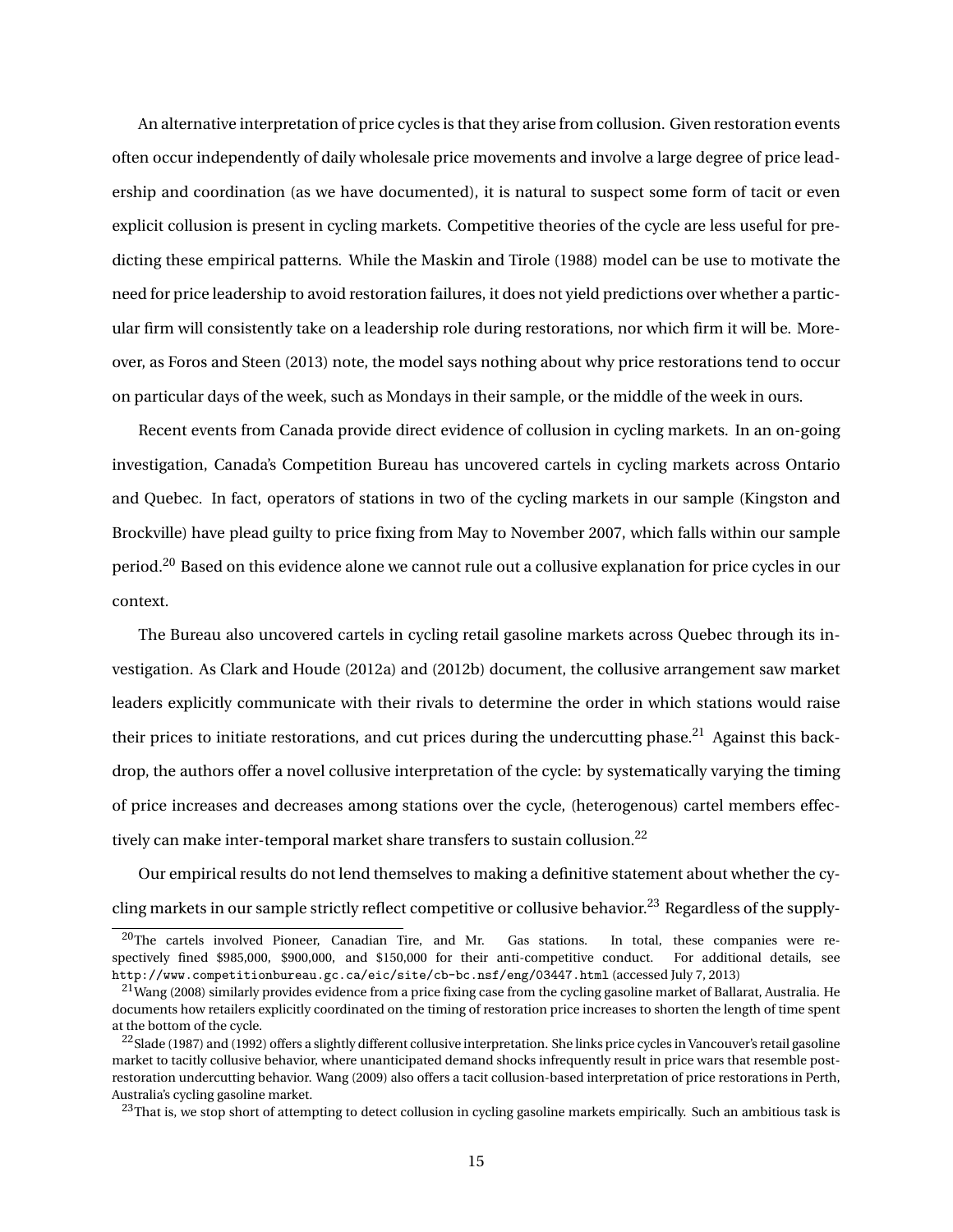side pricing mechanism, the degree to which consumers respond to daily movements in price levels and dispersion induced by firms' pricing behavior is an important piece of the puzzle for interpreting such conduct, and predicting any welfare effects of anti-competitive behavior. We now turn to these important, yet less understood demand-side issues.

## **4 Consumer demand responses to price cycles**

In this section we investigate how consumers respond to price cycles. We first describe our measures of demand-side responsiveness and price dispersion used in the empirical analysis. With these measures, we then estimate econometric models that characterize how consumers respond to changes in price levels and dispersion over the cycle.

#### **4.1 Measuring demand responsiveness and price dispersion**

#### **Demand responsiveness**

Given price restorations and undercutting continually occur at daily frequencies, an analysis of demandside responses to price cycles should ideally be based on daily station- or market-level data on prices and volumes of gasoline sold. Unfortunately, like almost all other researchers (except Lewis, Levin, and Wolak, 2012), we do not have high-frequency data on volumes sold.

In light of these data limitations, we construct a high-frequency measure of consumer responsiveness to daily price changes based on Internet usage data from GasBuddy's websites. In particular, we exploit the fact that our GasBuddy data contain the universe of price reports submitted to the company's websites for the cycling markets in our sample.<sup>24</sup> This allows us to tabulate the number of Gas-Buddy price reports for each day and market in the sample. Our measure of consumer responsiveness, Report*mt* , is the number of GasBuddy price reports in market *m* on date *t*.

The main benefit of this responsiveness measure is that we can match it to daily average prices for a given market. By examining market-level demand responses and retail prices, we can directly study how consumers respond to daily fluctuations in market-level prices and price dispersion around restorations and the undercutting phase of the cycle. Fundamentally, this analysis assumes that price spotters obtain station-level price observations from their local markets and upload it to one of GasBuddy's websites. This assumption is empirically supported by Byrne and Leslie (2013) and Atkinson (2008) who show that

well-beyond the scope of this paper, and is clearly an important area for future research.

 $24$ Unfortunately, we do not have information on the identity of individual price spotters in these markets.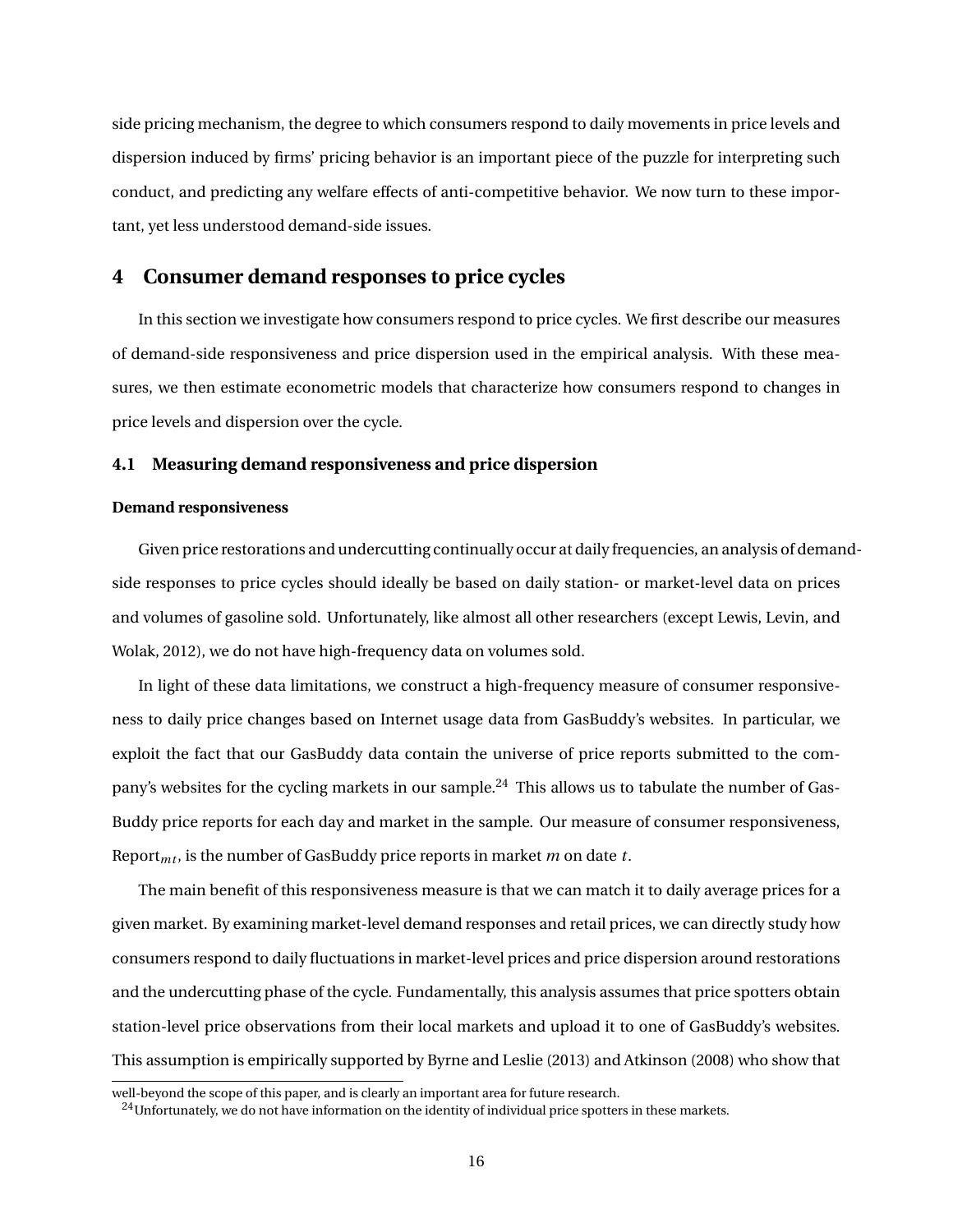daily GasBuddy price data correspond to independently-collected price data across markets in Ontario. That is, price spotters appear to report actual prices from stations in their local markets.

The selectivity of consumers who report prices to GasBuddy is the main drawback of the Report*mt* measure. This limits the interpretation of our results as strictly corresponding to this group of particularly attentive consumers who actively spot prices in their local markets and report them online. Ideally, we would like to have market-level Internet traffic statistics for GasBuddy's websites from all people looking for information on a given market's prices (which would include both price spotters and non price spotters). Such disaggregated web-use data are, however, unavailable.

It is useful to highlight some summary statistics for  $Report<sub>mt</sub>$  to provide a sense of how many price reports GasBuddy's websites receive for a typical market and day. The sample average of Report*mt* is 39 (s.d. = 52). Our cycling markets have at least one report for 321 out of a possible of 378 days on average; more than half of the markets have a positive number of reports for 360 days or more.<sup>25</sup>

#### **Price dispersion**

We considered three different measures of price dispersion for our analysis: range, inter-quartile range (IQR), and standard deviation. Given our demand response measure is a function of the number of price reports (or observations) for a given day and market, a natural concern is that our measures of demand responsiveness and price dispersion may be correlated by construction. For example, the expected price range of a random sample will increase with the number of observations since there is a higher probability of obtaining extreme price observations in larger samples. Days with only one price report are problematic since they entail the smallest values for both reports and dispersion. Thus, the correlation between these price dispersion measures and our demand response measure will be higher by construction for days with few price observations.

In Appendix A we investigate how these dispersion measures vary with sample size. We run Monte Carlo simulations where we: (1) simulate datasets that reflect the market- and date-specific sample sizes and price distributions observed in the data; and (2) compute the three dispersion measures with the simulated data and see how they vary with sample size. As expected, the results show a positive relationship between price range and sample size. For small sample sizes of seven or less, there is a similar

<sup>&</sup>lt;sup>25</sup>On days where Report<sub>*mt*</sub> = 0, we cannot construct a daily average retail price for a market. As a robustness check on whether having markets in the sample with many zero-reporting days in our sample affects our results, we have replicated our findings using a sub-sample of 21 (out of 33) markets that have at least one report for 340 (90%) of the 378 days in the sample. The estimates are nearly identical to what we report below.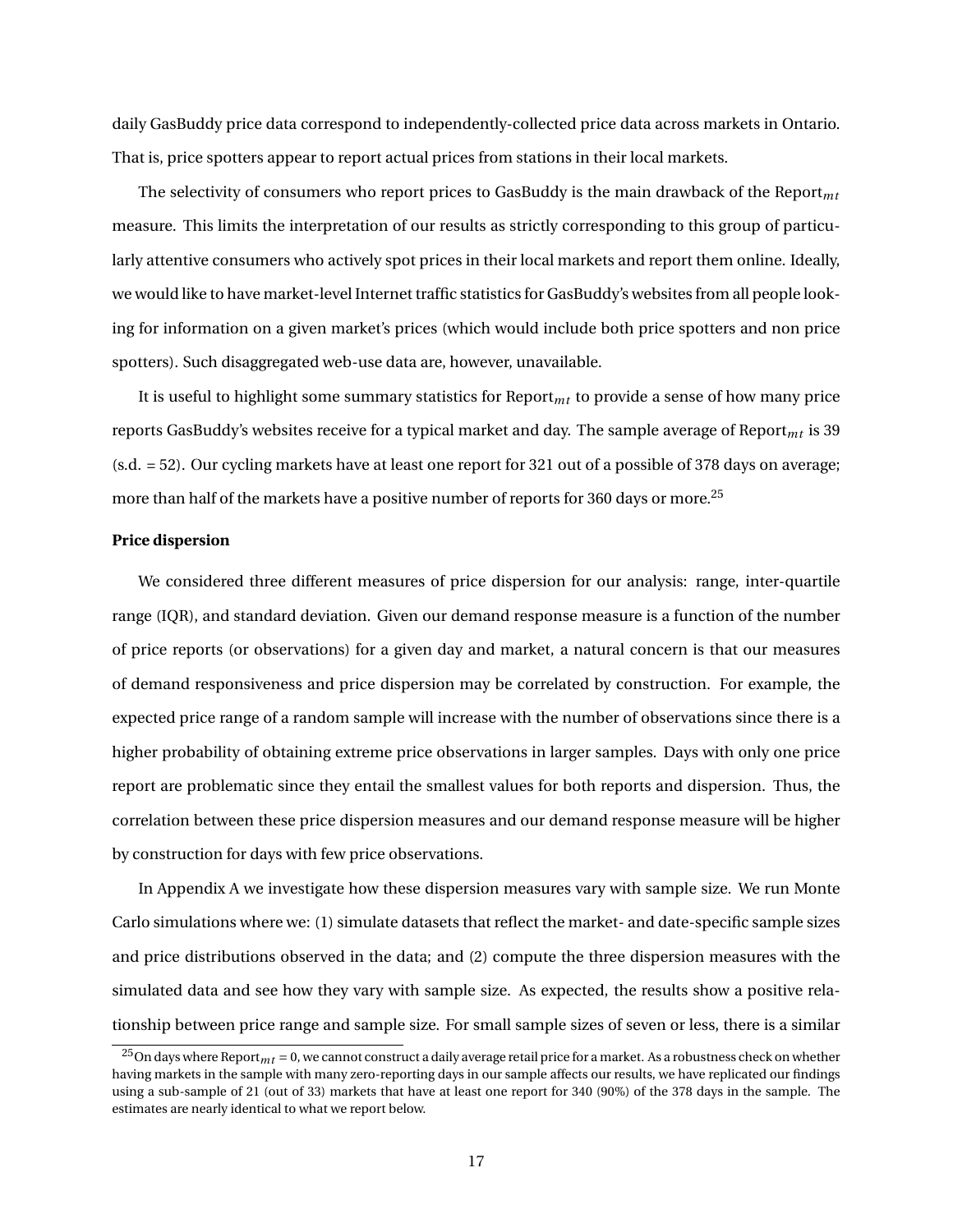positive relationship between sample size and the IQR and standard deviation. Beyond these small samples, however, the expected values of these latter dispersion measures are uncorrelated with sample size.

Given these findings, we conduct our analysis based on samples where each market-date is restricted to have eight or more price reports. As a robustness check, we also present estimates based on a cut-off of 12 price reports (which cuts our sample-size down by a third). If a spurious positive relationship between sample size and dispersion is driving our results, then there should be a larger positive relationship between our demand responsiveness and dispersion measures in the less restricted sample. Our main results are based on the IQR measure of price dispersion.<sup>26</sup>

Nevertheless, these sample restrictions do limit the scope of our analysis. For instance, there may be some selection bias in our results relative to what we might find if we had a random sample of price reporting intensity that included days with less than eight reports, and an unbiased estimate price dispersion at the market-date level for these days.<sup>27</sup> Further, we cannot examine any decisions on the extensive margin, such as whether a day has zero or a positive number of price reports. Again, this is because we cannot obtain unbiased estimates of price dispersion on days with few price reports, and because we cannot estimate price levels or dispersion on days with zero price reports as we have no price data on these days. For the reasons, we cannot use Tobit models to correct for sample selectivity in the following regression analyses. We can, however, investigate the impact that truncating Report<sub>mt</sub> at eight has on our results using truncated regression models.

#### **4.2 Consumer demand responses over the cycle**

Figure 3 provides some preliminary evidence on the relationship between our demand responsiveness measure, price dispersion, and restoration events. The figure's left and right panels plot the sample averages and their 95% confidence intervals for Report*mt* and the inter-quartile range of prices across stations by day of the cycle. The left panel shows price reporting intensity is higher just before and during restoration events, and immediately falls following a restoration. The right panel highlights a similar pattern of rising then falling price dispersion around price restoration events. This reflects our discussion from Section 3 that market-wide price restorations typically happen over one or two days. During

 $^{26}$ In Appendix A, we present results based alternative price dispersion measures (standard deviation, range), and for various alternative cut-off values/sample restrictions. The findings highlight how using the range as a price dispersion measure generates upward bias in our OLS estimate of the relationship between price dispersion and price reporting. In contrast, results based on the IQR (our main results) and standard deviation (in Appendix A) do not exhibit such biases for sufficiently large sample cut-off values.

 $^{27}$ A priori, the direction of the bias is unclear given the potential demand-side mechanisms that we posit below.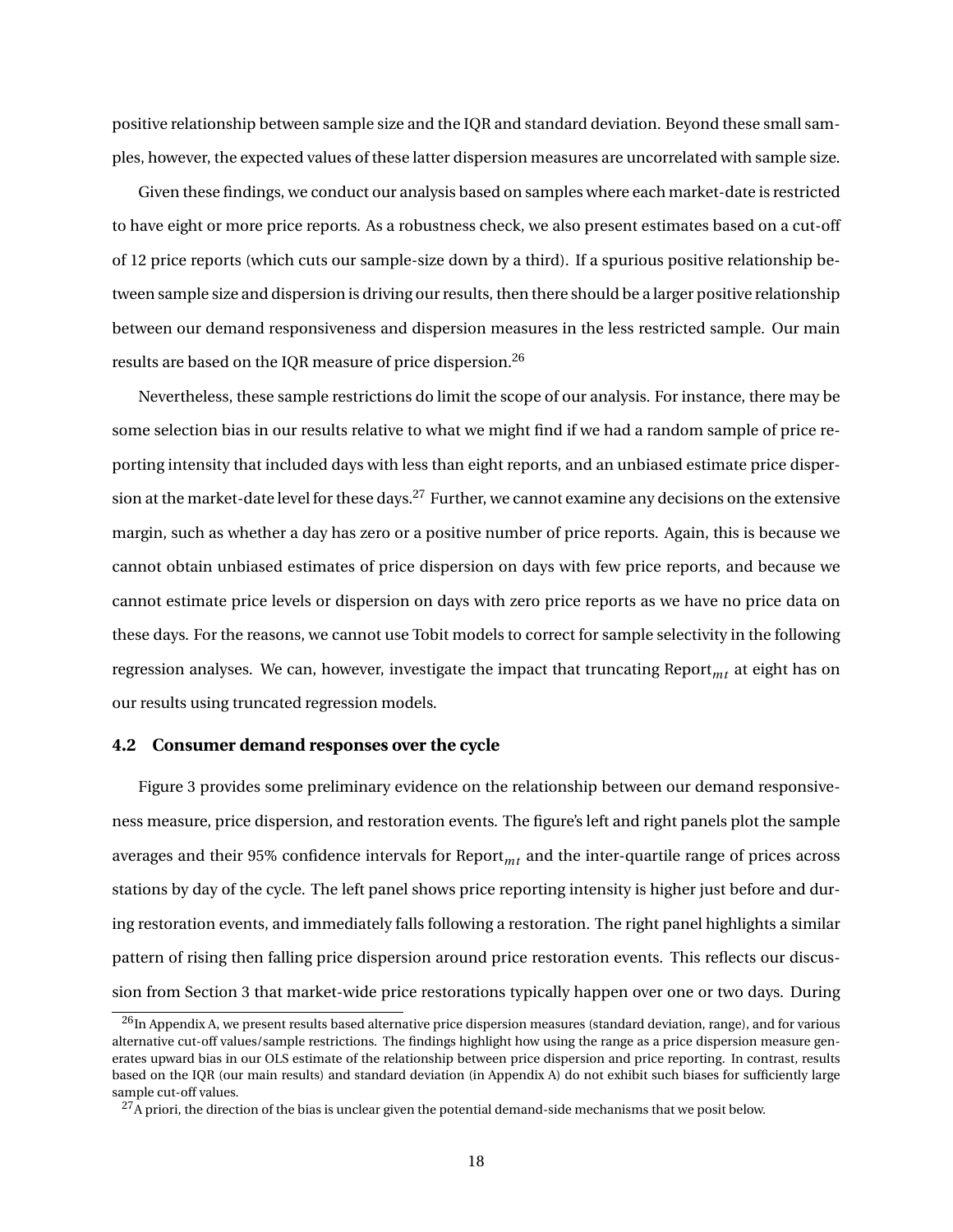this time, dispersion can experience a drastic jump if price-leading branded stations set a new restoration price while independents' prices are still at the bottom of the cycle.<sup>28</sup>

Our empirical analysis focuses on two non-mutually exclusive demand-side mechanisms that could potentially generate these patterns. The first is that forward-looking consumers strategically time their purchases at the bottom of the cycle just prior to restoration price jumps. To the extent that GasBuddy price reporting reflects the number of price sensitive consumers in a market day-to-day, such stockpiling incentives would result in higher price reporting around restorations. Such an explanation is quite plausible given that: (1) gasoline is a storable good that consumers manage inventories of in their cars' gas tanks; and (2) consumers can anticipate restorations since they regularly occur on a weekly or bi-weekly basis, with a disproportionate amount occurring during the middle part of the week.<sup>29</sup>

A second potential explanation, which has received considerable attention in the literature, is that consumers engage in search behavior.<sup>30</sup> A standard prediction from theories of costly search is that holding search costs fixed, a rise in price dispersion should be accompanied by an increase in search intensity since the marginal benefit from searching is larger with higher price dispersion (see Section 2 of Baye, Morgan, and Scholten, 2006). If GasBuddy's price spotters act according to these incentives in sampling prices from their local markets and reporting them online, then a search-based explanation of the patterns in Figure 3 is also plausible.

<sup>&</sup>lt;sup>28</sup>On average, the price differential from the bottom of the cycle to the next restoration price is five to six cpl, or six to seven percent of the average after-tax retail price of 81.4 cpl.

<sup>&</sup>lt;sup>29</sup>Using extracts from recorded conversations among explicitly colluding retailers in cycling gasoline markets in Quebec, Clark and Houde (2012a) document that cartel members frequently note that line-ups emerge at low-price stations around price restoration periods. In interpreting these conversations, the authors similarly point out the predictability of price restorations periods, and that restorations generate a significant amount of retail price dispersion. The authors further estimate that such anticipatory stockpiling behavior by consumers ultimately results in large short-run price elasticities of -30.

 $30$ Numerous studies have concluded that search behavior is an important feature of retail gasoline markets on the basis that search theories can be used to explain: (1) observed price dispersion across stations; and (2) asymmetric responses of retail price changes to wholesale cost shocks (i.e., "rockets and feathers" pricing). See Eckert (2013) for an overview of these studies.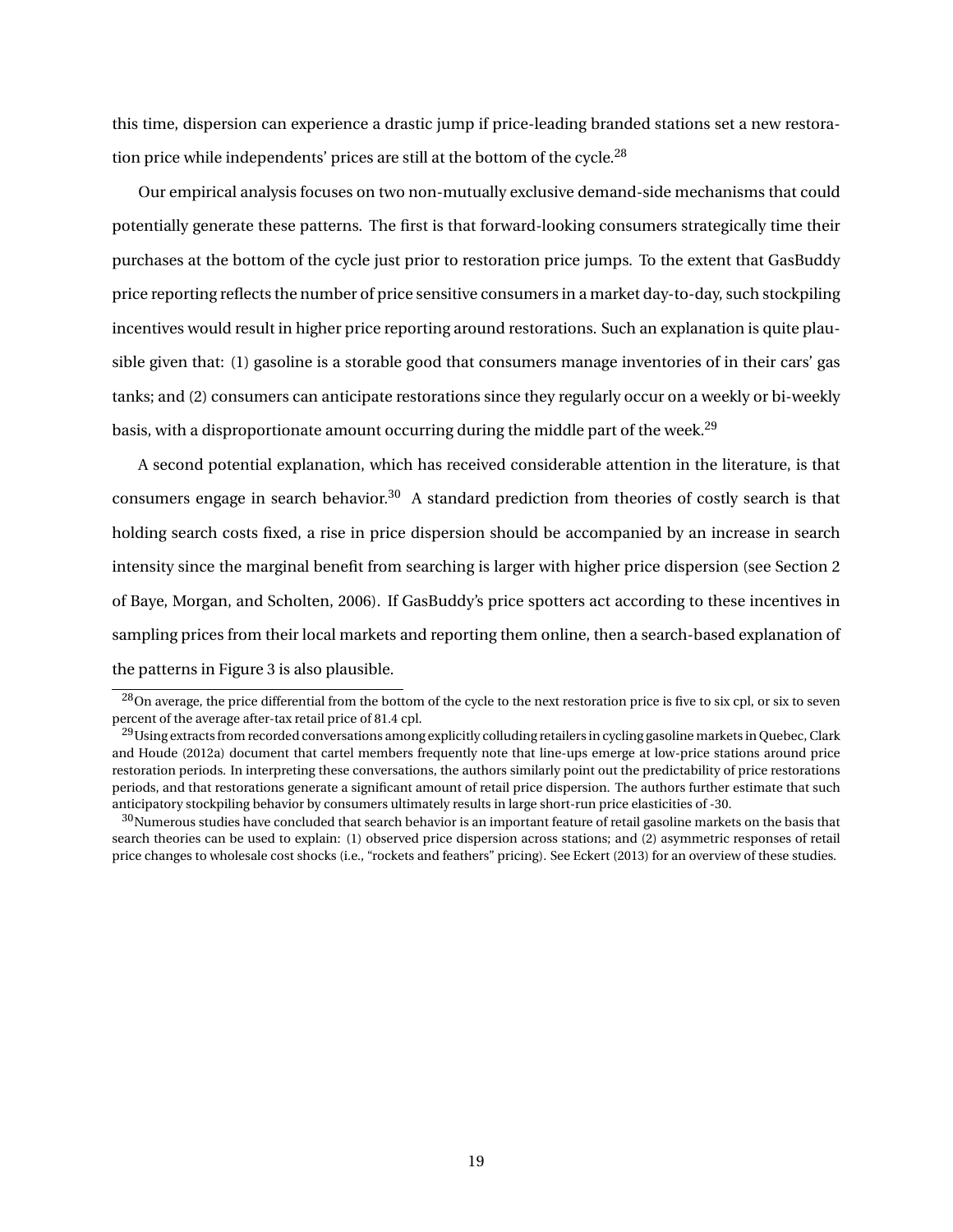#### **Econometric model**

We begin our formal investigation into the roles of stockpiling and search-based incentives in price reporting by estimating the following regression model:

$$
\ln(\text{Report}_{mt}) = \alpha_0 + \sum_{\tau=-3}^{3} \alpha_{1\tau} d_{m\tau} + \alpha_2 \text{IQR}_{mt} + \alpha_3 \text{CycleDay}_{mt} + \alpha_4 \text{LagCycleLength}_{mt} + \sum_{k=t}^{t-7} \alpha_{5k}^+ 1 \{\Delta p_{mt} > 0\} \cdot \Delta p_{mk} + \sum_{k=t}^{t-7} \alpha_{5k}^- 1 \{\Delta p_{mt} \le 0\} \cdot \Delta p_{mk} + \mathbf{X}_{mt} \beta + \mu_{down,m} + \mu_w + \mu_h + \epsilon_{mt}
$$
\n
$$
(3)
$$

where we use the natural log of Report*mt* as the dependent variable because the distribution of Report*mt* is right-skewed. The first covariate,  $d_{m\tau}$ , is an indicator variable that equals one if date *t* is  $\tau$  days away from the start of a restoration in market  $m^{.31}$  Thus, the  $\alpha_{1\tau}$  coefficients allow us to establish whether there is a jump in reporting intensity around restorations like we saw in Figure 3, after controlling for other factors that may simultaneously predicted price reporting such as day-of-the-week effects, holidays, or the weather.<sup>32</sup>

IQR*mt* is our price dispersion measure, the inter-quartile range of station-level prices in market *m* on date *t*. If price reporting corresponds to search behavior, then it is natural to interpret an  $\alpha_2 > 0$ estimate as corresponding to the benchmark theoretical prediction that search intensity is higher when prices are more disperse. Forward-looking consumers with stockpiling incentives could, however, form expectations based on observed price dispersion in their local markets, since this tends to indicate that a price restoration is about to happen. Given this, one cannot simply attribute the  $\alpha_2$  estimate as strictly being driven by search behavior. Regardless of its interpretation, the *α*<sub>2</sub> estimate will, at the very least, provide evidence of whether gasoline consumers respond to daily changes in price dispersion. Such a direct, market-level examination of this relationship is, to our knowledge, novel, at least in the context of gasoline markets, if not more broadly.

<sup>&</sup>lt;sup>31</sup>Date *t* is classified as a  $\tau = 0$  day if its day zero of a cycle, where market-wide price restorations are initiated. Recall from Section 3.1 that day zero of a cycle is the first day of a restoration period where the daily change in the median price is greater than the 1.5 cpl cut-off. Days where  $τ = -3$  are those are three-days before a restoration is initiated,  $τ = 2$  is two days after a restoration is initiated, and so on.

 $32A$  secondary issue with these indicator variables is that a handful dates in the sample have two  $d_{m\tau}$  dummies equal to one. For example, some days are both three days after the last restoration (*dm*,−<sup>3</sup> = 1) and three days before the next restoration  $(d_{m,3} = 1)$ . To ensure our  $\alpha_{1\tau}$  coefficients estimates correspond to dates that fall strictly on one of the seven days within the restoration event window, we include fixed effects in all regressions for all  $(d_{m,\tau} = 1, d_{m,\tau'} = 1)$  pairs where  $\tau \neq \tau'$ . None of our main results hinge on the inclusion of these fixed effects.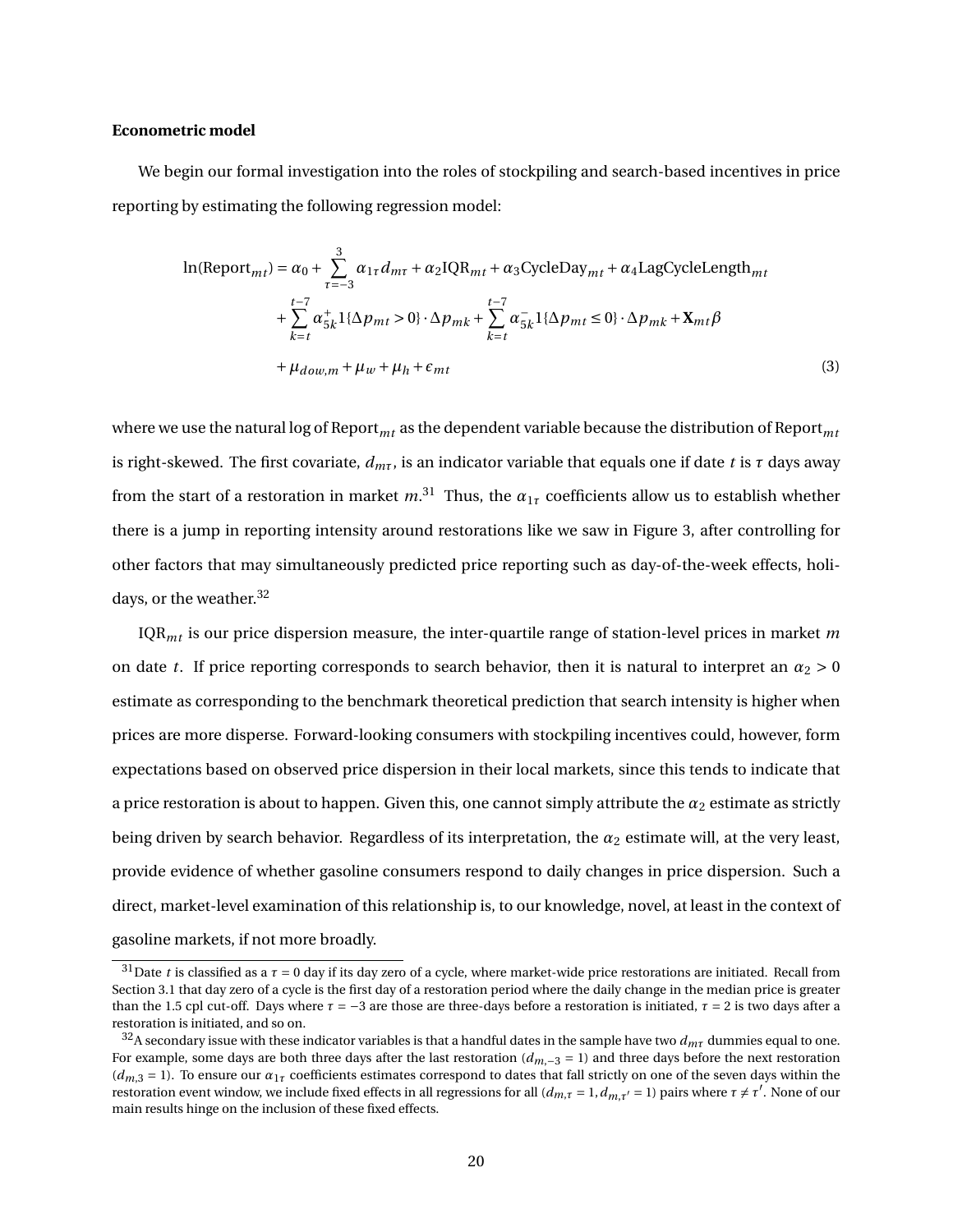The next two variables are intended to further account for stockpiling incentives. CycleDay*mt* is the current day of the cycle, or alternatively, how far market *m* is currently into a price cycle on date *t*. We expect  $\alpha_3 > 0$  because the longer a current cycle has gone on, the more likely the next restoration event is to occur, which would cause shopping/price responsiveness to rise. The second variable, LagCycleLength<sub>mt</sub>, is the length of the most recent cycle observed within a market. If forward-looking consumers form expectations about the length of price cycles based on the length of recent cycles, then we might expect  $\alpha_4 > 0$ . This is because longer price cycles tend to have flatter undercutting phases, and hence longer periods of slightly higher prices following a restoration. Consumers' stockpiling incentives (and thus price reporting intensity) may therefore be higher for larger values LagCycleLength $_{mt}$ .<sup>33</sup>

We also allow contemporaneous and seven lagged retail price changes to affect current price reporting intensity.<sup>34</sup> We denote  $\Delta p_{mt} = p_{mt} - p_{mt-1}$  as the difference in market *m*'s average retail price between dates *t* and *t* − 1, and 1{ $\Delta p_{mt} > 0$ } is an indicator variable that equals one if  $\Delta p_{mt} > 0$  and zero otherwise (and similar for 1{∆*pmt* ≤ 0} . The + and − superscripts on the *α*5*<sup>k</sup>* 's indicate that we allow for price reporting to respond asymmetrically to positive and negative retail price changes. This specification choice is largely motivated by previous studies that develop theories of asymmetric search behavior to explain the presence of asymmetric retail price responses to wholesale cost changes.<sup>35</sup>

Dynamic demand considerations also motivate the inclusion of lagged positive and negative price changes in the model since forward-looking consumers could form expectations on the timing or likelihood of price restorations based on recent price changes. For example, market-wide average price cuts tend to be largest immediately after restorations, and become progressively smaller as the undercutting phase continues.<sup>36</sup> This implies that, holding price dispersion and other factors fixed, observing particularly small price cuts can signal that a price restoration is likely to soon occur. If GasBuddy's price spotters act on this information in strategically timing their fuel purchases, then we might expect smaller price cuts around restorations to be associated higher price reporting.

 $33$ We have experimented with various definitions of LagCycleLength<sub>mt</sub>, such as the mean cycle length of the last 2, 3, or 4 cycles. All of these slight variations on our specification yield similar results to what we report below.

 $34$ We find the inclusion of higher order lags up to 21 days have little impact on our findings.

<sup>35</sup>See, for instance, Yang and Ye (2008), Tappata (2009), Lewis (2011), and Cabral and Fishman (2012). Indeed, Byrne and Leslie (2013) find evidence of asymmetric price adjustment in the sample's cycling markets. However, an asymmetric search story is not necessary to explain these pricing phenomena in cycling markets. As Eckert (2002) shows, the Maskin and Tirole (1988) model can also predict asymmetric price adjustment between the restoration and undercutting phases of the cycle.

 $36$ This can be seen in Table 2 by comparing the change in the average price cuts between cycle days 1 and 2, 2 and 3, and so on. Visual inspection of the example price cycles from Kingston in Figure 1 (as well as from other cycling markets) also show that the slope of the undercutting phase is steep immediately after price restorations, and flattens prior to the next restoration.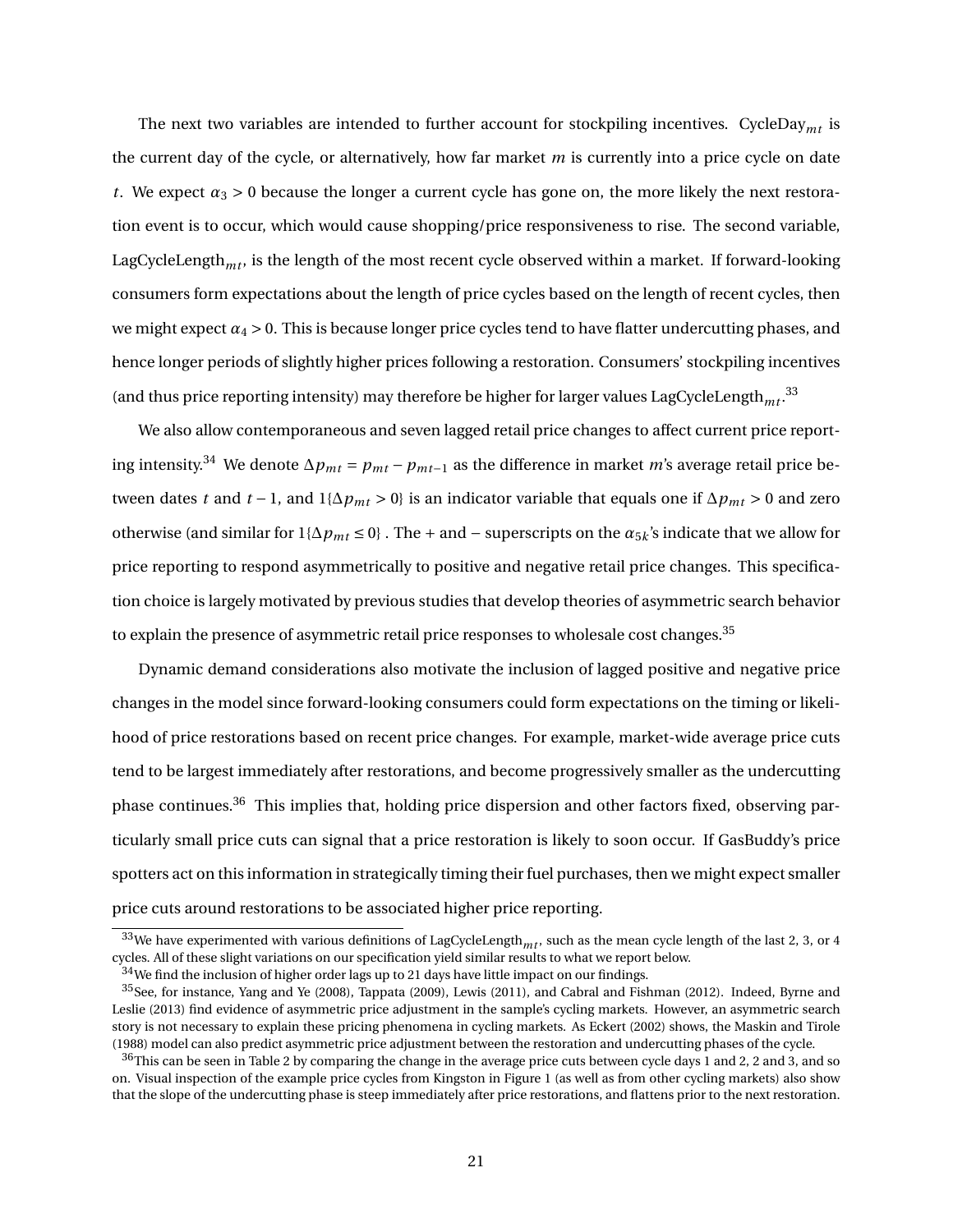The remaining right-hand side variables control for a number factors that could simultaneously explain variation in price reporting over time and across markets. The **X***mt* vector consists of additional controls. These include weather-related variables including the maximum and minimum temperatures, as well as the total rainfall and snowfall amounts in market  $m$  on date  $t.^{37}$  We also include two dummy variables that equal one if total rainfall and snowfall equals 0. In some specifications, we include three lagged values of the dependent variable to control for autocorrelation in reporting intensity.<sup>38</sup> In a dynamic demand environment this is a potentially important control if market demand for gasoline accumulates over time prior to a restoration.<sup>39</sup>

The  $\mu_{down}$ ,  $\mu_w$  and  $\mu_h$  coefficients are market *m*-specific fixed effects for day-of-the-week *dow*, week of the year *w*, and whether date *t* is a holiday *h*. Collectively these fixed effects attempt to hold fixed day- and market-specific costs to price reporting that affect the propensity of GasBuddy's price spotters to sample and upload prices from their local market to one of GasBuddy's websites. Such unobserved heterogeneity might include a market having a particularly active price spotter, or market-specific day-of-the-week effects in price reporting arising from differences in weekly commuting patterns across markets. To allow for persistence in the  $\epsilon_{mt}$  shocks, we cluster our standard errors at the market level.<sup>40</sup>

#### **Supply-side simultaneity**

Gasoline stations' optimal pricing decisions, which depend on the degree of consumer price sensitivity (and hence price reporting) within their market day-to-day, are an important source of simultaneity that potentially undermines any casual interpretation of OLS coefficient estimates from equation (3). For example, the timing of price restorations may depend on the fraction of consumers engaged in strategic stockpiling behavior on a given date. If few consumers are currently actively shopping for gasoline, then firms may choose to coordinate a price restoration which simultaneously affects price levels and dispersion. Moreover, if firms are forward-looking in making their pricing decisions (which they would be in a dynamic demand environment), then dynamic supply-side pricing decisions could also create

 $37$ We obtain these market- and date-specific weather variables by first matching each market in our sample to their nearest weather station. The location of these weather stations, as well as the weather data they record, is freely available from Environment Canada's National Climate Data and Information Archive online at http://climate.weatheroffice.gc.ca.

<sup>38</sup>The results are robust to the inclusion of various lag structures.

 $39$ If we think of the undercutting phase of the cycle as a "sale", then we may expect gasoline demand to accumulate (for example, as in Hendel and Nevo, 2006b) until a price restoration (which is the like an "anti-sale") occurs.

 $40$ We have also confirmed that the residuals from our estimated models in the section are white noise. Thus, the various fixed effects, as well as the other covariates based on price changes, cycle location, price dispersion, and weather account for any persistence in prices over time.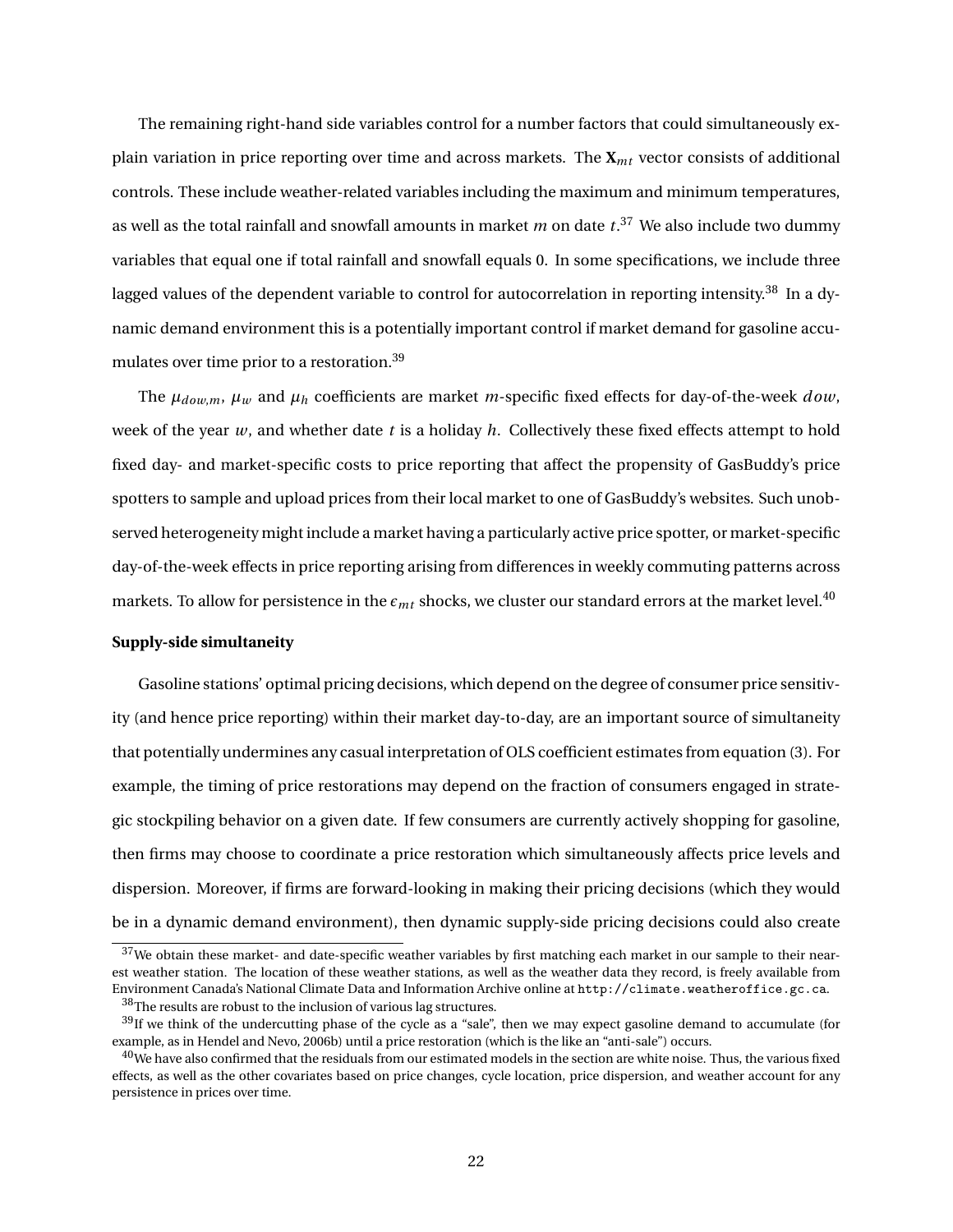correlation between lagged price changes and current levels of demand responsiveness.

Simultaneity bias can also arise from search behavior. As consumers become more informed about the price distribution by searching for a reporting prices, competition among stations is heightened, which can result in lower market-level price dispersion (Sorensen, 2000, Section 2). In a dynamic setting, we can similarly expect supply-side pricing behavior to affect the correlation in price reporting and price levels and dispersion over time (see, for example, Chandra and Tappata, 2011).

Regardless of the supply-side mechanism, these dynamic pricing incentives suggest that almost all the variables on the right-hand side of equation (3) are potentially endogenous. Thus, if we were, for example, to pursue an IV identification strategy, we would need implausibly many instruments to identify causal effects of changes in price levels or dispersion on price reporting. For these reasons, we focus on the OLS estimates, and discuss the potential roles of demand- and supply-side forces play generating our results.

As a robustness check, we report a set of IV coefficient estimates where we instrument for contemporaneous positive and negative price changes; at the very least, these variables would be endogenous regardless of whether dynamic pricing incentives exist. We follow Lewis and Marvel (2011) and use seven lagged differences in positive and negative rack price changes as instruments. The exclusion restriction is that conditional on retail prices, GasBuddy's price spotters do not use recent changes in rack prices when deciding to sample and report prices from their local market to one of GasBuddy's websites.

#### **Results**

The estimation results are presented in Table 5. The column (1) estimates imply daily price reporting increases (approximately) by 6% the day before a restoration is initiated, and by 7% on days when restorations are initiated. Thus, the hump shape in price reporting around restoration events still emerges after controlling for weather and the various fixed effects.

The column (2) results show these coefficient estimates become statistically insignificant once we control for price dispersion, whereas the price dispersion coefficient is significant. Thus, it is not the cycle day itself, but rather the stark rise in price dispersion around restorations that is associated with the rise in reporting behavior. The effect of rising price dispersion is also economically meaningful: all else being equal, a one standard deviation increase in a market's IQR of 2.1 cpl is associated with a 4.1% increase in price reporting intensity. While these coefficient estimates on price dispersion may of interest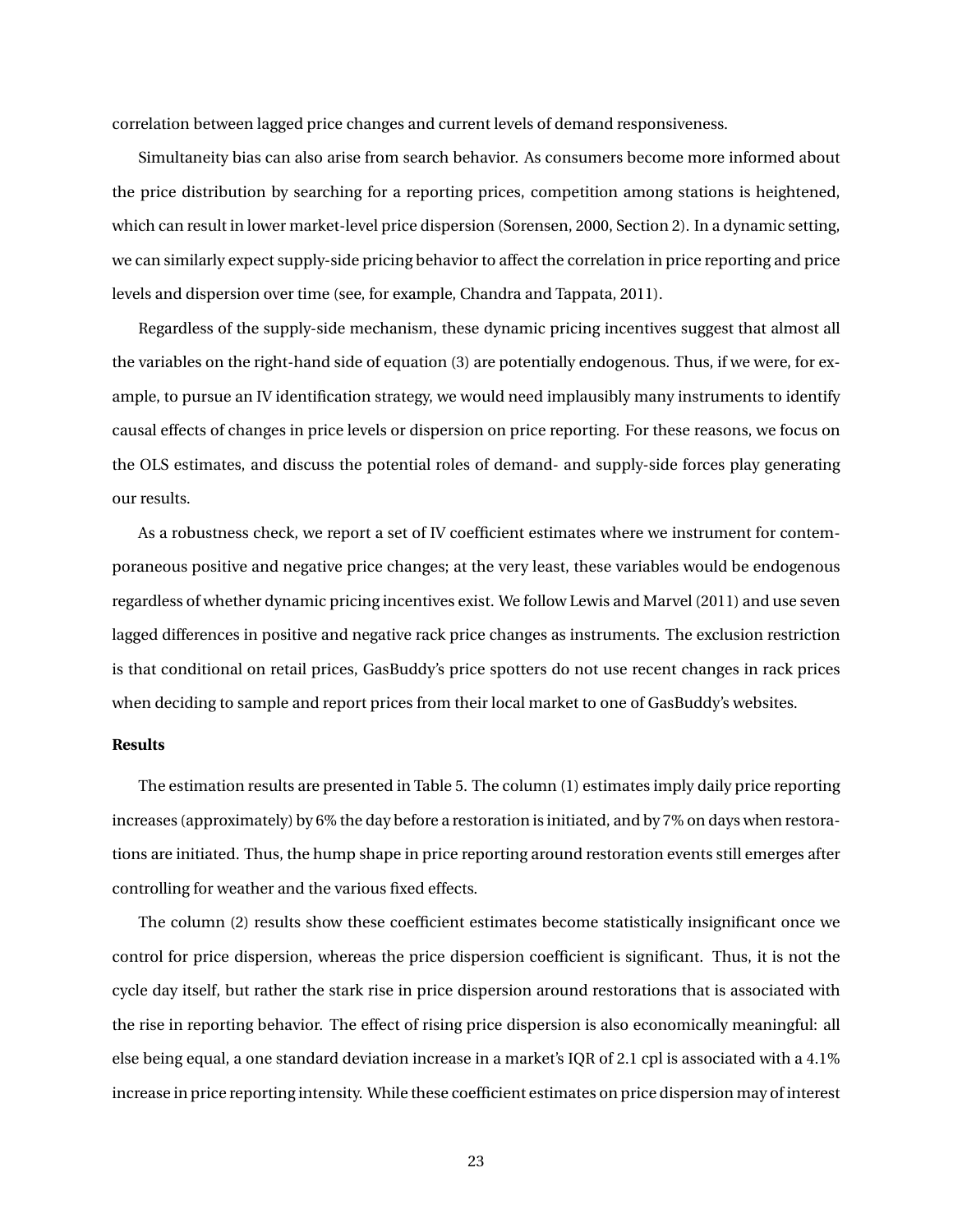on their own, recall that from our previous discussion that these positive relationship could stem from dynamic demand- or search-based incentives in price reporting.

The column (3) estimates shows that the inclusion of the additional stockpiling variables in the model have virtually no impact on the price dispersion coefficient estimate. The regression coefficients for these variables have their expected signs, but they are statistically insignificant. Looking ahead however to the column (5) estimates, we see that a significant positive relationship between the length of the most recent cycle and price reporting emerges when lagged price changes and price reporting levels are controlled for; this provides some initial evidence of dynamic demand incentives in price reporting.

The column (4) estimates show the price dispersion coefficient estimate is also robust to controlling for lagged positive and negative price changes. Interestingly, all of the lagged price coefficients are statistically insignificant except for lagged one and two day negative price changes.<sup>41</sup> The estimates imply that higher price reporting intensity is associated with smaller recent price cuts. These results are largely inconsistent with theories of asymmetric search that predict consumers respond more to price increases than decreases; if anything, our estimates indicate the opposite of this. In contrast, this finding is consistent with the hypothesis that consumers stockpile gasoline upon observing increasingly small price cuts at the end of the cycle prior to the next restoration.

The remaining columns (5)-(8) of the table show the price dispersion coefficient estimate is robust to: (1) controlling for lagged reporting intensity; (2) instrumenting for contemporaneous price changes; (3) accounting for truncating the dependent variable at eight reports with a truncated regression model<sup>42</sup>; and (4) using a more restrictive sample in terms of the minimum number of price observations a marketdate needs to be included. The significance and magnitude of the coefficients on lagged cycle length and recent negative price changes vary somewhat across these robustness checks.

In the Appendix we report and discuss supplemental findings that further highlight the robustness of our results. In Table A.1 of Appendix A we report analogous estimates to those from Table 5 based on various sample restrictions in terms of the minimum number of station-level price observations for a market-date to be included in the sample. In Table B.1 of Appendix B we estimate models that use alternative dependent variables including Report*mt* in levels, and Report*mt* in levels but scaled by the

 $41$  For the sake of brevity we do not report all the coefficients on the lagged price changes. The other coefficients can be found in column three of Table B.4 in the Appendix.

<sup>&</sup>lt;sup>42</sup>See, for example, Section 16.2.3 of Cameron and Trivedi (2005) for a discussion of truncated regression models that take a parametric approach to accounting for the truncation of the dependent variable. In our case, the truncation point is at ln(8), which corresponds to our cut-off value of Report*mt* <sup>=</sup> 8 for a given market-date to be included in the sample.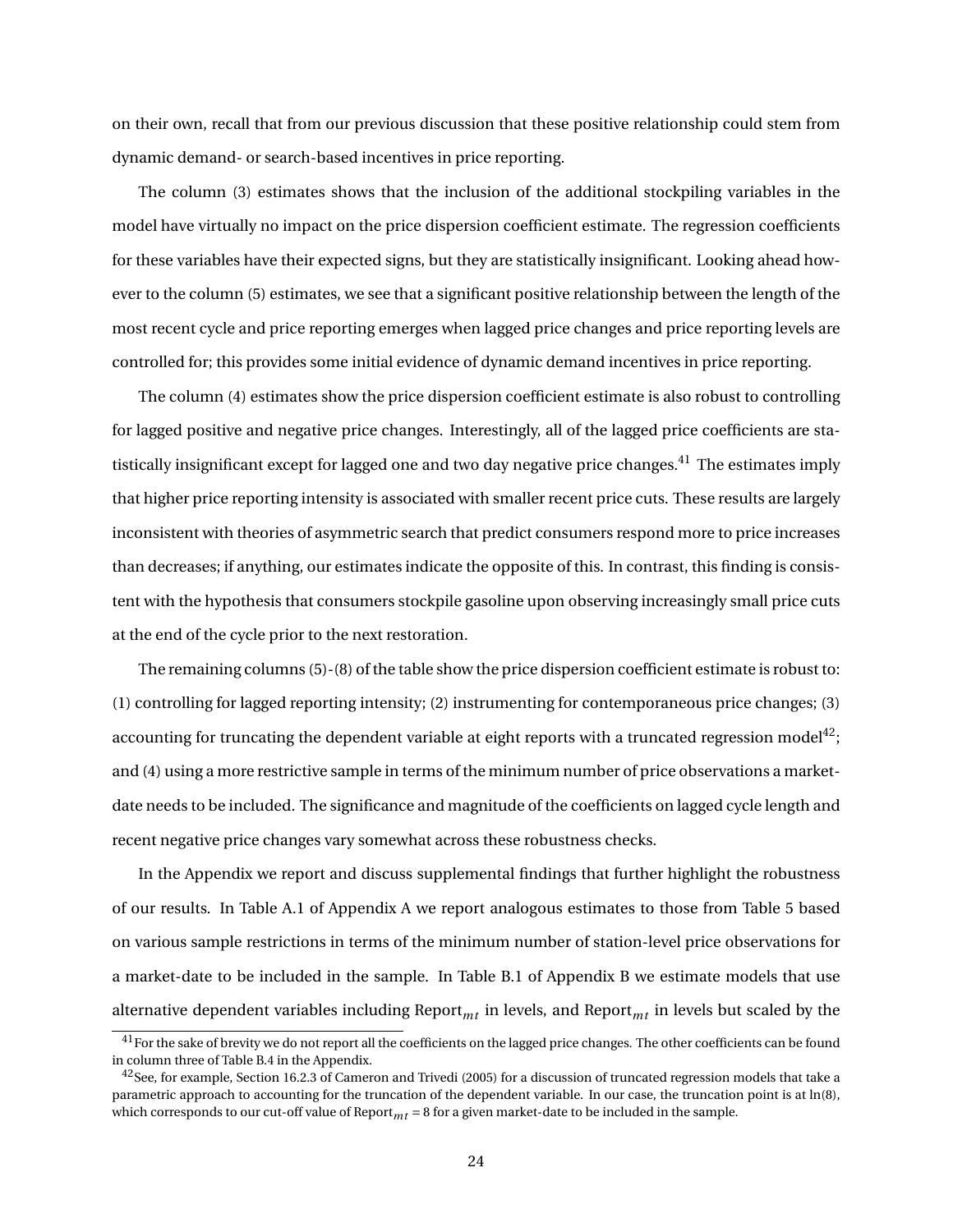average number of reports per day in market *m*. We also report results based on a Poisson count model that accounts for the discreteness  $\text{Report}_{mt}$ . We again find our main empirical results emerge under these different model specifications.

#### **4.3 Heterogeneity in demand responses by day of the cycle**

The data further permit an investigation into whether changes in price levels and dispersion have a heterogenous relationship with price reporting by day of the cycle. We again focus on a seven day window around restoration events, and estimate separate regression models for each day within this window.<sup>43</sup> The models are analogous to that described in equation (3), except we drop the *dmt* cycle-day indicator variables. We report OLS estimates that are based on specifications that include lagged reporting levels in the set of controls.

The estimation results, which are reported in Table 6, yield a number of additional insights. The first is that price dispersion has a heterogenous relationship with price reporting over the cycle. The day before and day of restorations, a one cpl rise in the inter-quartile range is associated with a 2.0% and 3.4% rise in the number of daily price reports. However, we find no relationship between price reporting and price dispersion the two days following a restoration. Together these results are consistent with demand accumulation and stockpiling story: consumers monitor market-level price dispersion to predict restorations and time their purchases at the bottom of the cycle, and then pay little attention to price dispersion the day after restoration events since their cars' gasoline tanks are filled.

Interestingly, we find three days after a restoration the dispersion coefficient are again statistically significant. Given price cycles are seven to eight days long on average, it is less likely these estimates reflect anticipatory stockpiling behavior. These estimates are more likely to reflect search-based behavior in price reporting during the initial parts of the cycle's undercutting phase. However, a search-based theory of price reporting has a more difficult time explaining why there is a significant relationship between dispersion and price reporting on some cycle days (columns  $\tau = -1, 0, 3$ ) and not others (columns *τ* = −3,−2, 3).

Rows two and three of the table again show the other two stockpiling variables, the length of the current and most recent cycle, generally have mixed and statistically insignificant relationships with price reporting. In contrast, the remaining rows of the table reveal some interesting relationships between

 $\frac{43}{10}$  make the interpretation of the cycle-day specific estimates more transparent, we drop dates where more than one of the *dmτ* dummies in equation (3) equal one.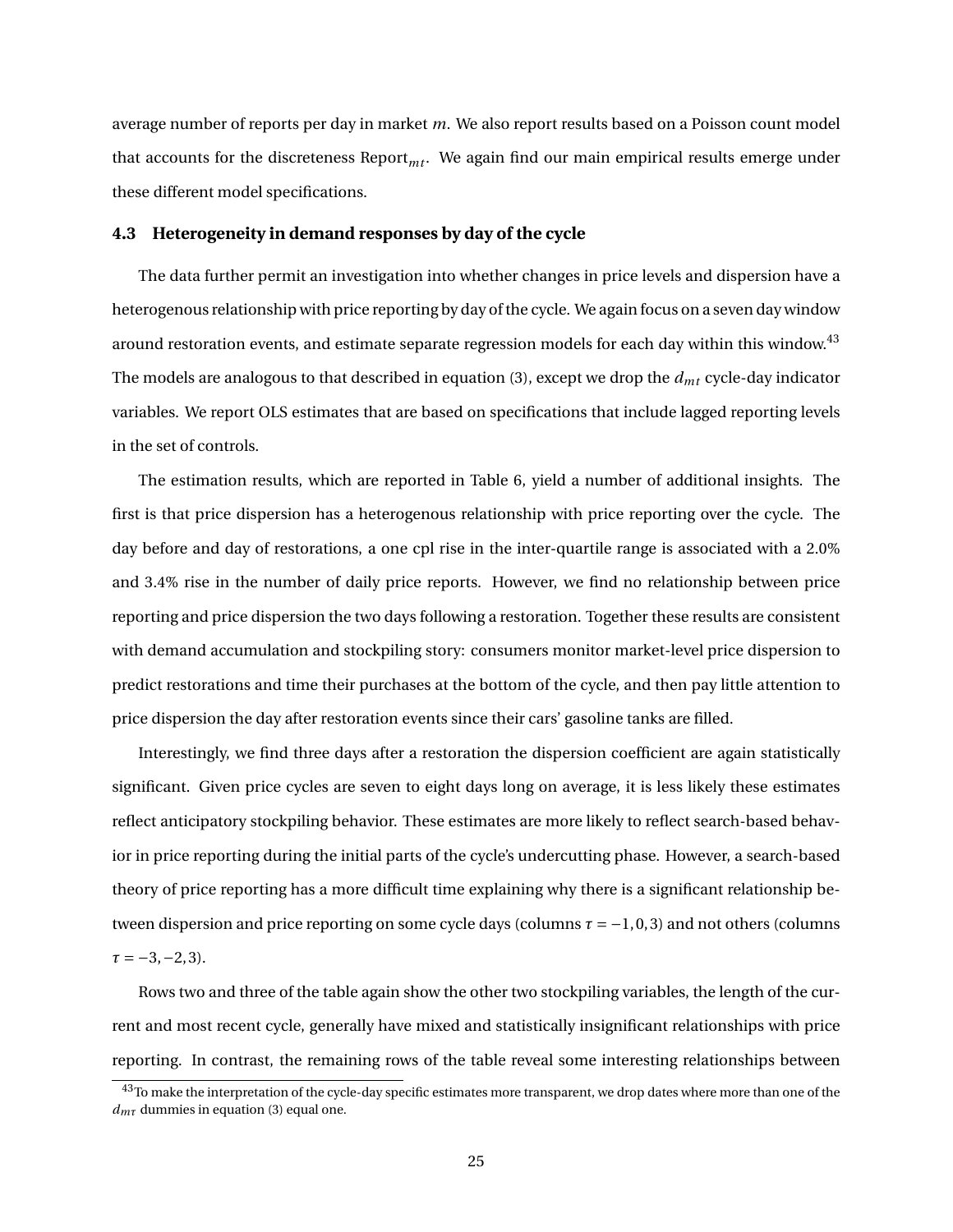lagged price changes and price reporting. In particular, looking down the  $\tau = 0$  column, we see price reporting is 73.1% higher on restoration days when the lagged one day price change is one cpl higher. Working further down the column, we also see that a one cpl *smaller* price cut is associated with a 5.9% *increase* in price reporting. We see this collection of results as being best explained by a stockpiling story where consumers in cycling markets see smaller price cuts and any price increases around restoration periods as signals that market-wide prices are about to drastically rise.

In Tables B.2 and B.3 of Appendix B we reproduce the results from Table 6 except we replace the dependent variable to be Report*mt* in levels, and Report*mt* in levels but scaled by the average number of reports per day in market *m*. These robustness checks highlight similar relationships between price reporting and price dispersion on different cycle days (i.e., the significant results from the  $\tau = -1, 0, 3$ ) columns in Table 6 remain). We also continue to find a robust positive relationship between price reporting and small lagged price cuts on days when restorations are initiated. In contrast, the relationship between price reporting and lagged price increases on restoration days is not robust to using Report*mt* as the dependent variable.

#### **Supply-side considerations**

The above interpretations of our results need to be tempered by considerations of supply-side pricing behavior. Unfortunately, there is little guidance from theory regarding the joint dynamics of demand and pricing in cycling gasoline markets. One possibility is that the estimated positive relationships between price reporting, price dispersion, and price changes prior to and during restorations could capture GasBuddy price spotters being "caught off guard" by firms. If price spotters become inattentive over the undercutting phase, then stations could initiate restoration price jumps to earn higher profits for a day or two until price spotters become informed about the price distribution once again. We find this explanation less compelling than our demand-based interpretations of the OLS estimates, given that the timing and frequency price cycles largely appear to be predictable, non-random, and indeed quite regular.

#### **4.4 Price cycles and demand responses in sticky markets**

In this section we provide a further test for stockpiling, this time in the context of sticky markets. Recall from Figure 1 that sticky pricing tends to occur in rural markets such as Kapuskasing. In addition to having prolonged periods of price rigidity, these markets also exhibit restorations and undercutting. Examples of sticky market restoration events can be clearly seen in Figure 1 where prices frequently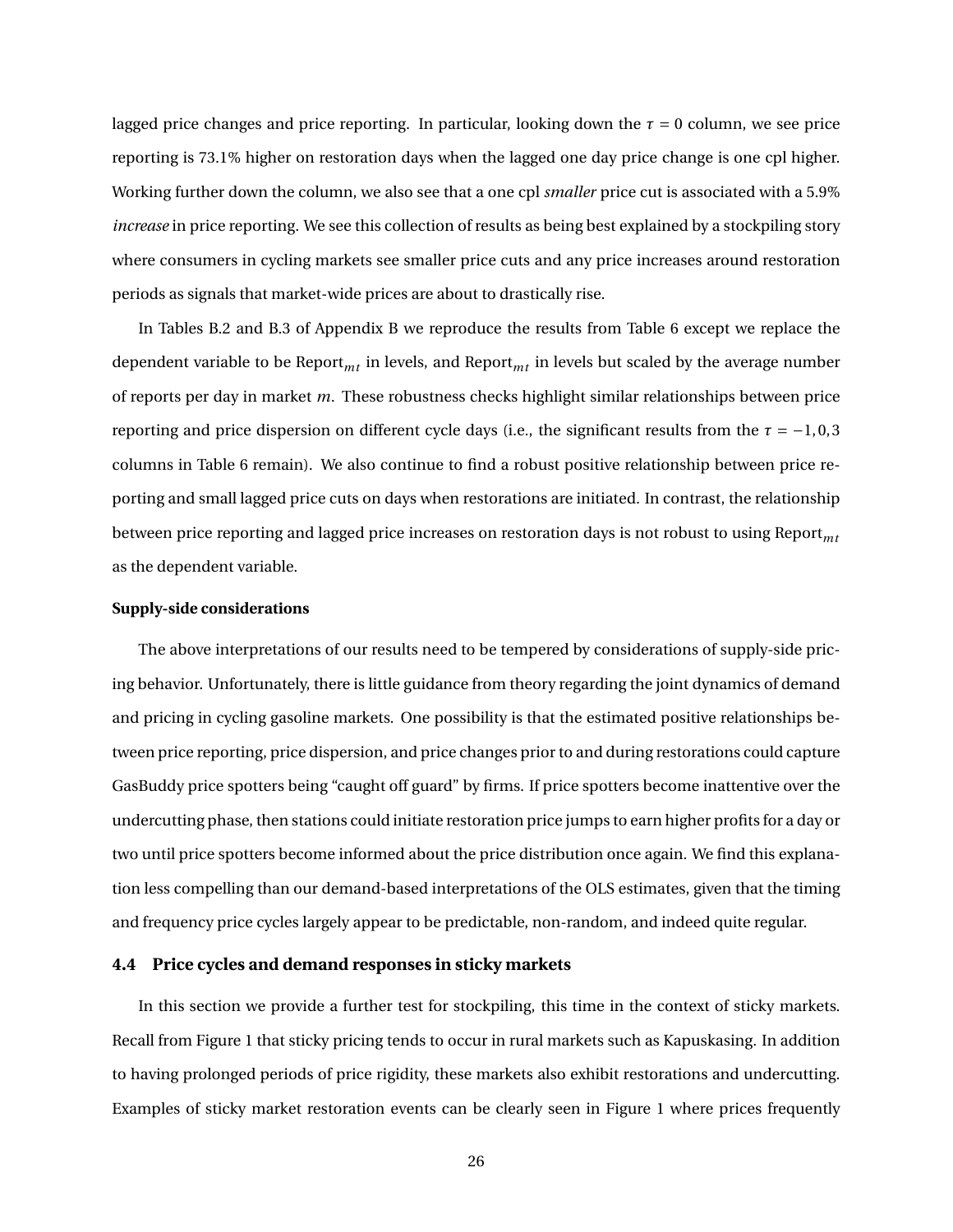exhibit two to three cpl discrete price jumps.<sup>44</sup>

There are three reasons why sticky markets are good settings in which to test stockpiling behavior. First, because post-restoration undercutting is much slower in these markets, prices tend to remain higher for a longer period of time following restorations. This implies consumers have a particularly strong incentive to time their purchases and stockpile fuel prior to restoration price jumps. Second, to the extent that price reporting is primarily done by local consumers in these markets, we should expect search-based incentives in price reporting to be minimal.<sup>45</sup> This is because the rural towns in our sample with sticky pricing typically have few (five or less) gasoline stations that are located in close proximity to each other on the town's main street or near its highway exit. Third, the timing of restoration price jumps during the week is also predictable in these markets: 60% of the price jumps that we identify occur between Wednesday and Friday.

Similar to before, our examination of price reporting requires us to first classify which markets exhibit sticky pricing. Our classification scheme takes the set of markets that we classified as non-cycling in Section 2.1, and divides them into cost-based pricing and sticky-pricing markets based on the median of their retail price adjustment ratio:

$$
AdjustRatio_m = median\left(\frac{p_{mt} - p_{mt-1}}{w_{mt} - w_{mt-1}}\right)
$$

where recall  $p_{mt}$  is the average retail price in market *m* on date *t* and  $w_{mt}$  is the rack price.<sup>46</sup> Figure 4 presents a histogram of these market-level median adjustment ratios. It highlights a clear dichotomy: non-cycling markets tend to have median adjustment ratios that are either close to zero (sticky pricing) or one (cost-based pricing). Based on this figure, we classify a market as having sticky pricing if AdjustRatio<sub>m</sub> =  $0^{47}$  This classification scheme yields 61 sticky markets, or 45% of the total number of markets in the sample. On average, these markets have 4 gasoline stations and a population of 15,000 people. More than three-quarters of these markets have 5 or less stations.

Our analysis proceeds as before by identifying restoration events within our sticky markets. We again

<sup>44</sup> See Byrne and Leslie (2013) for a formal investigation into firms' pricing behavior and margin adjustments in sticky markets. <sup>45</sup>We suspect a large share of price reports comes from local consumers, however, some fluctuations in a market's day-to-day price reporting levels may be due to highway drivers reporting retail prices at gasoline stations near highway exits.

<sup>&</sup>lt;sup>46</sup>Clark and Houde (2012b) use a similar calculation to measure market-level responses of retail prices to daily wholesale price changes.

 $47$  Figure 4 indicates there are some markets with intermediate median adjustment ratios between zero and one. We have experimented with other non-zero thresholds such as 0.4 and 0.6, and obtain very similar results to what we report below.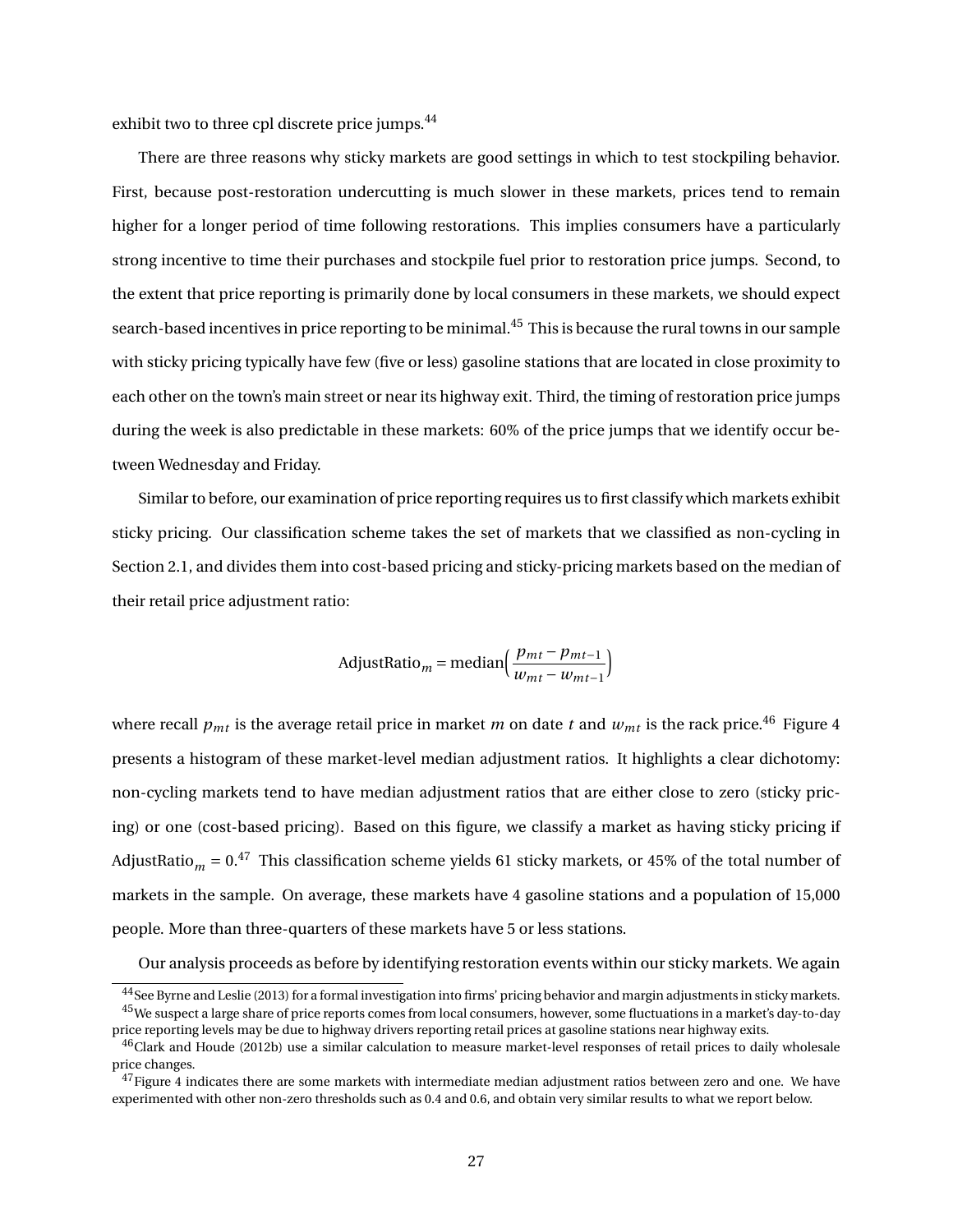use a threshold rule to do so: date *t* experiences a restoration if its median retail price increases by 1 cpl between dates *t* and *t* −1. The slightly smaller threshold reflects the fact that price jumps in sticky pricing markets tend to smaller than the large (and more frequent) price jumps in cycling markets.<sup>48</sup> Under this classification, we find that on average a sticky market experiences 1.4 restorations per month and restoration price jumps of 3.39 cpl. When compared to the cycle characteristics for the cycling markets in Table 1, these statistics highlight how sticky markets tend to experience relatively slower cycles with smaller price jumps.

With the restoration events in hand, we can examine how price reporting varies prior to and following price jumps in sticky markets. Given search incentives are likely to be minimal in these rural markets, if stockpiling plays no role in price reporting behavior, then we should not see a rise in price reporting around restoration events like we did for cycling markets. Figure 5 shows this is clearly not the case: price reporting in sticky markets experience a stark rise around restorations. As with Figure 3 from before, the figure plots the sample averages and their 95% confidence intervals for Report*mt* by day of the cycle for market-dates that lie within a seven day window around a restoration event.

To formally test for this jump in price reporting around restorations, we estimate the following regression model:

$$
\ln(\text{Report}_{mt}) = \alpha_0 + \sum_{\tau=-3}^{3} \alpha_{1\tau} d_{m\tau} + \sum_{i=1}^{4} \alpha_{2i} 1 \{\text{Nday}_{i-1} \le \text{CycleDay}_{mt} < \text{Nday}_{i}\}\n+ \sum_{i=1}^{4} \alpha_{3i} 1 \{\text{Nday}_{i-1} \le \text{LagCycleLength}_{mt} < \text{Nday}_{i}\} + \sum_{k=t}^{t-7} \alpha_{4k}^{+} 1 \{\Delta p_{mt} > 0\} \cdot \Delta p_{mk}\n+ \sum_{k=t}^{t-7} \alpha_{4k}^{-} 1 \{\Delta p_{mt} \le 0\} \cdot \Delta p_{mk} + \mathbf{X}_{mt} \beta + \mu_{dow,m} + \mu_w + \mu_h + \epsilon_{mt} \tag{4}
$$

The specification is identical to that from equation (3) except for two key differences. The first is that the right-hand side of the equation does not include a price dispersion variable. Since we typically have a relatively small number of station-level price reports in sticky markets (with many days only having one price report), we cannot reliably measure daily price dispersion at a market-level. In contrast, because there are few stations in these markets that typically set the same prices day-to-day, we can approximate the daily market-wide price level with only a few station-level price observations. Beyond this, with many (79%) sticky markets having five or less geographically proximate stations, we suspect there will be little

<sup>&</sup>lt;sup>48</sup>We have experimented with this cut-off rule and find little appreciable change in our results.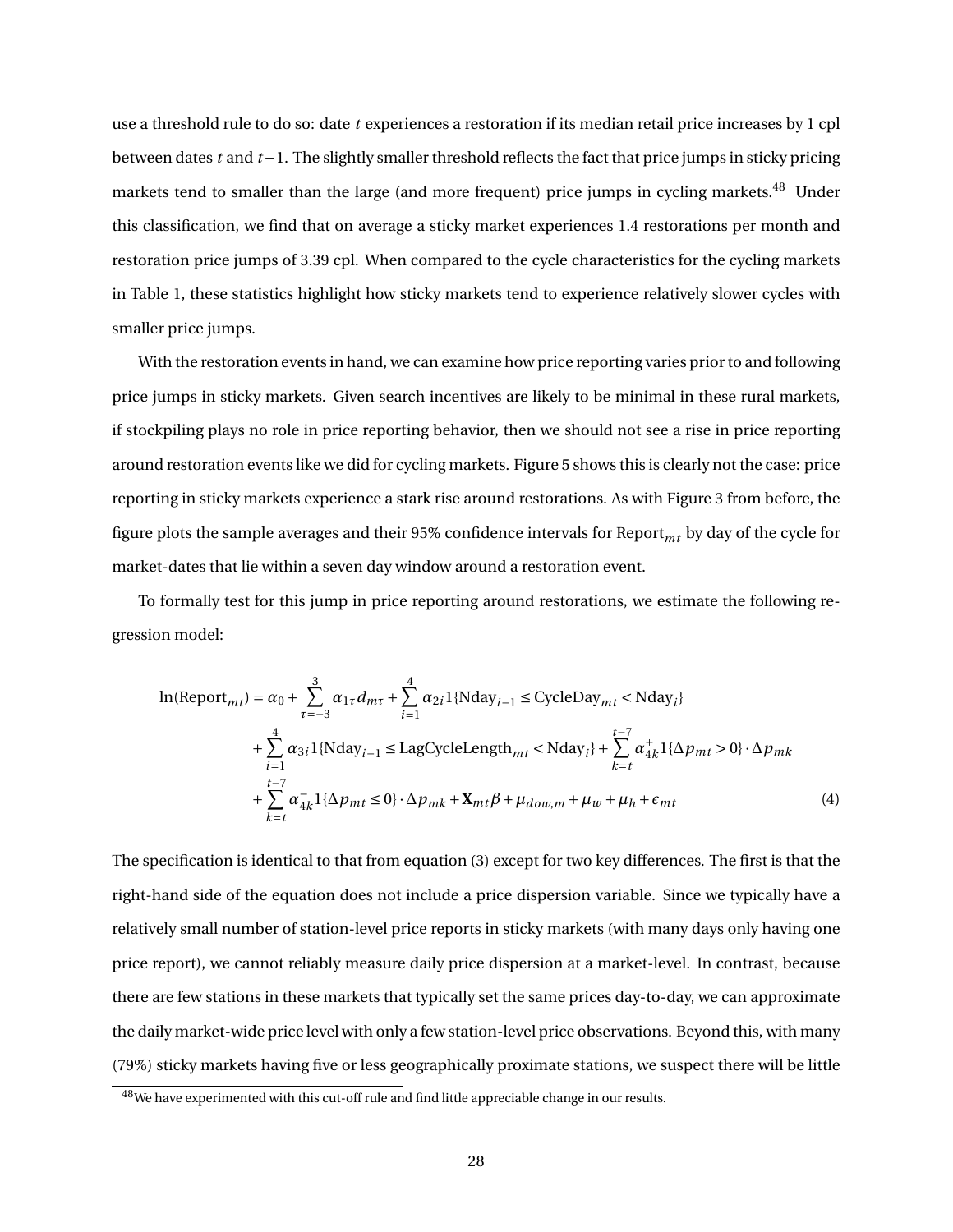price dispersion in general. For these reasons, we do not include price dispersion as a covariate.

The other main difference in the specification is our choice of additional stockpiling variables,  $1{d_i}$  < CycleDay<sub>*mt*</sub>  $\leq d_i$ } and 1{ $d_{i-1}$  < LagCycleLength<sub>*mt*</sub>  $\leq d_i$ }. The prior consists of four indicator variables that respectively equal one if on date *t* in market *m* it has been 11−17, 18−24, 25−31, or > 31 days since a restoration event has last occurred. The latter contains four indicator variables that respectively equal one if the length of the most recent price cycle in market *m* prior to date *t* was 11 − 17, 18 − 24, 25 − 31, or <sup>&</sup>gt; 31 days long.<sup>49</sup> Similar to CycleDay*mt* and LagCycleLength*mt* from equation (3), these two sets of indicator variables are meant to account for any effect that current and lagged cycle lengths have on consumers' expectations over future restoration events and cycle lengths. The main reason we use these indicator variables and not CycleDay*mt* and LagCycleLength*mt* is that price cycles are less frequent and regular in sticky markets, which results in noisy CycleDay*mt* and LagCycleLength*mt* variables.

Columns (1)-(5) in Table 7 reports the resulting OLS coefficient estimates.<sup>50</sup> Column (6) reports results from a truncated regression model that corrects for sample truncation at Report<sub>mt</sub> =  $1.51$  We see that once lagged price changes and reporting levels are accounted for in columns (4)-(6) of the table, we find a statistically significant and large 9-13% rise in price reporting on restoration days. The estimates further show that the somewhat persistent rise in reporting intensity following a restoration depicted in Figure 5 is not present under any specification of the model. In light of our previous discussion, we see these results as additional evidence in favor of a stockpiling explanation for daily changes in price reporting intensity over the cycle.

In Table B.4 of Appendix B we present various robustness checks that use alternative dependent variables (levels of Report<sub>*mt*</sub>, levels scaled by market-level means for Report<sub>*mt*</sub>) and econometric models (Poisson, Ordered Probit). The estimates across the specifications continue to indicate a jump in price reporting on restoration days, though we lose statistical significance in the regressions where the dependent variable is Report<sub>mt</sub> in levels and in levels scaled market-level means of Report<sub>mt</sub>. This partly due to the fact that Report<sub>mt</sub> is noisier in rural markets; by taking its natural log we mitigate this noise and are able to obtain a better model fit and smaller standard errors in our baseline specification from equation

<sup>&</sup>lt;sup>49</sup>As before, we measure price cycle length as the number of days between restoration events.

<sup>&</sup>lt;sup>50</sup>The final estimation sample was based on 46 of 61 sticky markets that had five or more restorations over the year. Markets with fewer than five restorations tended to have many missing daily price observations and were therefore dropped.

<sup>&</sup>lt;sup>51</sup>We have also attempted to instrument for contemporaneous retail price changes with lagged wholesale price changes; however, we found these instruments to be weak and unreliable. This is perhaps not surprising given the large degree of price rigidity observed in sticky markets at daily frequencies.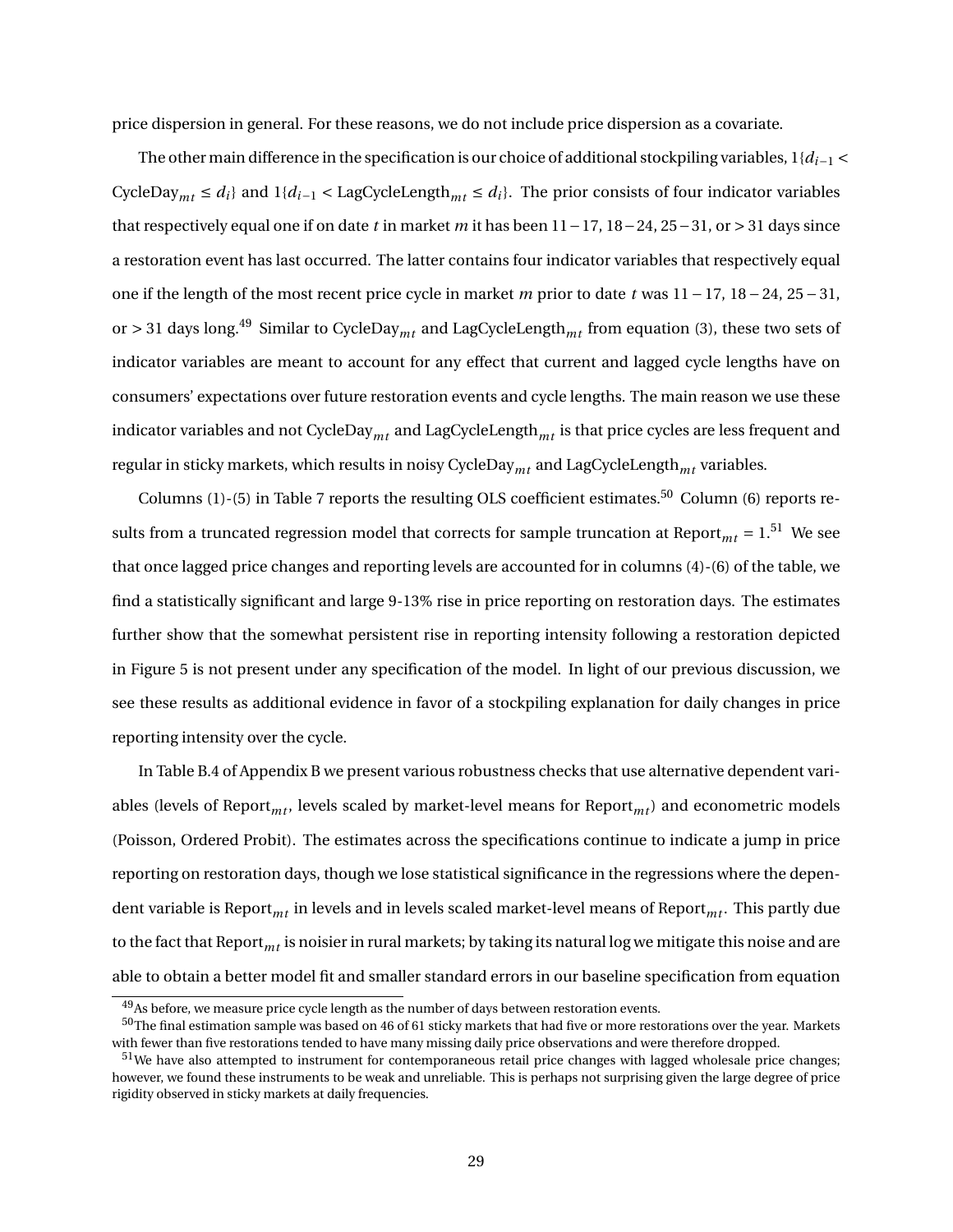(4). This can be seen by comparing the magnitudes of both the standard errors for the restoration day dummy variable (relative to their coefficient estimates), and the R-Squared's across the various models in Table B.4.

### **5 Summary and discussion**

In this paper we have undertaken a novel study of how consumers respond to retail gasoline price cycles. To provide context for the analysis, we first examined firms' pricing behavior in cycling gasoline markets. We found branded retailers exploit their large networks of stations to coordinate large weekly or bi-weekly price jumps/restorations in these markets, and that in doing so create large daily fluctuations in the level and dispersion of retail prices. While these results largely confirm previous findings from the U.S. by Lewis (2011), they do re-affirm his results by providing further evidence of price leadership by dominant retailers in cycling markets from a different time and context.

We then studied how consumers respond to these daily fluctuations price levels and dispersion using a unique market-level measure of daily demand responsiveness. We found demand responsiveness rises around price restoration periods, and, through a series of tests, show that forward-looking stockpiling behavior by consumers likely plays a central role in generating these patterns.

By emphasizing the importance of dynamic demand incentives in retail gasoline purchasing behavior, our study helps motivate pro-competitive policies and technologies like GasBuddy that aim inform the consumers about daily retail price fluctuation to help them make well-timed fuel purchases. Such price transparency policies have been proposed in Canada with Ontario's Gas Price Notices Act (Bill 228, 2007), a law that would require retailers to give 72 hours advanced notice on price increases. The Australian Competition and Consumer Commission (ACCC) has gone a step further, and implemented a national online price reporting system that provides consumers with daily information on prices and the timing of restorations.<sup>52</sup> Given most urban centres in Australia exhibit price cycles, it is perhaps not surprising that the ACCC has been one of the first authorities globally to enact such a policy. These policies can lead to non-negligible cost savings for consumers, and reductions in market power among firms, if they encourage purchasing strategies that see consumers buy fuel at the bottom of the cycle (Noel, 2012).<sup>53</sup>

<sup>52</sup>See http://www.accc.gov.au/content/index.phtml/itemId/280309 (accessed January 10, 2013) for the url for this online price reporting system.

 $53$ This conclusion is, at the very least, valid in the short run. A caveat is that price transparency policies may eliminate price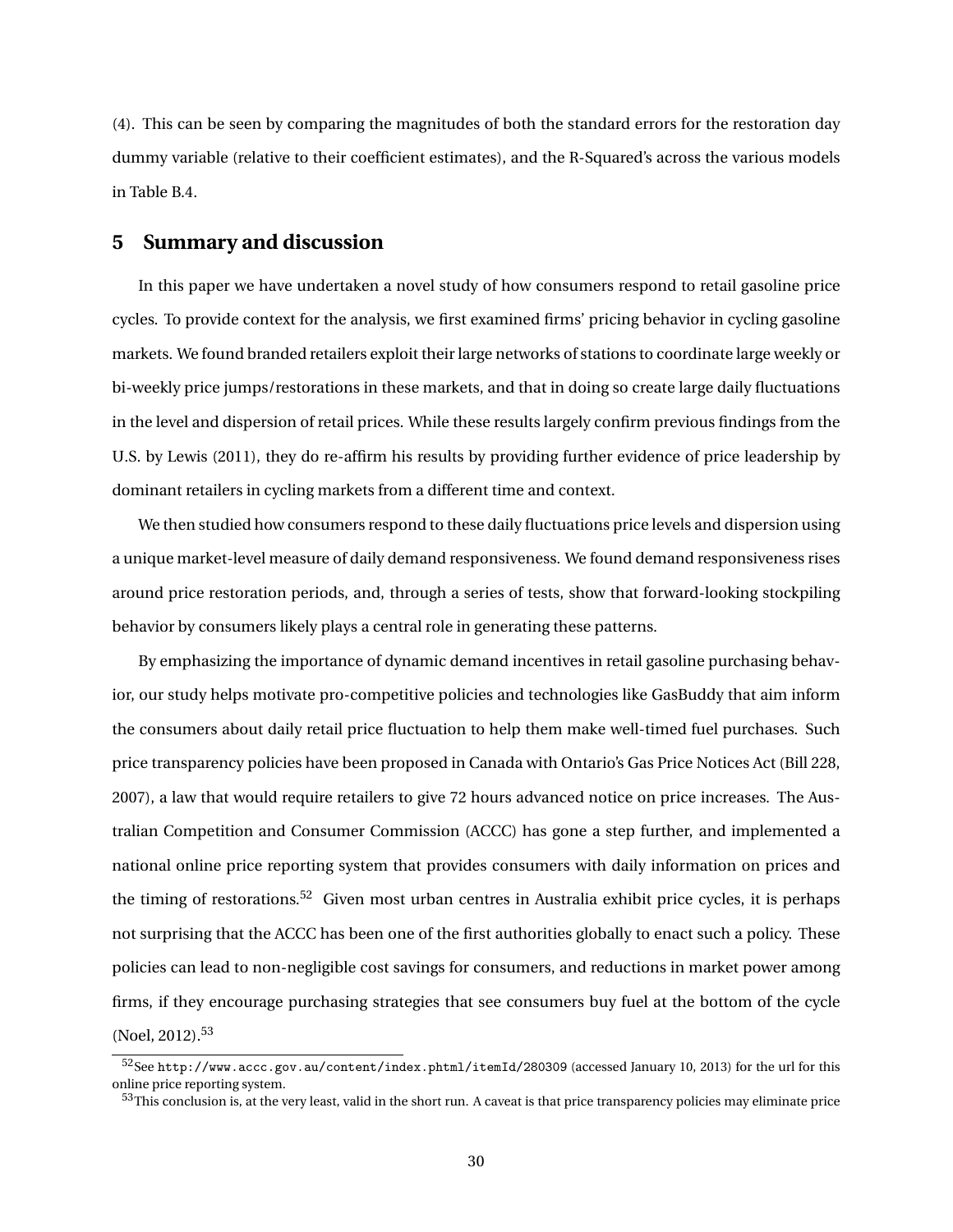The overall usefulness of price transparency policies, as well as the extent of firms' market power, crucially depends on the degree of (un)informedness among consumers in the population who purchase fuel.<sup>54</sup> While we have established that web-savvy consumers in cycling gasoline markets appear to be forward-looking and exploit web-based price information to time their fuel purchases (which in itself is a finding that supports the provision of online price reporting schemes such as GasBuddy or the ACCC's), we have nothing to say about how relatively uninformed consumers behave (such as the "only-fill-upthe tank-when-empty" consumer types). We also have nothing to say about the relative proportions of informed and uninformed consumers in a market. Survey evidence from the ACCC (2007) suggests that 60% of consumers follow retail prices day-to-day in timing their purchases; however, no formal econometric estimates of this figure exists. We therefore see investigations into the extent of consumer (un)informedness and myopia in gasoline markets and their determinants as being an important area of future research.

cycles altogether. This does not appear to be the case from the Australian experience since price cycles still exist in many cities despite the national price reporting policy. Price cycles continued to exist in Perth even after the introduction of FuelWatch, a policy that requires stations to submit their prices 24 hours in advance of posting them, and that publicly announces these prices to consumers each day.

<sup>54</sup>A related and more broad question for future research is if private companies like GasBuddy have an incentive to provide online price reporting infrastructure, then why should governments get directly involved in providing retail price information online to consumers? Why not develop private-public partnerships in informing the public about gasoline prices?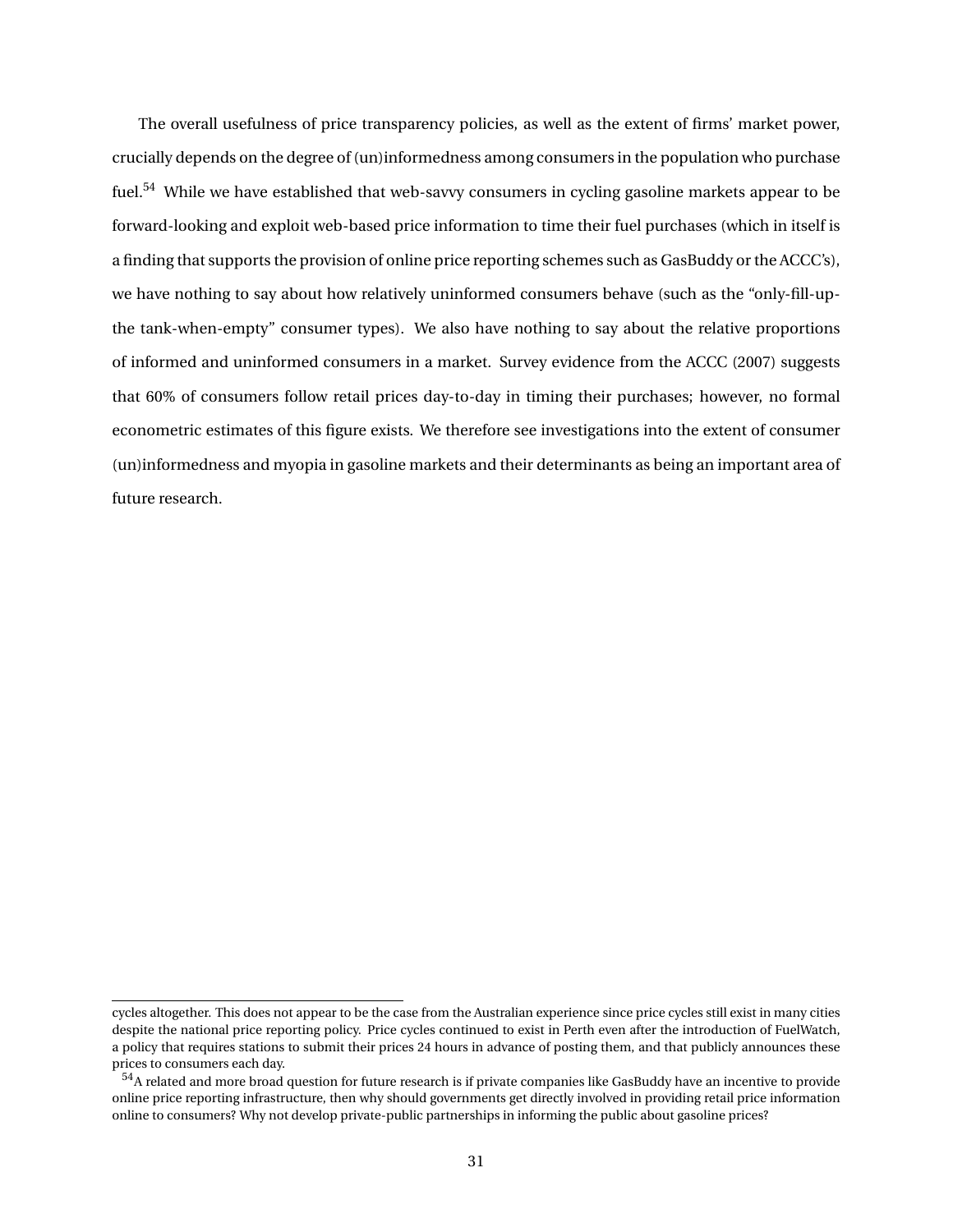## **References**

- Atkinson, Benjamin (2008). "On retail gasoline price websites: Potential sample selection biases and their implications for empirical research." *Review of Industrial Organization* 33(2): 161–175
- (2009). "Retail gasoline price cycles: Evidence from guelph, ontario using bi-hourly, station-specific retail price data." *The Energy Journal* 30(1): 85–109
- Australian Consumer and Competition Commission (2007). "Petrol prices and australian consumers." Report of the Australian Competition and Consumer Commission Inquiry into the Price of Unleaded Petrol, 280 pages.
- Baye, Michael R., John Morgan, and Patrick Scholten (2006). "Information, search, and price dispersion." In Hendershott, Terry (Eds.), *Handbook on Economics and Information*
- Byrne, David, and Gordon Leslie (2013). "Gasoline pricing in the country and the city." mimeo, University of Melbourne
- Cabral, Luis, and Arthur Fishman (2012). "Business as usual: A consumer search theory of sticky prices and asymmetric price adjustment." *International Journal of Industrial Organization* 30(4): 371–376
- Cameron, Colin A., and Pravin K. Trivedi (2005) *Microeconometrics Methods and Applications* (Cambridge)
- Castanias, Rick, and Herb Johnson (1993). "Gas wars: Retail gasoline price fluctuations." *Review of Economics and Statistics* 30(1): 171–174
- Chandra, Ambarish, and Mariano Tappata (2011). "Consumer search and dynamic price dispersion: An application to gasoline markets." *Rand Journal of Economics* 42(4): 681–704
- Clark, Robert, and Jean-Francois Houde (2012a). "Collusion with asymmetric retailers: Evidence from a gasoline price-fixing case." forthcoming, *American Economic Journal: Micro*
- (2012b). "The impact of explicit communication on pricing: Evidence from the collapse of a gasoline cartel." forthcoming, *Journal of Industrial Economics*
- de Roos, Nicolas, and Hajime Katayama (2013). "Gasoline price cycles under discrete time pricing." *Economic Record* 89(3): 175–193
- Eckert, Andrew (2002). "Retail price cycles and response asymmetry." *Canadian Journal of Economics* 35(1): 52–77
- (2003). "Retail price cycles and the presence of small firms." *International Journal of Industrial Organization* 21(2): 151–170
- (2013). "Empirical studies of gasoline retailing: A guide to the literature." *Journal of Economic Surveys* 27(1): 140–166
- Eckert, Andrew, and Douglas West (2004). "A tale of two cities: Price uniformity and price volatility in gasoline retailing." *The Annals of Regional Science* 38(1): 25–46
- Erdem, Tulin, Susumu Imai, and Michael P. Keane (2003). "Brand and quantity choice dynamics under price uncertainty." *Quantitative Marketing and Economics* 1(1): 5–64
- Federal Trade Commission (2011). "Gasoline price changes and the petroleum industry: An update." 75 pages
- Foros, Oystein, and Frode Steen (2013). "Vertical control and price cycles in gasoline retailing." *Scandinavian Journal of Economics* 115(3): 640–661
- Government of Canada (2003). "Gasoline prices in canada." Report of the Standing Committee on Industry, Science and Technology, 48 pages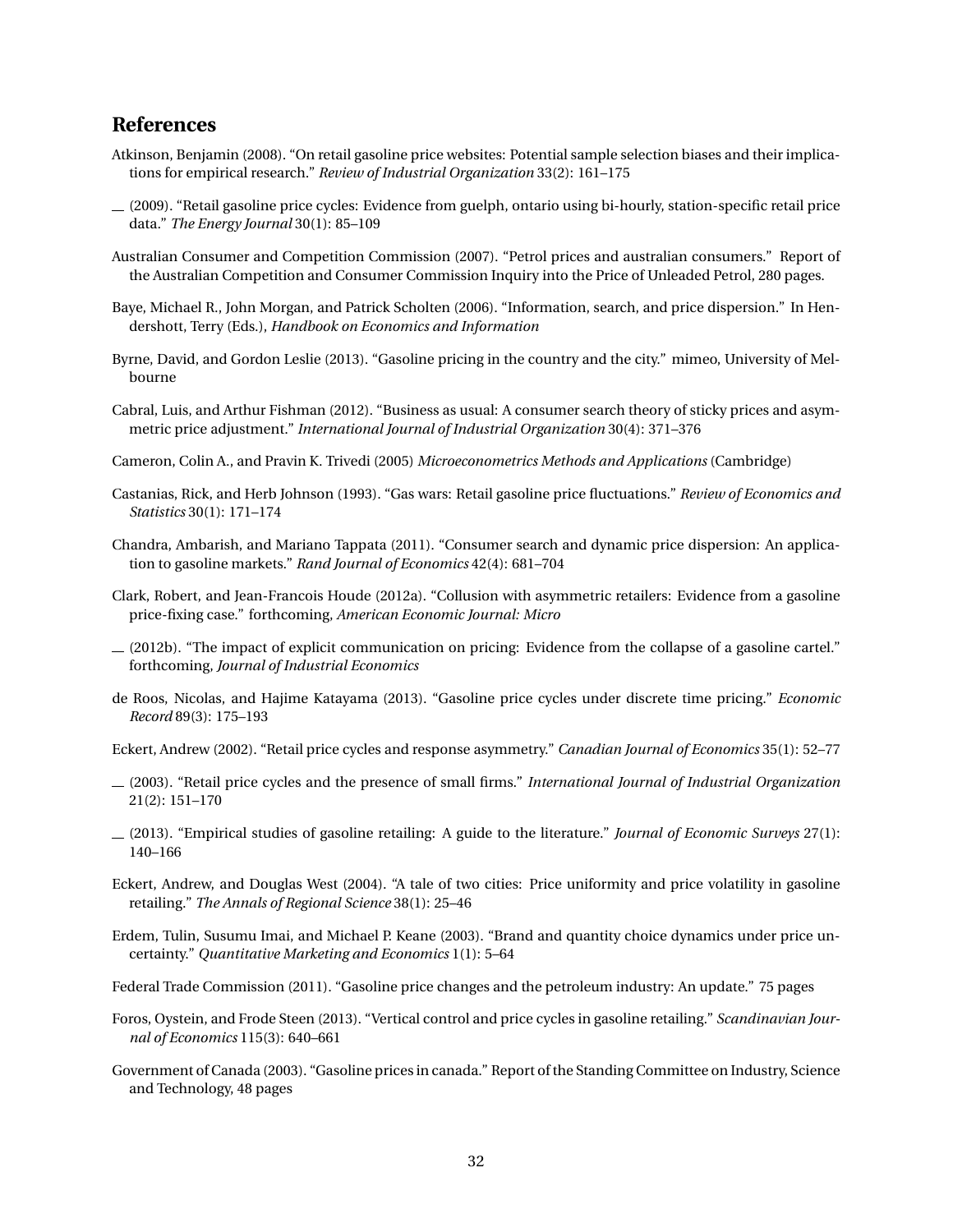- Hendel, Igal, and Aviv Nevo (2006a). "Measuring the implications of sales and consumer inventory behavior." *Econometrica* 74(6): 1637–1673
- (2006b). "Sales and consumer inventory behavior." *Rand Journal of Economics* 37(3): 543–561
- Houde, Jean-Francois (2012). "Spatial differentiation and vertical mergers in retail markets for gasoline." *American Economic Review* 102(5): 2147–2182
- Hughes, Jonathan E., Christopher R. Knittel, and Daniel Sperling (2008) 'Evidence of a shift in the short-run price elasticity of gasoline demand." *The Energy Journal* 29(1): 93–114
- Levin, Laurence, Matthew S. Lewis, and Frank A. Wolak (2012). "High frequency evidence on the demand for gasoline." mimeo, Ohio State University
- Lewis, Matthew S. (2009). "Temporary wholesale gasoline price spikes have long lasting retail effects: The aftermath of hurrican rita." *Journal of Law and Economics* 52(3): 581–606
- $(2011)$ . "Asymmetric price adjustment and consumer search: An examination of the retail gasoline market." *Journal of Economics and Management Strategy* 20(2): 409–449
- (2012). "Price leadership and coordination in retail gasoline markets with price cycles." *International Journal of Industrial Organization* 30(4): 342–351
- Lewis, Matthew S., and Howard P. Marvel (2011). "When do consumers search?' *Journal of Industrial Economics* 59(3): 457–483
- Maskin, Eric, and Jean Tirole (1988). "A theory of dynamic oligopoly ii: Price competition, kinked demand curves and edgeworth cycles." *Econometrica* 56(3): 571–599
- Noel, Michael D. (2007a). "Edgeworth price cycles, cost-based pricing and sticky pricing in retail gasoline markets." *Review of Economics and Statistics* 89(2): 324–334
- (2007b). "Edgeworth price cycles: Evidence from the toronto retail gasoline market." *Journal of Industrial Economics* 55(1): 69–92
- (2008). "Edgeworth cycles and focal prices: Computational dynamic markov equilibria." *Journal of Economics and Management Strategy* 17(2): 345–377
- (2011). "Edgeworth price cycles." *New Palgrave Dictionary of Economics.* Steven N. Durlauf and Lawrence E. Blume. Palgrave Macmillan.
- (2012). "Edgeworth price cycles and intertemporal price discrimination." *Energy Economics* 34(4): 942–954
- Slade, Margaret (1987). "Interfirm rivalry in a repeated game: An empirical test of tacit collusion." *Journal of Industrial Economics* 35(4): 499–516
- (1992). "Vancouver's gasoline-price wars: An empirical exercise in uncovering supergame strategies." *Review of Economic Studies* 59(2): 257–276
- Small, Kenneth A., and Kurt Van Dender (2008). "Fuel efficiency and motor vehicle travel: The declining rebound effect." *The Energy Journal* 28(1): 25–51
- Sorensen, Alan (2000). "Equilibrium price dispersion in retail markets for prescription drugs." *Journal of Political Economy* 108(4): 833–850
- Tappata, Mariano (2009). "Rockets and feathers: Understand asymmetric pricing." *Rand Journal of Economics* 40(4): 673–687
- Wang, Zhongmin (2008). "Collusive communication and pricing coordination in a retail gasoline market." *Review of Industrial Organization* 32(1): 35–52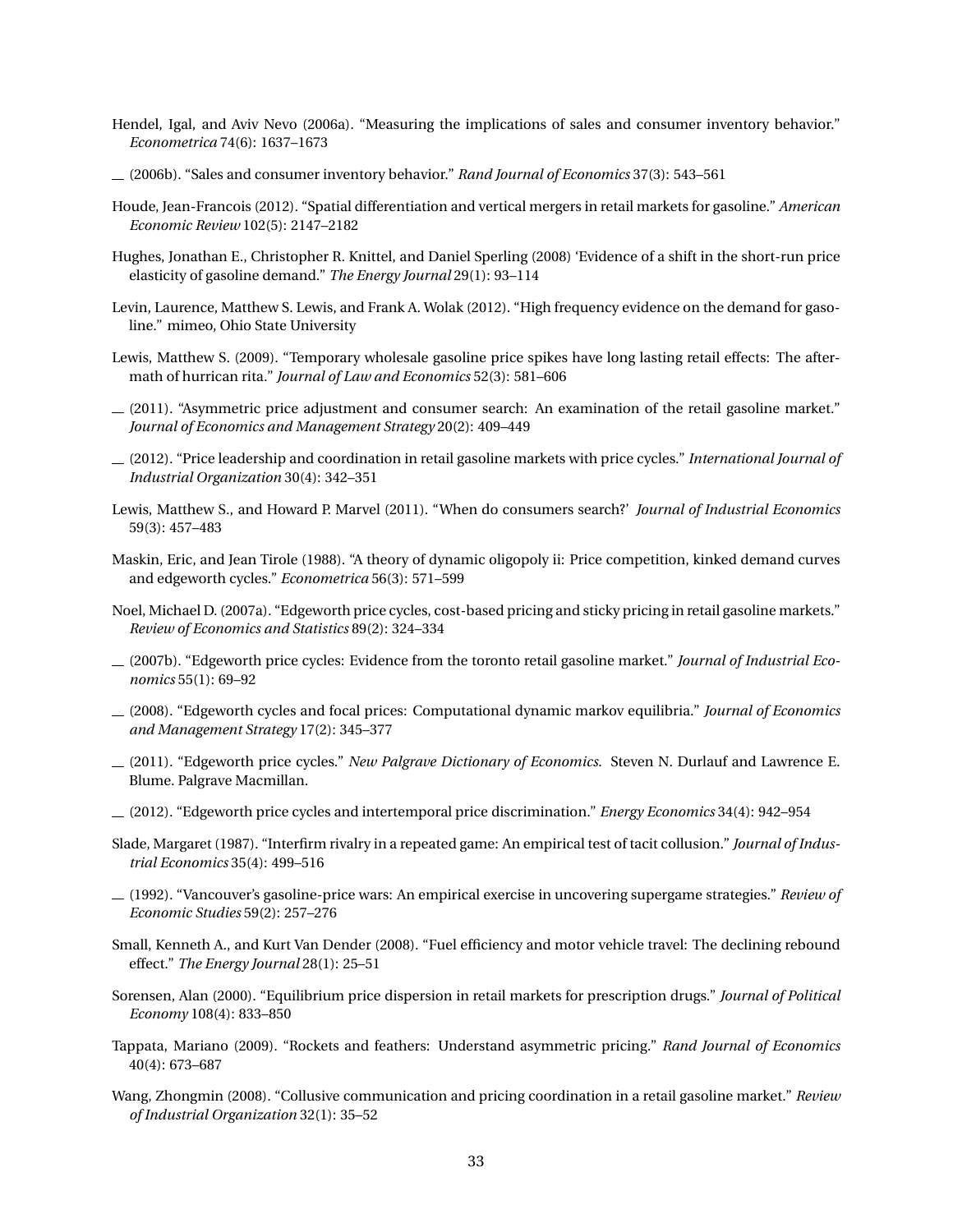- (2009). "(mixed) strategies in oligopoly pricing: Evidence from gasoline price cycles before and under a timing regulation." *Journal of Political Economy* 117(6): 987–1030
- Yang, Huanxing, and Lixin Ye (2008). "Search with learning: Understanding asymmetric price adjustments." *Rand Journal of Economics* 39(2): 547–564
- Yatchew, Adonis, and Joungyeo Angela No (2001). "Household gasoline demand in canada." *Econometrica* 69(6): 1697–1709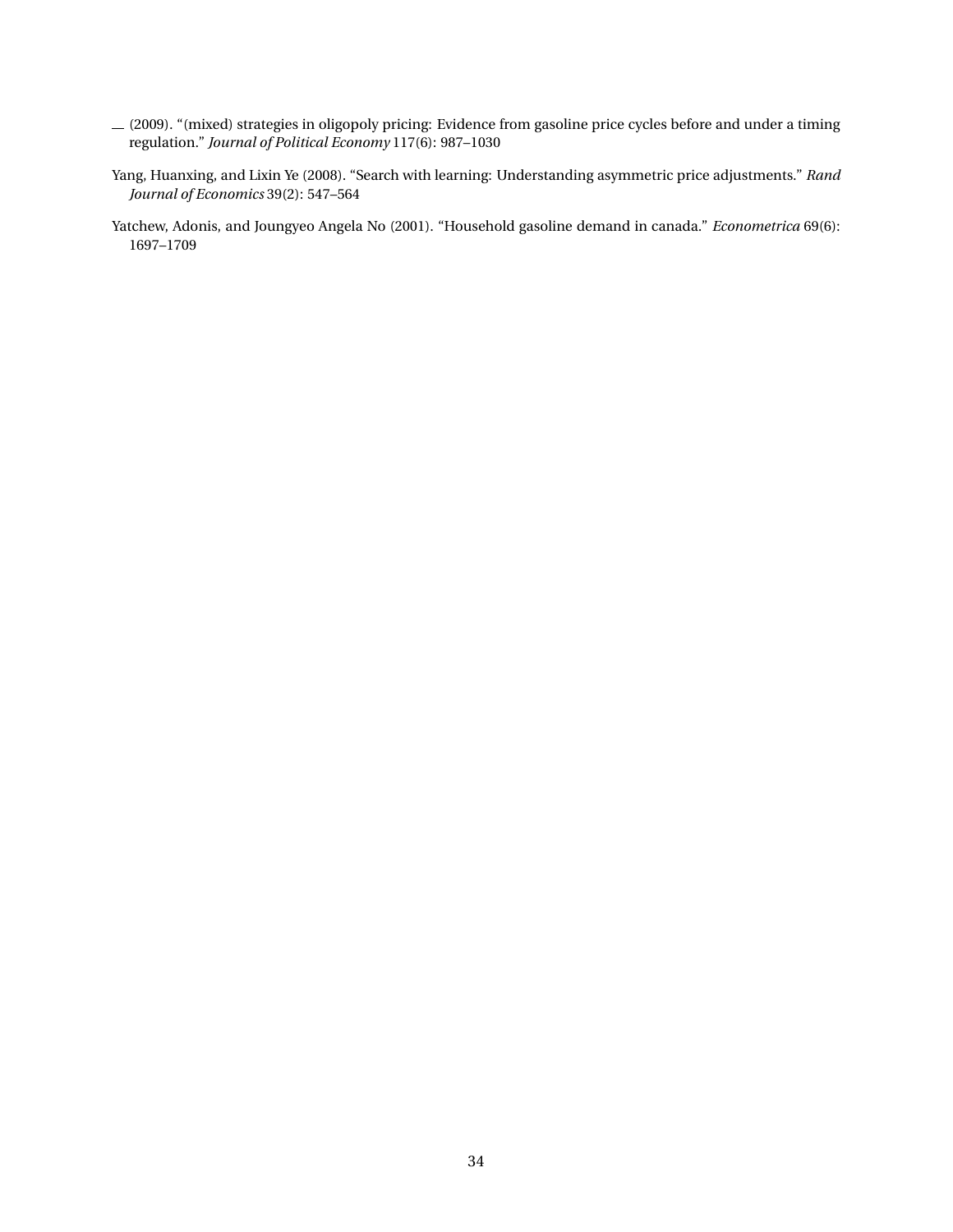## **Figures**



Figure 1: Mean Retail and Rack Prices in Local Retail Gasoline Markets

Figure 2: Daily Difference in Median Retail Price and Median Margin in Kingston

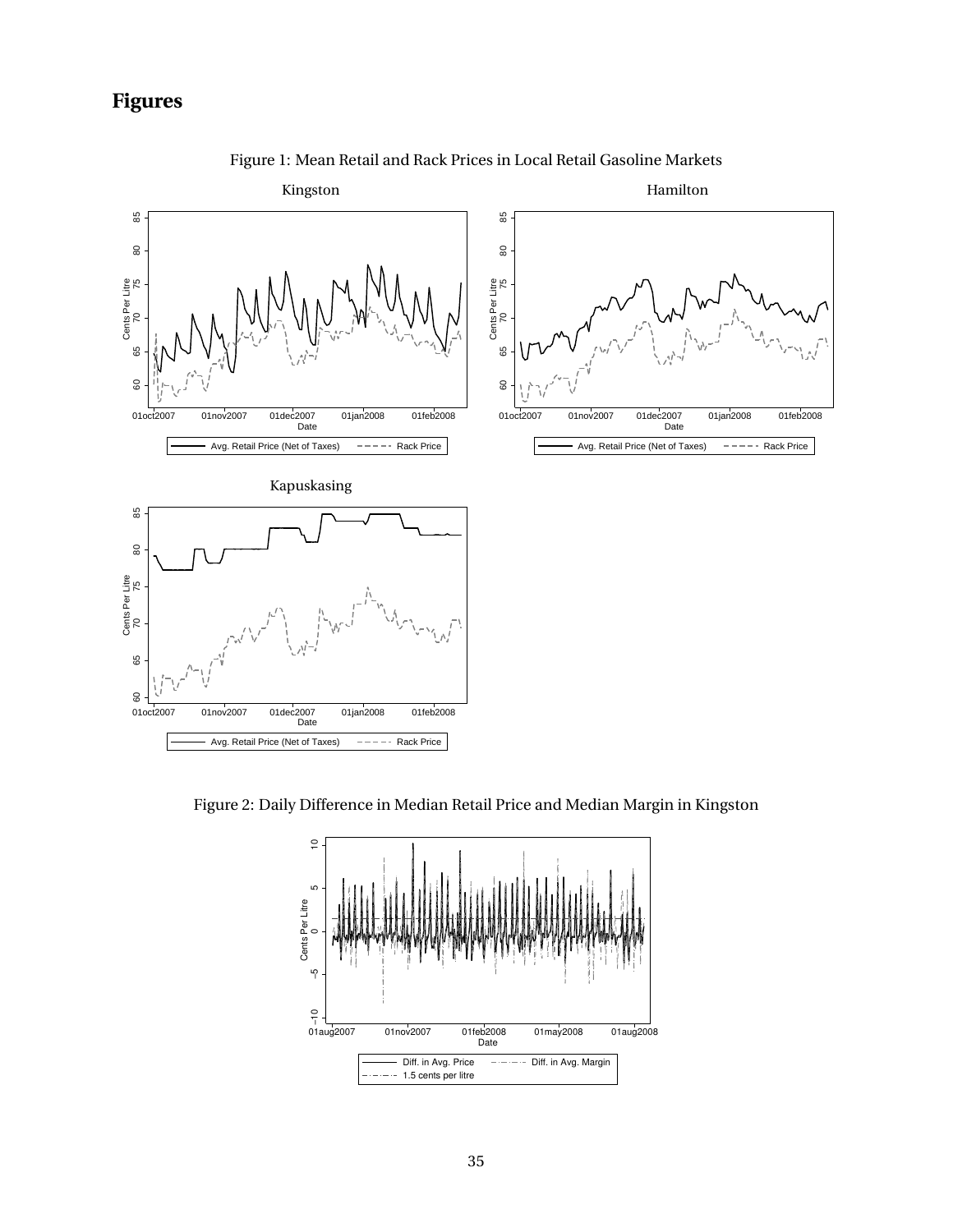

Figure 3: Price Reporting and Pricing Dispersion Around Restoration Price Jumps

Figure 4: Retail/Wholesale Price Adjustment Ratios for Cost-Based and Sticky Markets

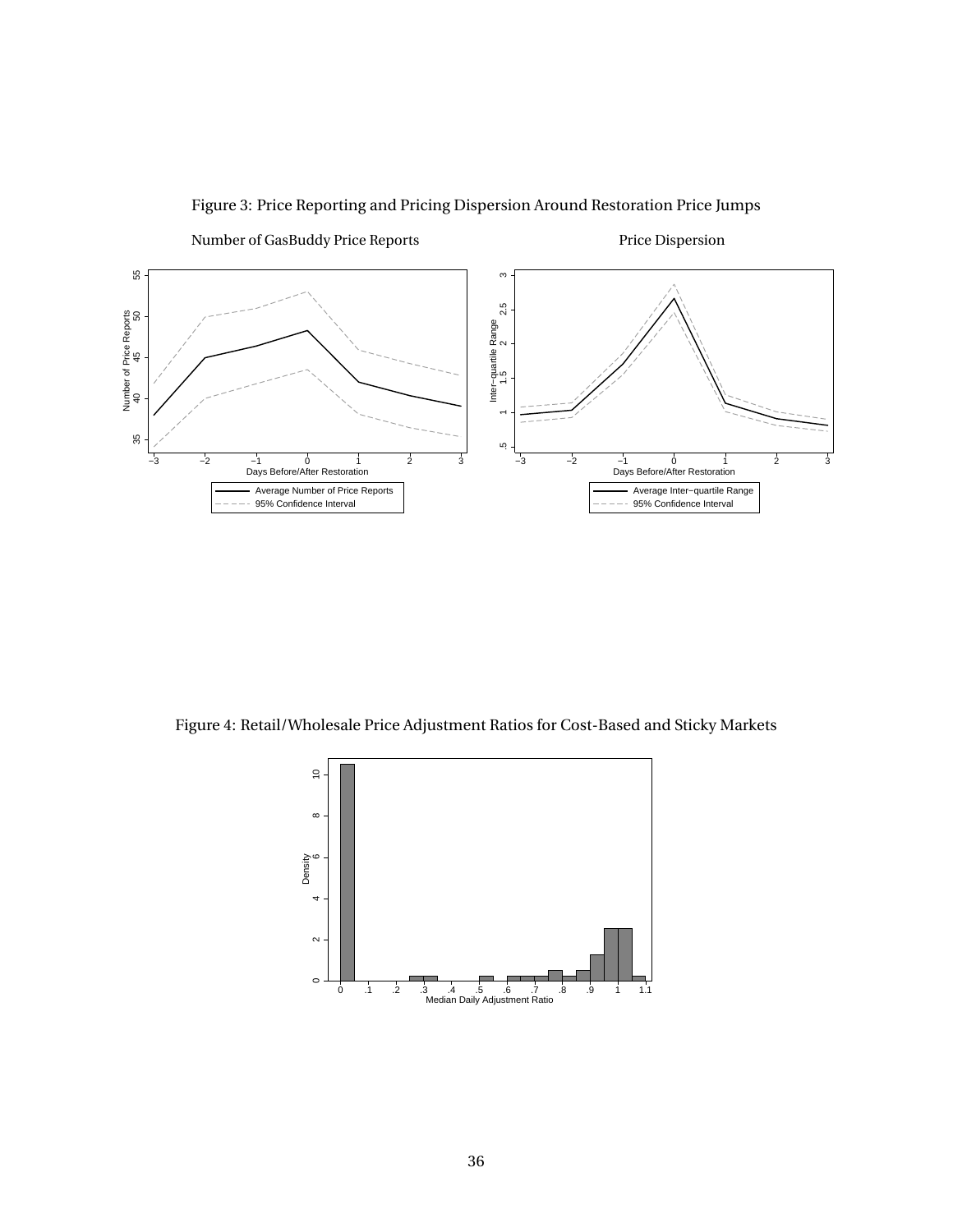

Figure 5: Price Reporting Around Restoration Price Jumps in Sticky Markets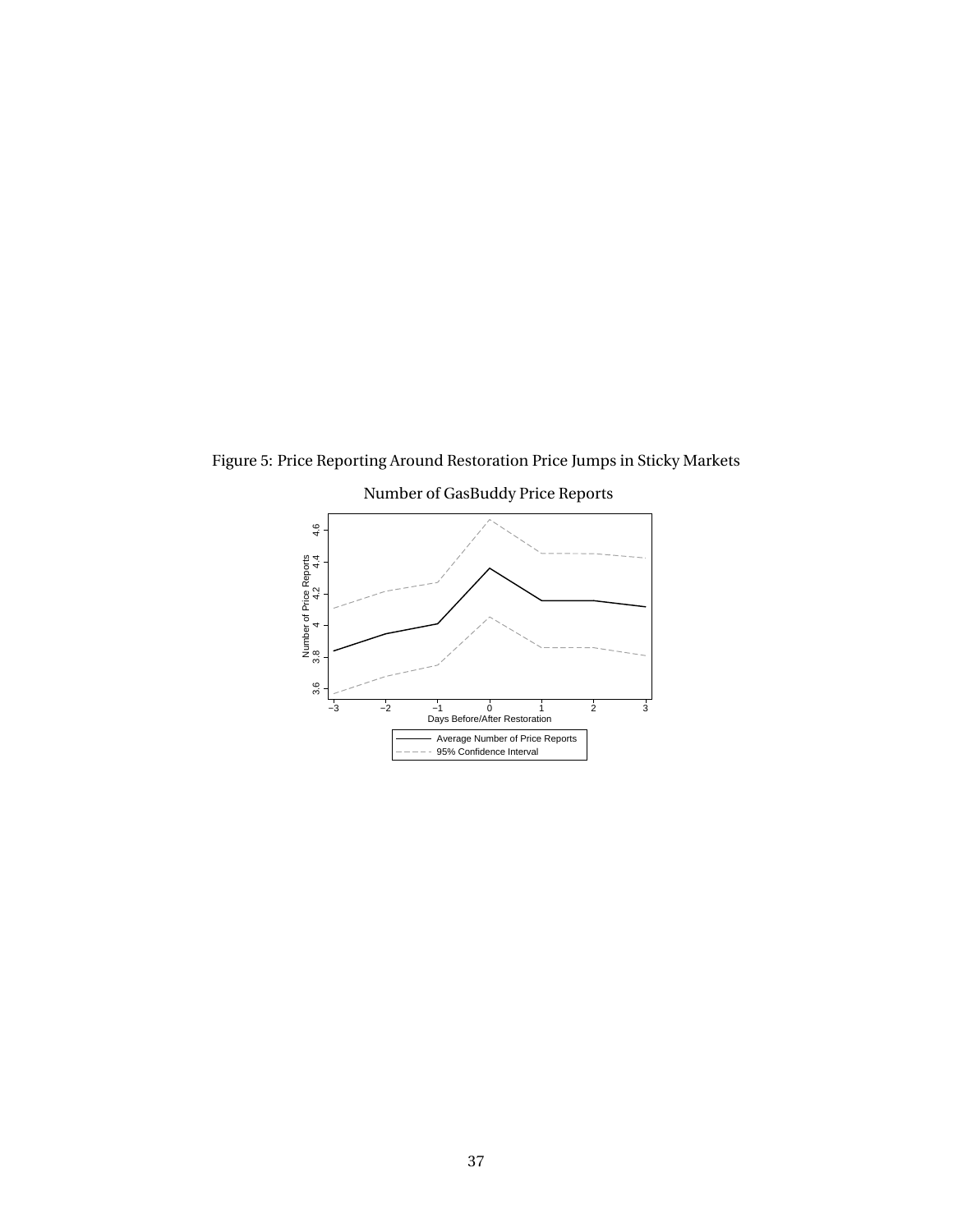## **Tables**

|                           |            | Station                 |      | Avg. Restoration |       | Avg. Cycle |
|---------------------------|------------|-------------------------|------|------------------|-------|------------|
| Economic Region, City     | Population | Count                   |      | Price Jump       |       | Duration   |
| Hamilton-Niagara          |            |                         |      |                  |       |            |
| <b>St Catharines</b>      | 131990     | 33                      | 3.56 | (1.54)           | 11.44 | (6.94)     |
| Niagara Falls             | 82185      | 23                      | 3.88 | (1.40)           | 10.27 | (5.81)     |
| Welland                   | 50335      | 16                      | 3.34 | (1.36)           | 13.21 | (7.47)     |
| Simcoe                    | 31175      | 10                      | 4.29 | (1.54)           | 11.00 | (6.47)     |
| Kingston-Pembroke         |            |                         |      |                  |       |            |
| Kingston                  | 117205     | 44                      | 6.96 | (1.88)           | 6.46  | (1.89)     |
| Belleville                | 48825      | 15                      | 5.90 | (2.43)           | 7.47  | (3.85)     |
| Trenton                   | 42695      | 19                      | 4.75 | (1.83)           | 8.58  | (5.04)     |
| <b>Brockville</b>         | 21955      | 16                      | 8.71 | (3.15)           | 9.14  | (5.12)     |
| Napanee                   | 15405      | $\overline{7}$          | 7.22 | (1.75)           | 7.63  | (4.55)     |
| Gananoque                 | 5285       | $\overline{\mathbf{4}}$ | 5.99 | (2.68)           | 11.60 | (6.84)     |
| London                    |            |                         |      |                  |       |            |
| <b>St Thomas</b>          | 36110      | 14                      | 6.19 | (2.09)           | 11.87 | (6.11)     |
| Woodstock                 | 35480      | 14                      | 3.81 | (1.37)           | 5.91  | (3.67)     |
| Muskoka-Kawarthas         |            |                         |      |                  |       |            |
| Orillia                   | 30255      | 25                      | 4.46 | (1.88)           | 7.18  | (5.67)     |
| Huntsville                | 18280      | 9                       | 5.58 | (2.19)           | 10.21 | (7.41)     |
| <b>Northeast</b>          |            |                         |      |                  |       |            |
| Sudbury                   | 157855     | 19                      | 6.38 | (2.26)           | 11.65 | (6.54)     |
| North Bay                 | 53970      | 21                      | 5.92 | (2.06)           | 8.97  | (4.39)     |
| <b>Sturgeon Falls</b>     | 13410      | 5                       | 5.53 | (2.45)           | 10.77 | (4.65)     |
| Val Caron                 | 4036       | 4                       | 6.51 | (2.09)           | 7.71  | (4.61)     |
| <b>Thunder Bay</b>        | 109140     | 41                      | 4.93 | (2.73)           | 5.31  | (4.33)     |
| Sault Ste Marie           | 74950      | 18                      | 4.57 | (2.69)           | 7.31  | (6.79)     |
| Ottawa                    |            |                         |      |                  |       |            |
| Cornwall                  | 45965      | 21                      | 4.36 | (1.50)           | 10.25 | (5.56)     |
| Renfrew                   | 7850       | 9                       | 5.02 | (1.96)           | 14.88 | (9.66)     |
| Prescott                  | 4180       | 6                       | 7.18 | (2.23)           | 9.00  | (4.44)     |
| Stratford-Bruce-Peninsula |            |                         |      |                  |       |            |
| Stratford                 | 30460      | 10                      | 5.68 | (2.35)           | 9.73  | (5.50)     |
| Owen Sound                | 21745      | 10                      | 6.17 | (2.21)           | 8.74  | (6.25)     |
| Port Elgin                | 11725      | 7                       | 4.81 | (1.82)           | 8.70  | (5.22)     |
| Meaford                   | 10945      | $\overline{c}$          | 4.76 | (1.98)           | 8.50  | (5.80)     |
| Hanover                   | 7150       | $\overline{7}$          | 5.37 | (2.28)           | 14.25 | (10.66)    |
| Windsor-Sarnia            |            |                         |      |                  |       |            |
| Windsor                   | 216470     | 53                      | 5.35 | (1.32)           | 7.20  | (3.22)     |
| Chatham                   | 108175     | 16                      | 6.03 | (1.52)           | 11.27 | (6.21)     |
| Wallaceburg               | 108175     | 6                       | 5.05 | (1.48)           | 9.00  | (5.13)     |
| Sarnia                    | 71420      | 26                      | 7.89 | (2.38)           | 14.05 | (7.27)     |
| Essex                     | 20030      | 5                       | 4.40 | (2.00)           | 13.09 | (7.52)     |

Table 1: Price Cycle Summary Statistics by Market

**Notes:** Standard deviations are reported in parentheses. These statistics are based on 776 cycles identified by a cut-off rule thats defines restorations as one- or two-day periods where a market's median daily price increases by more than 1.5 cpl. The Economic Region definitions are from Statistics Canada.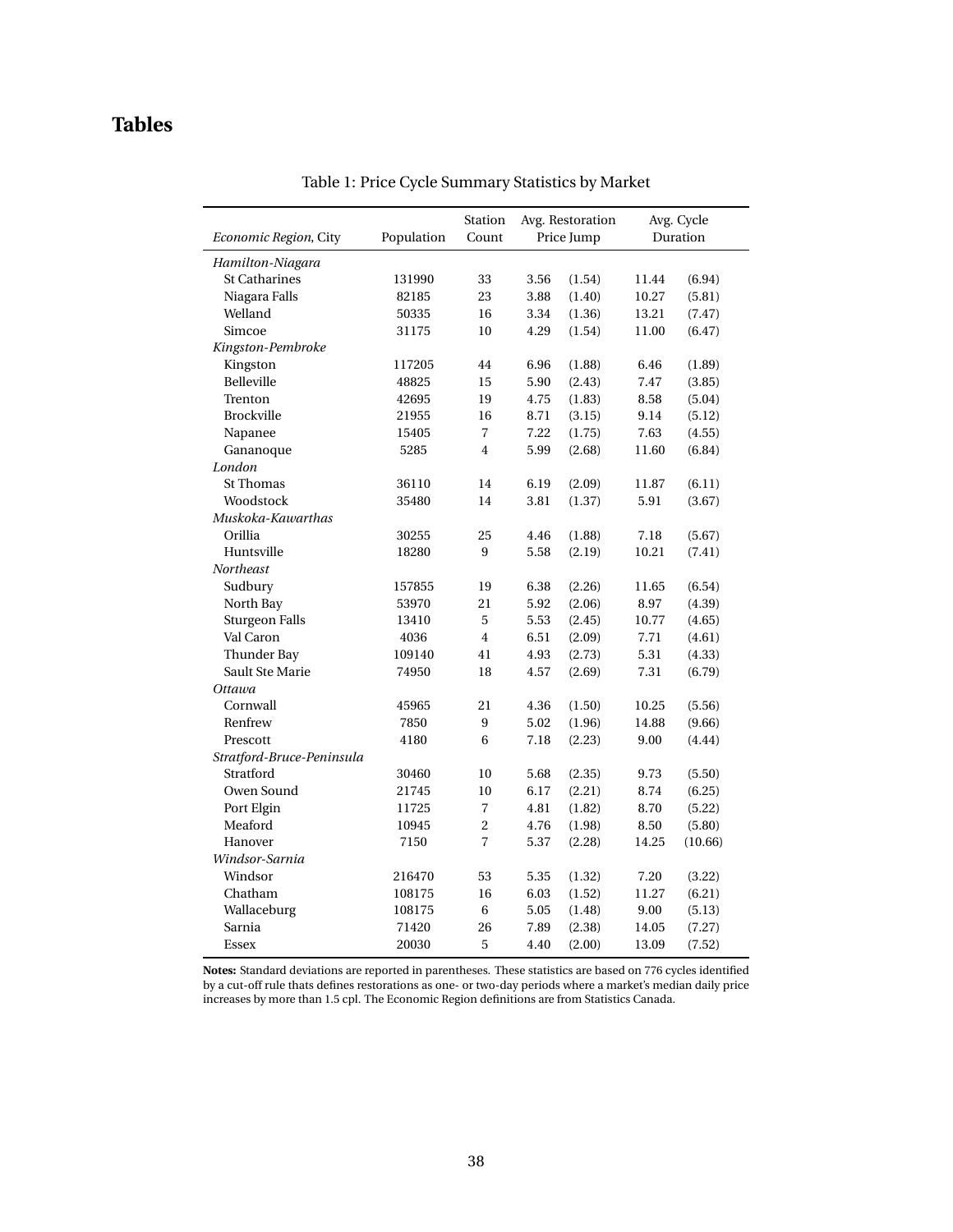| Cycle          | All                                                                        |               |          | t-stat for test of                                                  | Large    | Small    | t-stat for test of          |  |
|----------------|----------------------------------------------------------------------------|---------------|----------|---------------------------------------------------------------------|----------|----------|-----------------------------|--|
| Day            | <b>Stations</b>                                                            | <b>Brands</b> |          | Independents $\mu_{Brand} = \mu_{Ind}$ Independents Independents    |          |          | $\mu_{Large} = \mu_{Small}$ |  |
|                | Panel A: Average Price Cut from Last Restoration Price by Day of the Cycle |               |          |                                                                     |          |          |                             |  |
|                |                                                                            |               |          |                                                                     |          |          |                             |  |
| 1              | $-0.591$                                                                   | $-0.254$      | $-0.877$ | $-11.442**$                                                         | $-0.836$ | $-0.903$ | $-0.912$                    |  |
| 2              | $-1.306$                                                                   | $-0.952$      | $-1.501$ | $-6.696**$                                                          | $-1.418$ | $-1.460$ | $-0.452$                    |  |
| 3              | $-1.750$                                                                   | $-1.376$      | $-1.950$ | $-6.132**$                                                          | $-1.898$ | $-1.786$ | 1.119                       |  |
| 4              | $-2.113$                                                                   | $-1.763$      | $-2.312$ | $-5.053**$                                                          | $-2.279$ | $-2.105$ | 1.513                       |  |
| 5              | $-2.449$                                                                   | $-2.112$      | $-2.659$ | $-4.464**$                                                          | $-2.654$ | $-2.383$ | $2.060*$                    |  |
| 6              | $-2.636$                                                                   | $-2.202$      | $-2.882$ | $-4.820**$                                                          | $-2.904$ | $-2.534$ | $2.575***$                  |  |
| 7              | $-2.786$                                                                   | $-2.329$      | $-3.039$ | $-4.313**$                                                          | $-3.060$ | $-2.778$ | $1.619^{+}$                 |  |
|                |                                                                            |               |          | Panel B: Average Inter-quartile Range of Prices by Day of the Cycle |          |          |                             |  |
|                |                                                                            |               |          |                                                                     |          |          |                             |  |
| 1              | 1.398                                                                      | 1.097         | 1.294    | $2.082*$                                                            | 1.225    | 0.783    | $-4.333**$                  |  |
| $\overline{c}$ | 1.027                                                                      | 1.059         | 0.846    | $-2.801**$                                                          | 0.830    | 0.592    | $-3.205**$                  |  |
| 3              | 0.864                                                                      | 0.882         | 0.703    | $-2.738**$                                                          | 0.627    | 0.544    | $-1.261$                    |  |
| 4              | 0.837                                                                      | 0.874         | 0.610    | $-4.249**$                                                          | 0.579    | 0.568    | $-0.172$                    |  |
| 5              | 0.920                                                                      | 0.942         | 0.672    | $-4.091**$                                                          | 0.608    | 0.763    | $1.968*$                    |  |
| 6              | 1.021                                                                      | 1.168         | 0.723    | $-5.155***$                                                         | 0.682    | 0.835    | $1.679^{+}$                 |  |
| 7              | 0.947                                                                      | 1.253         | 0.677    | $-5.866$ **                                                         | 0.636    | 0.837    | $1.905+$                    |  |

Table 2: Level and Variability of Brands' and Independents' Gas Prices over the Price Cycle

**Notes:** The brands are Esso, Shell, Petro-Canada, and Sunoco. All other non-branded gasoline companies are classified as independents. Among the independents, firms with more than 20 stations in Ontario are classified as large independents; independents with less than 20 stations in Ontario are classified as small. See Section 3.1 in the text for cycle day definitions. \*\*, \*, + indicate statistical significance at the 1%, 5% and 10% levels.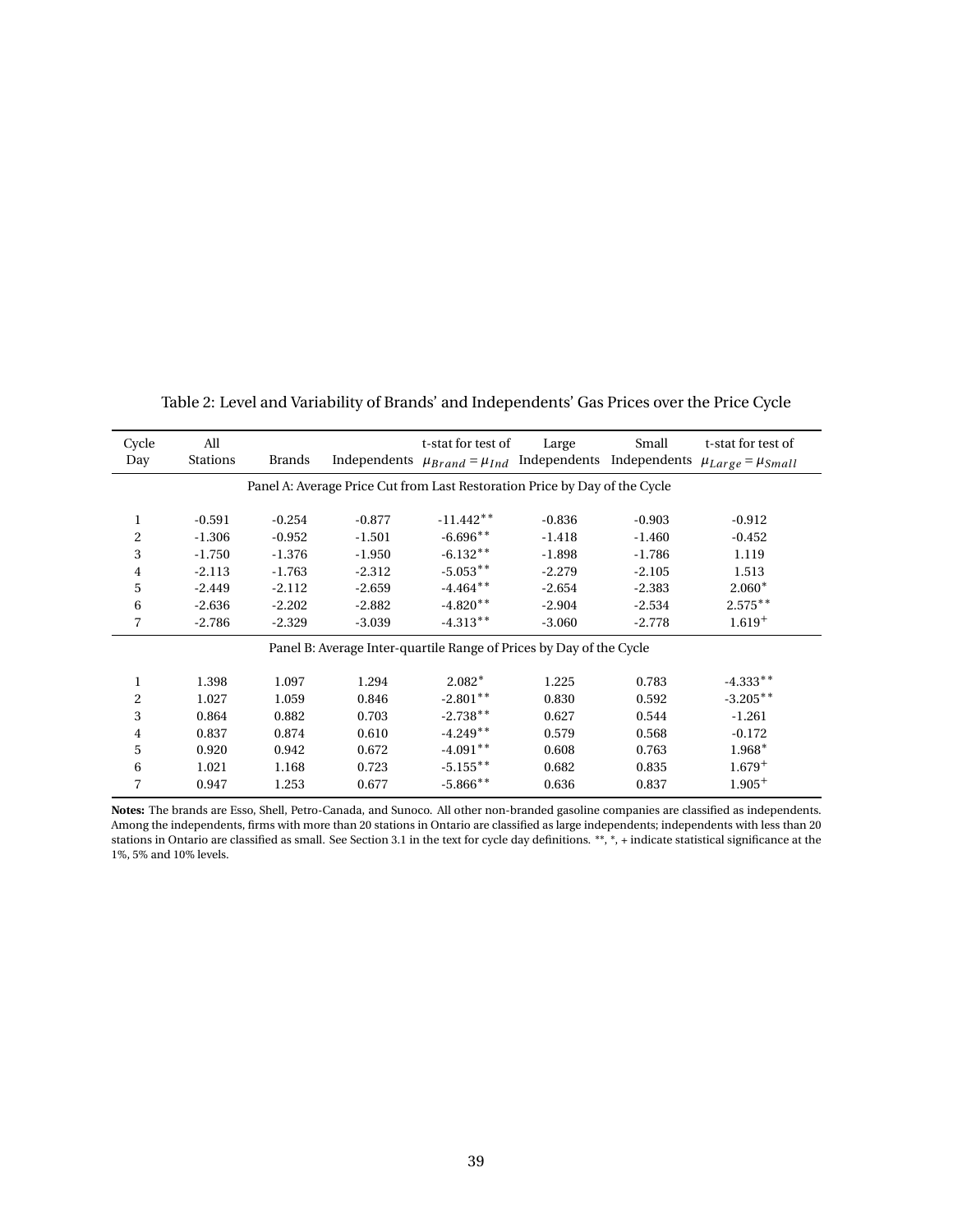|                     | Cut-off Price Change for Price Restoration |               |                 |  |  |  |
|---------------------|--------------------------------------------|---------------|-----------------|--|--|--|
|                     | 1.5 cents/liter                            | 2 cents/liter | 2.5 cents/liter |  |  |  |
| Esso                | $0.287**$                                  | $0.296**$     | $0.293**$       |  |  |  |
|                     | (0.041)                                    | (0.039)       | (0.040)         |  |  |  |
| Shell               | $0.256**$                                  | $0.270**$     | $0.266**$       |  |  |  |
|                     | (0.057)                                    | (0.056)       | (0.056)         |  |  |  |
| Petro-Canada        | $0.335***$                                 | $0.350**$     | $0.351**$       |  |  |  |
|                     | (0.039)                                    | (0.039)       | (0.038)         |  |  |  |
| Sunoco              | $0.215***$                                 | $0.240**$     | $0.242**$       |  |  |  |
|                     | (0.048)                                    | (0.047)       | (0.045)         |  |  |  |
| Canadian Tire       | $0.188**$                                  | $0.196***$    | $0.193**$       |  |  |  |
|                     | (0.051)                                    | (0.050)       | (0.049)         |  |  |  |
| Ultramar            | $-0.069$                                   | $-0.057$      | $-0.054$        |  |  |  |
|                     | (0.071)                                    | (0.071)       | (0.070)         |  |  |  |
| Pioneer             | $-0.144**$                                 | $-0.139**$    | $-0.135**$      |  |  |  |
|                     | (0.050)                                    | (0.050)       | (0.050)         |  |  |  |
| Olco                | 0.034                                      | 0.064         | 0.071           |  |  |  |
|                     | (0.081)                                    | (0.072)       | (0.073)         |  |  |  |
| 7-Eleven            | 0.075                                      | 0.099         | 0.122           |  |  |  |
|                     | (0.104)                                    | (0.098)       | (0.097)         |  |  |  |
| MacEwen             | $-0.095^{+}$                               | $-0.096+$     | $-0.098 +$      |  |  |  |
|                     | (0.054)                                    | (0.055)       | (0.057)         |  |  |  |
| Mac's               | $-0.252**$                                 | $-0.213**$    | $-0.199**$      |  |  |  |
|                     | (0.056)                                    | (0.054)       | (0.056)         |  |  |  |
| R-Squared (Adj.)    | 0.168                                      | 0.176         | 0.172           |  |  |  |
| <b>Observations</b> | 9309                                       | 8719          | 8341            |  |  |  |

Table 3: Firm Participation in Restorations

**Notes:** The dependent variable is an indicator that equals 1 if a station sets its price at or above its market's median price during a restoration period. Standard errors are reported in parentheses and are clustered at the city-brand level. \*\*, \*, + indicate statistical significance at the 1%, 5% and 10% levels.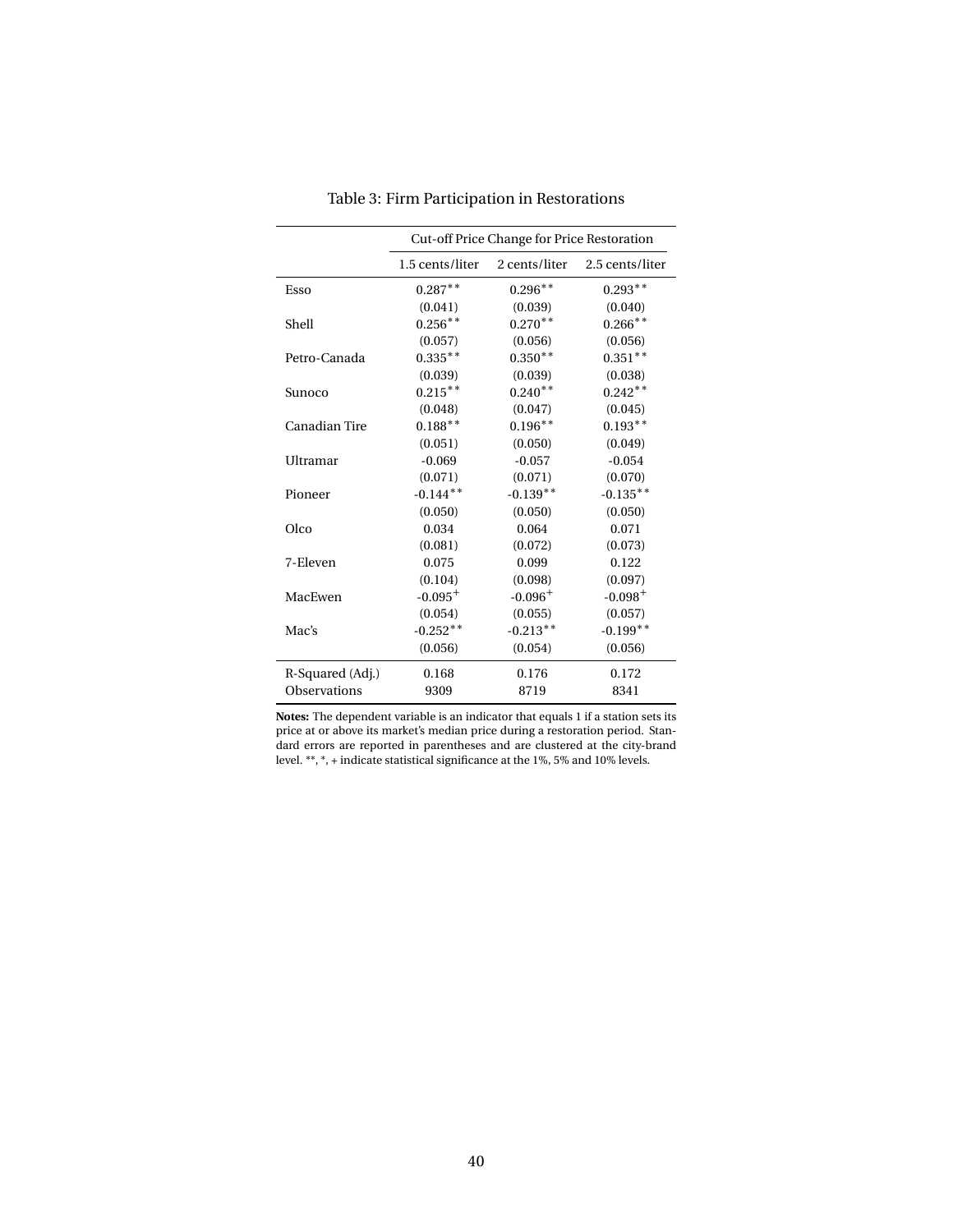|                  | Days Since Last Restoration |              |              |              |                       |              |              |  |
|------------------|-----------------------------|--------------|--------------|--------------|-----------------------|--------------|--------------|--|
|                  | Day 1                       | Day 2        | Day 3        | Day 4        | Day 5                 | Day 6        | Day 7        |  |
| Esso             | $0.687**$                   | 0.249        | $-0.098$     | 0.065        | $-0.139$              | $-0.137$     | 0.185        |  |
|                  | (0.170)                     | (0.409)      | (0.539)      | (0.604)      | (0.694)               | (0.683)      | (0.680)      |  |
| Shell            | 0.310                       | $-0.054$     | $-0.340$     | $-0.255$     | $-0.308$              | $-0.364$     | $-0.276$     |  |
|                  | (0.222)                     | (0.364)      | (0.494)      | (0.537)      | (0.624)               | (0.639)      | (0.625)      |  |
| Petro-Canada     | $0.641**$                   | 0.052        | $-0.245$     | $-0.297$     | $-0.548$              | $-0.454$     | $-0.400$     |  |
|                  | (0.167)                     | (0.259)      | (0.314)      | (0.344)      | (0.398)               | (0.471)      | (0.513)      |  |
| Sunoco           | $0.336+$                    | $-0.042$     | $-0.307$     | $-0.386$     | $-0.442$              | $-0.467$     | 0.014        |  |
|                  | (0.178)                     | (0.366)      | (0.463)      | (0.541)      | (0.648)               | (0.727)      | (0.744)      |  |
| Canadian Tire    | 0.155                       | $-0.074$     | $-0.368$     | $-0.212$     | $-0.419$              | $-0.447$     | $-0.394$     |  |
|                  | (0.204)                     | (0.379)      | (0.447)      | (0.475)      | (0.579)               | (0.578)      | (0.631)      |  |
| Ultramar         | $-0.756**$                  | $-1.795**$   | $-2.179**$   | $-2.290**$   | $-2.489**$            | $-2.759**$   | $-2.884**$   |  |
|                  | (0.176)                     | (0.418)      | (0.530)      | (0.566)      | (0.620)               | (0.704)      | (1.091)      |  |
| Pioneer          | $-0.441*$                   | $-1.102^{+}$ | $-1.419*$    | $-1.447*$    | $-1.722*$             | $-1.654*$    | $-1.578^{+}$ |  |
|                  | (0.180)                     | (0.581)      | (0.686)      | (0.685)      | (0.791)               | (0.824)      | (0.906)      |  |
| Olco             | $-0.108$                    | $-0.437$     | $-0.644+$    | $-0.485$     | $-0.864$              | $-0.959+$    | $-0.848$     |  |
|                  | (0.285)                     | (0.289)      | (0.390)      | (0.491)      | (0.574)               | (0.540)      | (0.616)      |  |
| 7-Eleven         | 0.067                       | $0.479**$    | $0.427*$     | 0.354        | 0.455                 | 0.525        | 0.793        |  |
|                  | (0.166)                     | (0.154)      | (0.194)      | (0.395)      | (0.383)               | (0.524)      | (0.494)      |  |
| MacEwen          | $-0.398**$                  | $-0.633$     | $-0.601*$    | $-0.520^{+}$ | $-0.821$ <sup>+</sup> | $-0.940^{+}$ | $-1.069+$    |  |
|                  | (0.138)                     | (0.386)      | (0.273)      | (0.287)      | (0.452)               | (0.491)      | (0.573)      |  |
| Mac's            | $-1.266$ **                 | $-0.696$     | $-0.864^{+}$ | $-0.347$     | $-0.346$              | $-0.217$     | $-0.360$     |  |
|                  | (0.270)                     | (0.572)      | (0.445)      | (0.415)      | (0.520)               | (0.603)      | (0.726)      |  |
| Constant         | $-1.389**$                  | $-1.436**$   | $-1.718**$   | $-2.143**$   | $-2.547**$            | $-2.770**$   | $-3.022**$   |  |
|                  | (0.130)                     | (0.133)      | (0.142)      | (0.153)      | (0.210)               | (0.226)      | (0.231)      |  |
| R-Squared (Adj.) | 0.036                       | 0.077        | 0.082        | 0.088        | 0.086                 | 0.074        | 0.069        |  |
| Observations     | 23375                       | 10059        | 8944         | 8603         | 8624                  | 7640         | 5778         |  |

Table 4: Firm-Specific Price Undercutting Aggressiveness by Day of Cycle

**Notes:** The dependent variable is the difference between a station's price and the last restoration price where restorations are identified as days where a market's one- or two-day price difference is more than 1.5 cpl. Standard errors are reported in parentheses and are clustered at the city-brand level. \*\*, \*, + indicate statistical significance at the 1%, 5% and 10% levels.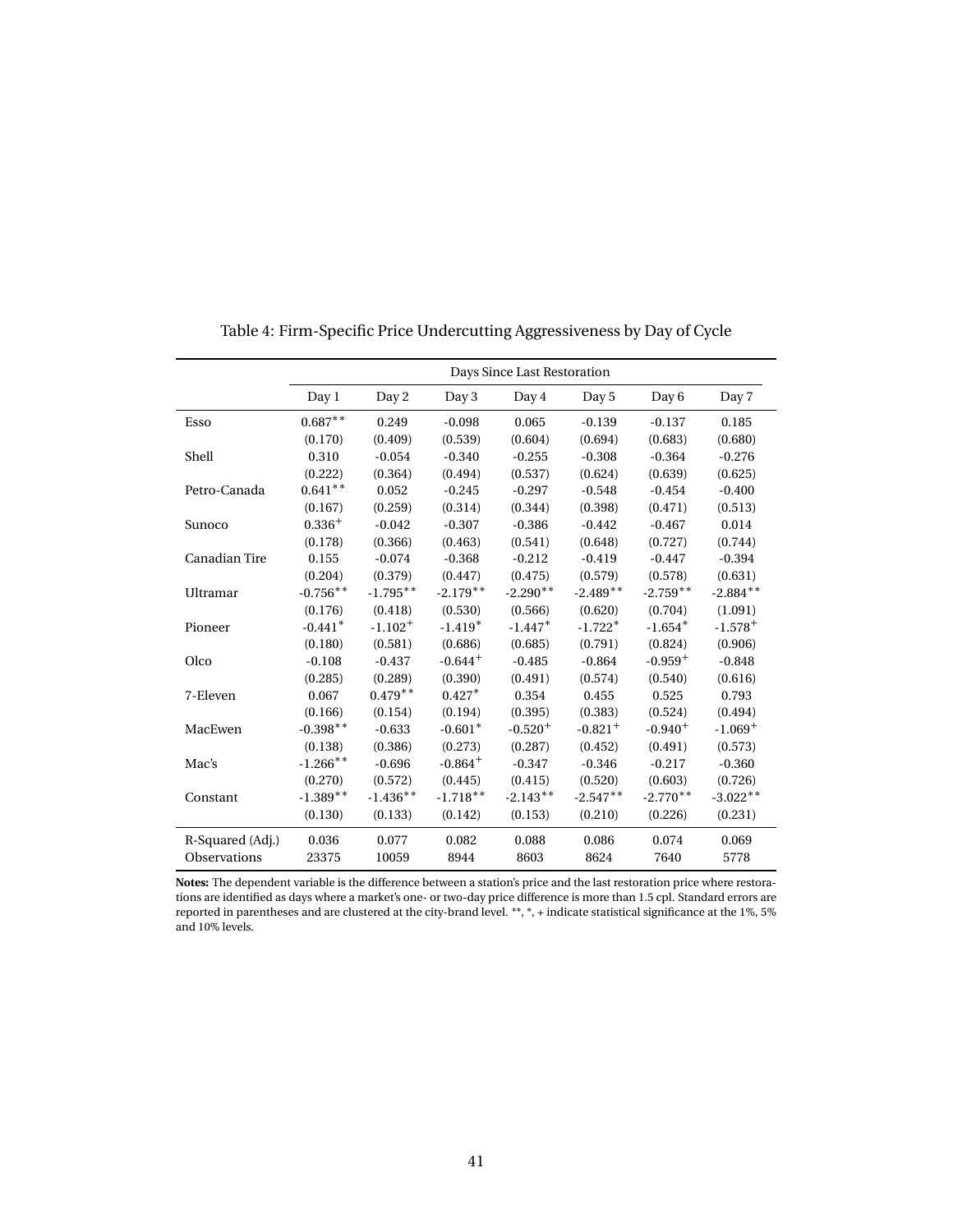|                                                                                      |             | <b>Baseline OLS Estimates</b> |            |            | Instrumental<br>Variables | Truncated<br>Regression | Restricted<br>Sample |            |
|--------------------------------------------------------------------------------------|-------------|-------------------------------|------------|------------|---------------------------|-------------------------|----------------------|------------|
|                                                                                      | (1)         | (2)                           | (3)        | (4)        | (5)                       | (6)                     | (7)                  | (8)        |
| 3 days before restoration                                                            | 0.013       | 0.010                         | 0.000      | 0.015      | 0.014                     | 0.012                   | 0.016                | 0.024      |
|                                                                                      | (0.028)     | (0.028)                       | (0.027)    | (0.039)    | (0.035)                   | (0.034)                 | (0.037)              | (0.042)    |
| 2 days before restoration                                                            | 0.019       | 0.015                         | 0.011      | 0.029      | 0.037                     | 0.034                   | 0.038                | $0.065+$   |
|                                                                                      | (0.028)     | (0.028)                       | (0.028)    | (0.038)    | (0.034)                   | (0.031)                 | (0.035)              | (0.037)    |
| 1 day before restoration                                                             | $0.056^{+}$ | 0.036                         | 0.019      | 0.044      | 0.046                     | 0.041                   | 0.047                | 0.046      |
|                                                                                      | (0.028)     | (0.029)                       | (0.028)    | (0.039)    | (0.034)                   | (0.028)                 | (0.036)              | (0.032)    |
| Restoration day                                                                      | $0.068*$    | 0.024                         | 0.037      | 0.074      | 0.062                     | 0.081                   | 0.063                | 0.059      |
|                                                                                      | (0.030)     | (0.028)                       | (0.035)    | (0.069)    | (0.060)                   | (0.129)                 | (0.062)              | (0.069)    |
| 1 day after restoration                                                              | 0.050       | 0.041                         | 0.052      | 0.088      | 0.075                     | 0.085                   | 0.081                | 0.063      |
|                                                                                      | (0.034)     | (0.033)                       | (0.041)    | (0.071)    | (0.062)                   | (0.083)                 | (0.064)              | (0.059)    |
| 2 days after restoration                                                             | 0.039       | 0.036                         | 0.051      | 0.044      | 0.031                     | 0.034                   | 0.034                | 0.001      |
|                                                                                      | (0.029)     | (0.029)                       | (0.032)    | (0.050)    | (0.042)                   | (0.041)                 | (0.044)              | (0.033)    |
| Inter-quartile range of prices                                                       |             | $0.021**$                     | $0.022**$  | $0.023**$  | $0.023**$                 | $0.023**$               | $0.026**$            | $0.020**$  |
|                                                                                      |             | (0.003)                       | (0.003)    | (0.003)    | (0.004)                   | (0.005)                 | (0.004)              | (0.004)    |
| Price cycle day                                                                      |             |                               | 0.003      | 0.003      | 0.001                     | 0.001                   | 0.002                | $-0.001$   |
|                                                                                      |             |                               | (0.003)    | (0.003)    | (0.002)                   | (0.004)                 | (0.002)              | (0.002)    |
| Length of last price cycle                                                           |             |                               | 0.002      | 0.002      | $0.003*$                  | $0.003\,^*$             | $0.003*$             | 0.001      |
|                                                                                      |             |                               | (0.002)    | (0.002)    | (0.001)                   | (0.001)                 | (0.001)              | (0.001)    |
| $\Delta p_t^+$                                                                       |             |                               |            | $-0.003$   | $-0.004$                  | $-0.009$                | $-0.004$             | $-0.005$   |
|                                                                                      |             |                               |            | (0.004)    | (0.004)                   | (0.040)                 | (0.004)              | (0.004)    |
| $\Delta p_{t-1}^+$<br>$\Delta p_{t-2}^+$                                             |             |                               |            | $-0.004$   | $-0.006$                  | $-0.008$                | $-0.007$             | $-0.008+$  |
|                                                                                      |             |                               |            | (0.006)    | (0.005)                   | (0.013)                 | (0.006)              | (0.004)    |
|                                                                                      |             |                               |            | 0.005      | 0.003                     | 0.002                   | 0.003                | 0.003      |
|                                                                                      |             |                               |            | (0.007)    | (0.005)                   | (0.007)                 | (0.006)              | (0.006)    |
|                                                                                      |             |                               |            |            |                           |                         |                      |            |
|                                                                                      |             |                               |            | 0.005      | 0.005                     | 0.005                   | 0.006                | $-0.001$   |
|                                                                                      |             |                               |            | (0.007)    | (0.007)                   | (0.068)                 | (0.007)              | (0.008)    |
|                                                                                      |             |                               |            | $0.017*$   | $0.014 +$                 | 0.013                   | $0.016 +$            | 0.010      |
|                                                                                      |             |                               |            | (0.007)    | (0.007)                   | (0.008)                 | (0.008)              | (0.007)    |
| $\begin{aligned} \Delta p_t^- \\ \Delta p_{t-1}^- \\ \Delta p_{t-2}^- \end{aligned}$ |             |                               |            | $0.015*$   | $0.013^{+}$               | 0.013                   | $0.015^{+}$          | 0.010      |
|                                                                                      |             |                               |            | (0.006)    | (0.007)                   | (0.008)                 | (0.008)              | (0.010)    |
|                                                                                      |             |                               |            | $\vdots$   |                           |                         |                      |            |
| $ln(Report_{mt-1})$                                                                  |             |                               |            |            | $0.108**$                 | $0.109**$               | $0.127**$            | $0.092**$  |
|                                                                                      |             |                               |            |            | (0.022)                   | (0.020)                 | (0.022)              | (0.021)    |
| $ln(Report_{mt-2})$                                                                  |             |                               |            |            | $0.086***$                | $0.087**$               | $0.098**$            | $0.085***$ |
|                                                                                      |             |                               |            |            | (0.013)                   | (0.013)                 | (0.015)              | (0.017)    |
| $ln(Report_{mt-3})$                                                                  |             |                               |            |            | $0.093**$                 | $0.092**$               | $0.108**$            | $0.074**$  |
|                                                                                      |             |                               |            |            | (0.022)                   | (0.021)                 | (0.023)              | (0.021)    |
| Constant                                                                             | $2.236***$  | $2.242**$                     | $2.133***$ | $2.177***$ | $1.717***$                | $1.730**$               | $1.521**$            | $2.020**$  |
|                                                                                      | (0.098)     | (0.100)                       | (0.106)    | (0.134)    | (0.143)                   | (0.142)                 | (0.149)              | (0.217)    |
| R-Squared (Adj.)                                                                     | 0.708       | 0.712                         | 0.728      | 0.727      | 0.751                     | 0.751                   |                      | 0.745      |
| Observations                                                                         | 2949        | 2949                          | 2800       | 2626       | 2626                      | 2626                    | 2626                 | 1826       |

Table 5: Determinants of price reporting over the cycle

**Notes:** The dependent variable, ln(Report*mt*), is the natural logarithm of the number of GasBuddy price reports a market receives on a given date. Standard errors are reported in parentheses and are clustered at the market level. \*\*, \*, + indicate statistical significance at the 1%, 5% and 10% levels. All specifications control for week-of-the-year, national holidays, and market-specific day-of-the-week fixed effects, as well as weather-related variables including maximum and minimum temperature, total rainfall, total snowfall, and rain and snow day dummies that respectively equal one if total rainfall and total snowfall are positive. The estimates in columns (1) to (7) are based on samples that include market-dates with 8 are more station-level price observations. The estimates in column (8) are based on a more restrictive sample that includes market-dates with 12 or more station-level price observations.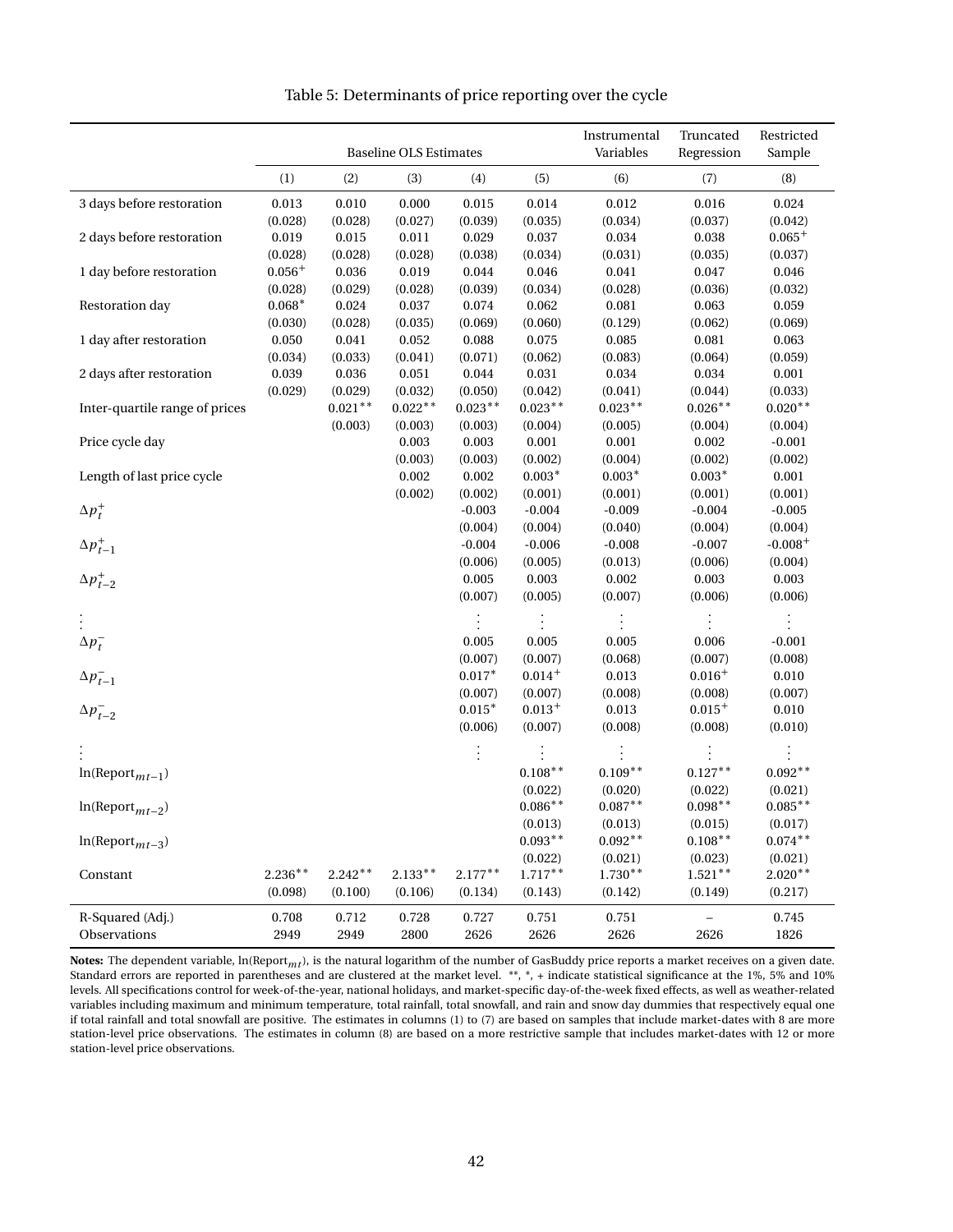|                                |             | Days Relative to the Start of a Restoration |                       |             |            |            |             |  |  |
|--------------------------------|-------------|---------------------------------------------|-----------------------|-------------|------------|------------|-------------|--|--|
|                                | $\tau = -3$ | $\tau = -2$                                 | $\tau = -1$           | $\tau = 0$  | $\tau = 1$ | $\tau = 2$ | $\tau = 3$  |  |  |
| Inter-quartile range of prices | 0.023       | 0.015                                       | $0.020*$              | $0.034**$   | $-0.005$   | 0.021      | $0.057**$   |  |  |
|                                | (0.025)     | (0.020)                                     | (0.007)               | (0.009)     | (0.014)    | (0.021)    | (0.017)     |  |  |
| Cycle Day                      | $-0.001$    | $-0.003$                                    | $-0.003$              | 0.001       |            |            |             |  |  |
|                                | (0.007)     | (0.007)                                     | (0.006)               | (0.006)     |            |            |             |  |  |
| Length of last price cycle     | $-0.002$    | $-0.002$                                    | $-0.002$              | 0.004       | $-0.002$   | $-0.003$   | 0.005       |  |  |
|                                | (0.006)     | (0.005)                                     | (0.005)               | (0.003)     | (0.005)    | (0.006)    | (0.006)     |  |  |
| $\Delta p_t^+$                 | $-0.004$    | 0.015                                       | $-0.910^{+}$          | 0.002       | $-0.003$   | 0.004      | 0.027       |  |  |
|                                | (0.083)     | (0.049)                                     | (0.374)               | (0.008)     | (0.017)    | (0.043)    | (0.066)     |  |  |
| $\Delta p_{t-1}^+$             | $-0.022$    | $-0.045+$                                   | 0.032                 | $0.731^{+}$ | $-0.008$   | 0.009      | 0.016       |  |  |
| $\Delta p_{t-2}^+$             | (0.022)     | (0.023)                                     | (0.056)               | (0.380)     | (0.013)    | (0.017)    | (0.034)     |  |  |
|                                | $-0.020$    | 0.018                                       | $-0.049$ <sup>+</sup> | 0.056       | $0.869*$   | 0.013      | $0.026^{+}$ |  |  |
|                                | (0.028)     | (0.031)                                     | (0.028)               | (0.043)     | (0.423)    | (0.013)    | (0.013)     |  |  |
|                                |             |                                             |                       |             |            |            |             |  |  |
| $\Delta p_t^-$                 | $-0.018$    | $-0.072^{+}$                                | 0.021                 |             | $-0.006$   | $-0.016$   | $0.045^{+}$ |  |  |
|                                | (0.051)     | (0.037)                                     | (0.032)               |             | (0.019)    | (0.018)    | (0.023)     |  |  |
| $\Delta p_{t-1}^-$             | 0.024       | 0.056                                       | $-0.019$              | $0.059*$    |            | $-0.016$   | 0.023       |  |  |
|                                | (0.034)     | (0.050)                                     | (0.041)               | (0.027)     |            | (0.021)    | (0.027)     |  |  |
| $\Delta p_{t-2}^-$             | 0.010       | 0.021                                       | $0.068+$              | 0.037       | 0.023      |            | $-0.004$    |  |  |
|                                | (0.035)     | (0.027)                                     | (0.033)               | (0.028)     | (0.022)    |            | (0.015)     |  |  |
|                                |             |                                             |                       |             |            |            |             |  |  |
| Constant                       | $1.300*$    | $1.540**$                                   | $2.988**$             | 0.409       | $1.758**$  | $1.703**$  | $2.364**$   |  |  |
|                                | (0.501)     | (0.403)                                     | (0.201)               | (0.358)     | (0.420)    | (0.296)    | (0.308)     |  |  |
| R-Squared (Adj.)               | 0.706       | 0.728                                       | 0.751                 | 0.803       | 0.786      | 0.722      | 0.727       |  |  |
| Observations                   | 339         | 399                                         | 405                   | 429         | 416        | 382        | 375         |  |  |

Table 6: Determinants of price reporting by day of the cycle

**Notes:** The dependent variable, ln(Report*mt*), is the natural logarithm of the number of GasBuddy price reports a market receives on a given date. Standard errors are reported in parentheses and are clustered at the market level. \*\*, \*, + indicate statistical significance at the 1%, 5% and 10% levels. All specifications control for week-of-the-year, national holidays, and market-specific day-of-the-week fixed effects, as well as weather-related variables including maximum and minimum temperature, total rainfall, total snowfall, and rain and snow day dummies that respectively equal one if total rainfall and total snowfall are positive. Three lags of the dependent variable are also controlled for in all specifications. The columns are indexed by  $\tau$ , the number of days from the start of a restoration;  $\tau = 0$  are days classified as the start of the restoration. See Section 3.1 in the text for cycle day definitions. The blank cells indicate no coefficients were estimated. These arise by construction in defining price restorations since the start of price restorations (where *τ* = 0) must involve at least a 1.5 cpl price increase. Therefore, we cannot estimate changes in consumer search intensity to contemporaneous negative price changes on day 0 of the cycle, lagged negative price changes on  $\tau = 1$  days, and so on.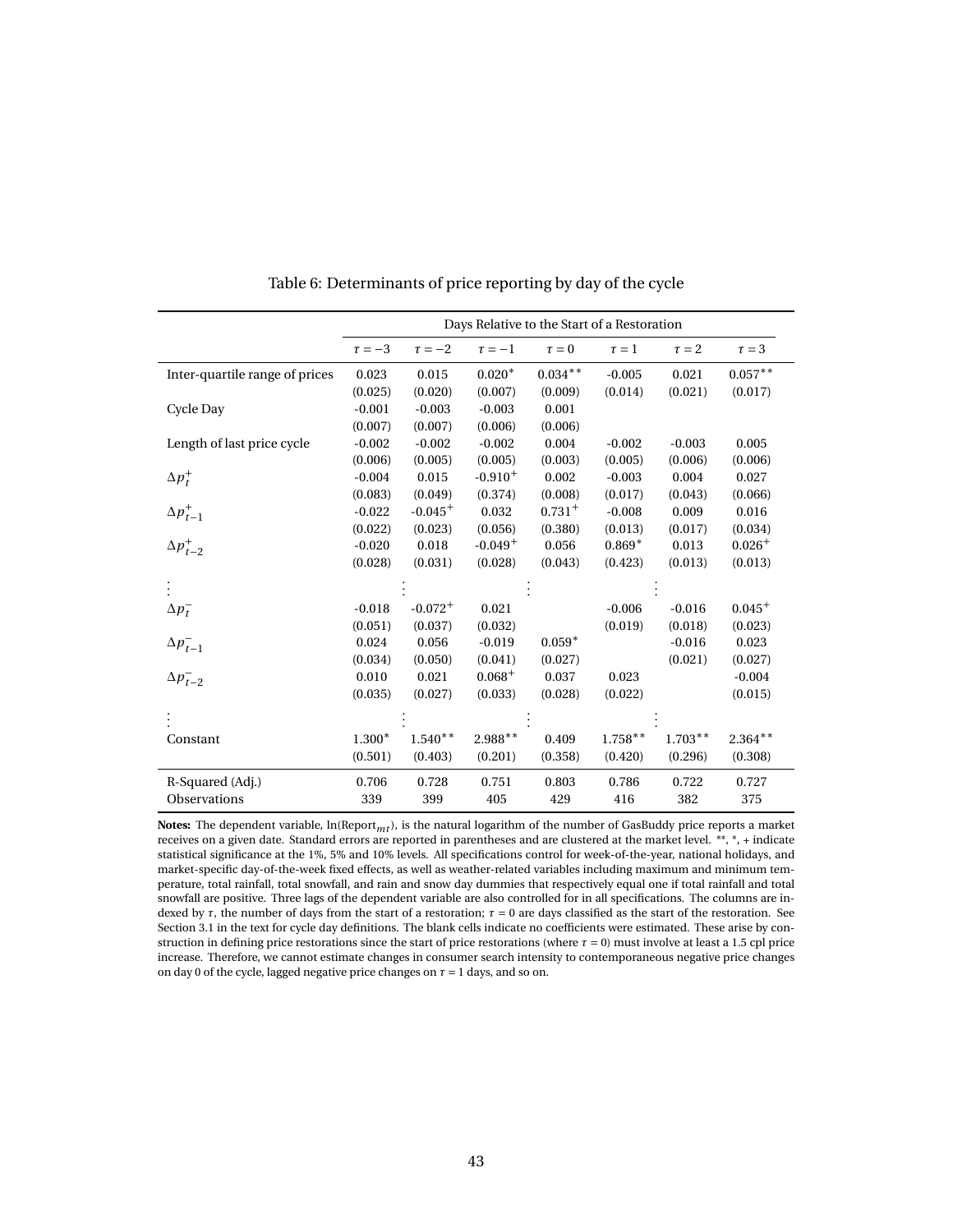|                                          | <b>Baseline OLS Estimates</b> |          |          |              |                      | Truncated<br>Regression |
|------------------------------------------|-------------------------------|----------|----------|--------------|----------------------|-------------------------|
|                                          | (1)                           | (2)      | (3)      | (4)          | (5)                  | (6)                     |
| 3 days before restoration                | $0.002\,$                     | $-0.017$ | 0.004    | 0.046        | 0.050                | 0.063                   |
|                                          | (0.035)                       | (0.036)  | (0.039)  | (0.044)      | (0.040)              | (0.043)                 |
| 2 days before restoration                | 0.018                         | 0.008    | 0.039    | 0.049        | 0.052                | 0.061                   |
|                                          | (0.033)                       | (0.045)  | (0.051)  | (0.052)      | (0.051)              | (0.054)                 |
| 1 day before restoration                 | 0.024                         | 0.001    | 0.023    | 0.028        | 0.031                | 0.037                   |
|                                          | (0.038)                       | (0.043)  | (0.047)  | (0.055)      | (0.049)              | (0.053)                 |
| Restoration day                          | 0.056                         | 0.042    | 0.074    | $0.095^{+}$  | $0.109^{+}$          | $0.126^{+}$             |
|                                          | (0.043)                       | (0.049)  | (0.055)  | (0.053)      | (0.063)              | (0.067)                 |
| 1 day after restoration                  | 0.015                         | 0.015    | 0.025    | 0.041        | 0.033                | 0.038                   |
|                                          | (0.031)                       | (0.034)  | (0.036)  | (0.044)      | (0.049)              | (0.051)                 |
| 2 days after restoration                 | 0.005                         | 0.002    | 0.010    | $-0.006$     | $-0.011$             | $-0.015$                |
|                                          | (0.030)                       | (0.031)  | (0.035)  | (0.044)      | (0.049)              | (0.052)                 |
| 11-17 days since restoration             |                               | 0.021    | 0.003    | 0.020        | 0.006                | $-0.001$                |
|                                          |                               | (0.037)  | (0.040)  | (0.046)      | (0.034)              | (0.040)                 |
| 18-24 days since restoration             |                               | 0.019    | 0.013    | 0.037        | 0.008                | 0.010                   |
|                                          |                               | (0.052)  | (0.057)  | (0.052)      | (0.037)              | (0.036)                 |
| 25-31 days since restoration             |                               | 0.011    | $-0.031$ | 0.026        | 0.012                | 0.001                   |
|                                          |                               | (0.085)  | (0.085)  | (0.079)      | (0.071)              | (0.074)                 |
| >31 days since restoration               |                               | 0.021    | $-0.012$ | $-0.004$     | $-0.012$             | $-0.021$                |
|                                          |                               | (0.046)  | (0.055)  | (0.067)      | (0.052)              | (0.055)                 |
| Length of most recent cycle 11-17 days   |                               |          | 0.015    | 0.056        | 0.048                | 0.056                   |
|                                          |                               |          | (0.043)  | (0.050)      | (0.040)              | (0.042)                 |
| Length of most recent cycle 18-24 days   |                               |          | 0.059    | 0.090        | 0.068                | 0.086                   |
|                                          |                               |          | (0.060)  | (0.064)      | (0.051)              | (0.055)                 |
| Length of most recent cycle 25-31 days   |                               |          | $-0.074$ | 0.008        | 0.029                | 0.057                   |
|                                          |                               |          | (0.075)  | (0.089)      | (0.074)              | (0.082)                 |
| Length of most recent cycle >31 days     |                               |          | $-0.024$ | $-0.019$     | 0.002                | 0.007                   |
|                                          |                               |          | (0.045)  | (0.047)      | (0.030)              | (0.030)                 |
| $\Delta p_t^+$                           |                               |          |          | 0.007        | 0.002                | 0.003                   |
|                                          |                               |          |          | (0.014)      | (0.014)              | (0.014)                 |
| $\Delta p_{t+1}^+$<br>$\Delta p_{t+2}^+$ |                               |          |          | $-0.002$     | $-0.007$             | $-0.009$                |
|                                          |                               |          |          | (0.015)      | (0.014)              | (0.015)                 |
|                                          |                               |          |          | 0.013        | 0.012                | 0.013                   |
|                                          |                               |          |          | (0.013)      | (0.011)              | (0.012)                 |
|                                          |                               |          |          |              |                      |                         |
|                                          |                               |          |          |              |                      |                         |
| $\Delta p_t^-$                           |                               |          |          | $-0.016$     | $-0.014$             | $-0.027$                |
|                                          |                               |          |          | (0.015)      | (0.014)              | (0.020)                 |
| $\Delta p_{t-1}^-$                       |                               |          |          | $-0.020^{+}$ | $-0.020^{+}$         | $-0.027*$               |
|                                          |                               |          |          | (0.010)      | (0.011)              | (0.013)                 |
| $\Delta p_{t-2}^-$                       |                               |          |          | $-0.020$     | $-0.014$             | $-0.024$                |
|                                          |                               |          |          | (0.012)      | (0.015)              | (0.018)                 |
|                                          |                               |          |          |              |                      |                         |
|                                          |                               |          |          |              |                      |                         |
| $\ln(\mathrm{Report}_{mt-1})$            |                               |          |          |              | $0.194**$            | $0.209**$               |
|                                          |                               |          |          |              | (0.034)              | (0.034)                 |
| $ln(Report_{mt-2})$                      |                               |          |          |              | $0.110**$            | $0.116***$              |
|                                          |                               |          |          |              | (0.038)<br>$0.089**$ | (0.040)<br>$0.098**$    |
| $\ln (\mathrm{Report}_{mt-3})$           |                               |          |          |              |                      |                         |
|                                          |                               |          |          |              | (0.032)              | (0.032)                 |
| R-Squared (Adj)                          | 0.637                         | 0.639    | 0.643    | 0.685        | 0.710                |                         |
| Observations                             | 3129                          | 2985     | 2757     | 2316         | 2316                 | 2316                    |

#### Table 7: Determinants of price reporting over the cycle in sticky markets

**Notes:** The dependent variable, ln(Report<sub>mt</sub>), is the natural logarithm of the number of GasBuddy price reports a market<br>receives on a given date. Standard errors are reported in parentheses and are clustered at the mar statistical significance at the 1%, 5% and 10% levels. All specifications control for week-of-the-year, national holidays, and market-specific day-of-the-week fixed effects, as well as weather-related variables including maximum and minimum temperature, total rainfall, total snowfall, and rain and snow day dummies that respectively equal one if total rainfall and total snowfall are positive. See the Section 4.4 in the text for further discussion of variable definitions.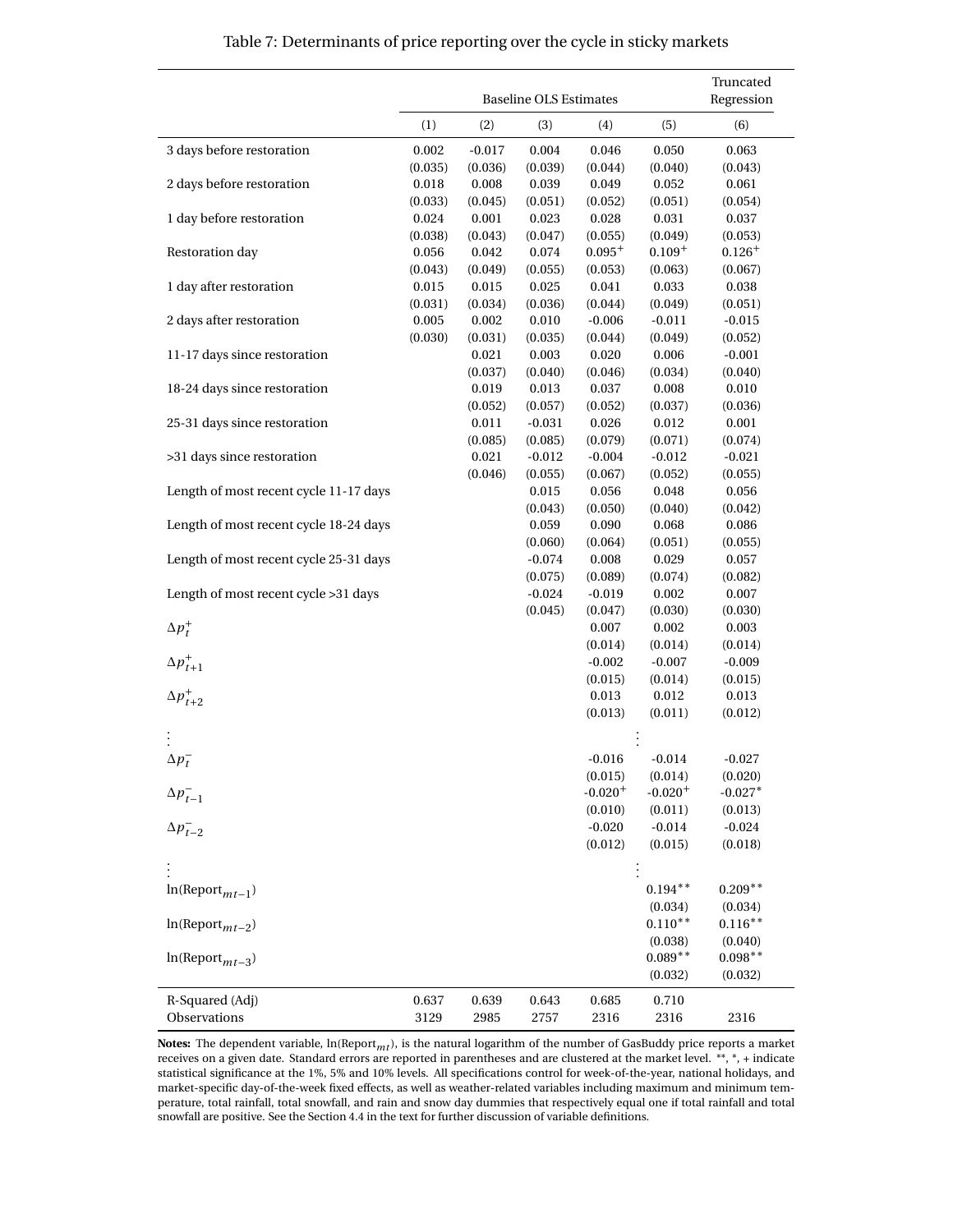## **Appendix (Not For Publication)**

## **A Alternative price dispersion measures and sample size**

In this Appendix, we study how three different measures of price dispersion (inter-quartile range, standard deviation, and range) vary with sample size. This is a critical issue in the paper: if a positive relationship exists, it simultaneously explains the positive relationship between price reporting intensity and price dispersion found in the paper. This simultaneity would undermine our claim that this relationship reflects search behavior; it could simply reflect a systematic relationship between price dispersion and sample size since our reporting intensity measure is the sample size for a given market and date.

Our analysis is based on Monte Carlo simulations of price distributions that reflect market- and date-specific price distributions observed in the data. Unfortunately, we do not have large samples of prices at the market-day level, which means we cannot reliably estimate these price distributions nonparametrically. Given this, we present results based on a parametric normal distribution, as well as a mixture of two normals that can flexibly take on a number of shapes, including bi-modal distributions. We often see bi-modal price distributions around price restorations with stations setting both high and low prices during the transition from the bottom to the top of the cycle. We estimate the parameters of these respective distributions by maximum likelihood for dates and markets with 20 or more price observations (or 13.5% of all market-dates in the sample). We then use these parameter estimates to determine what are "typical" market-date price distributions. Our Monte Carlo samples are generated using these typical distributions.

### **A.1 Monte Carlo simulations**

The following steps outline how we generate Monte Carlo samples and conduct our analysis:

- 1. For all market-dates, estimate the parameters of the normal distribution and of a mixture of two normals with station-level price data.
- 2. Set the seed for the pseudo-random number generator. Specify market size (Nobs) and the number of Monte Carlo simulations/samples (Nsim).
- 3. Specify parameters of one of two distributions of interest:
	- 3a. Normal distribution: mean *µ* and variances *σ*
	- 3b. Mixture: means ( $\mu_1, \mu_2$ ), standard deviations ( $\sigma_1, \sigma_2$ ), and mixing parameter *k*
- 4. Simulate Nsim datasets each with Nobs observations using the distribution specified in step 3.
- 5. Compute the three price dispersion measures (range, inter-quartile range, standard deviation) for each of the Nsim datasets.
- 6. Compute the mean and standard deviation of the price dispersion measures across the Nsim datasets. Denote the simulated means of these dispersion measures as range, iqr, std. Also compute the simulated standard deviations of these dispersion measures.

We repeat steps 1-6 for Nobs=2,..., 100. We use Nsim=10,000 Monte Carlo samples. These sample sizes reflect those seen across market-dates in the sample, which range from 20 to 99 station-level observations. With the resulting 100 simulated means and standard deviations for range, iqr, std we investigate how these price dispersion measures vary with sample size Nobs.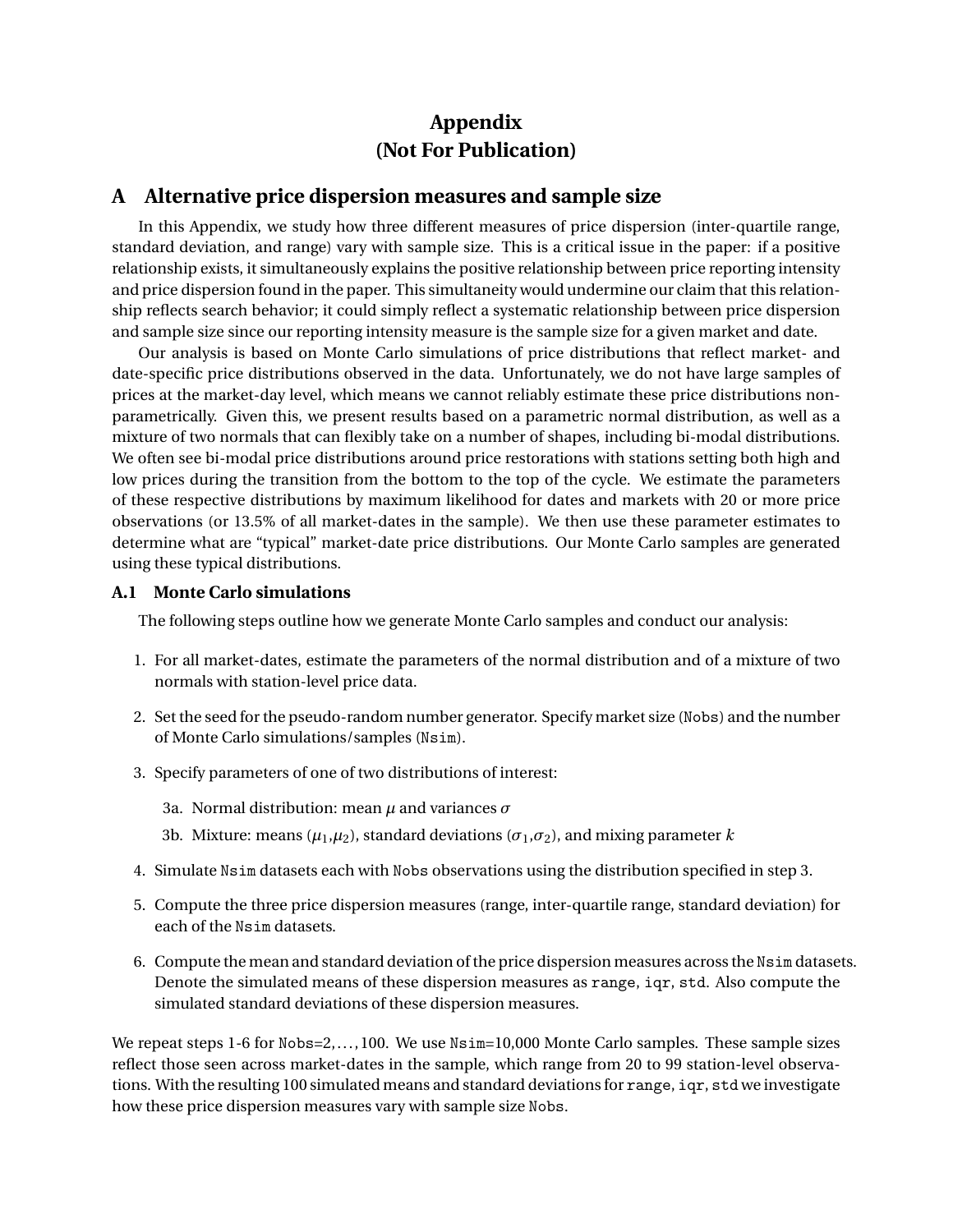#### **Parameterizations**

We run four sets of simulations. The first simulation is based on the normal distribution and the other simulations are based on a mixture of two normals. The details of the parameterizations for each of these simulations are as follows:

- 1. Normal distribution, varying standard deviation
	- $\mu$  = 78.24; this is the 50th percentile of the distribution of  $\mu$  estimates across market-dates.
	- *σ* ∈ {0.63, 1.08, 1.81}; these are the 25th, 50th, and 75th percentiles of the distribution of *σ* estimates across market-dates.
- 2. Mixture of two normal distributions, varying standard deviations
	- $(\mu_1, \mu_2) = (77.42, 79.22)$ ; these are the 50th percentiles of the distributions of  $\mu_1$  and  $\mu_2$  estimates across market-dates.
	- $-$  ( $\sigma_1, \sigma_2$ )  $\in \{(0.19, 0.31), (0.31, 0.63), (0.59, 1.42)\};$  the values in these three respective pairs are the 25th, 50th, and 75th percentiles of the distributions of  $\sigma_1$  and  $\sigma_2$  estimates across marketdates.
	- *k* = 0.6149; this is the 50th percentile of the distribution of the mixing parameter estimates across market-dates.
- 3. Mixture of two normal distributions, varying means
	- (*µ*1,*µ*2) ∈ {(74.41, 75.42), (63.88, 65.84), (78.94, 81.73)}; the values in these three respective pairs correspond to the 25th, 50th, and 75th percentiles of the distribution of the absolute difference of the estimated means ( $|\mu_1 - \mu_2|$ ) across market-dates. These pairs increasingly vary the size of the distance between the two estimated means.
	- $\sigma$  (*σ*<sub>1</sub>, *σ*<sub>2</sub>) = (0.31,0.63); these are the 50th percentiles of the distributions of  $\sigma$ <sub>1</sub> and  $\sigma$ <sub>2</sub> estimates across market-dates.
	- *k* = 0.6149; this is the 50th percentile of the distribution of mixing parameter estimates across market-dates.
- 4. Mixture of two normal distributions, varying mixing parameter
	- $(\mu_1, \mu_2) = (77.42, 79.22)$ ; these are the 50th percentiles of the distributions of  $\mu_1$  and  $\mu_2$  estimates across market-dates.
	- $\sigma$  (*σ*<sub>1</sub>, *σ*<sub>2</sub>) = (0.31,0.63); these are the 50th percentiles of the distributions of  $\sigma$ <sub>1</sub> and  $\sigma$ <sub>2</sub> estimates across market-dates.
	- *k* ∈ {0.45, 0.64, 0.82}; these are the 25th, 50th, and 75th percentiles of the distribution of *k* estimates across market-dates.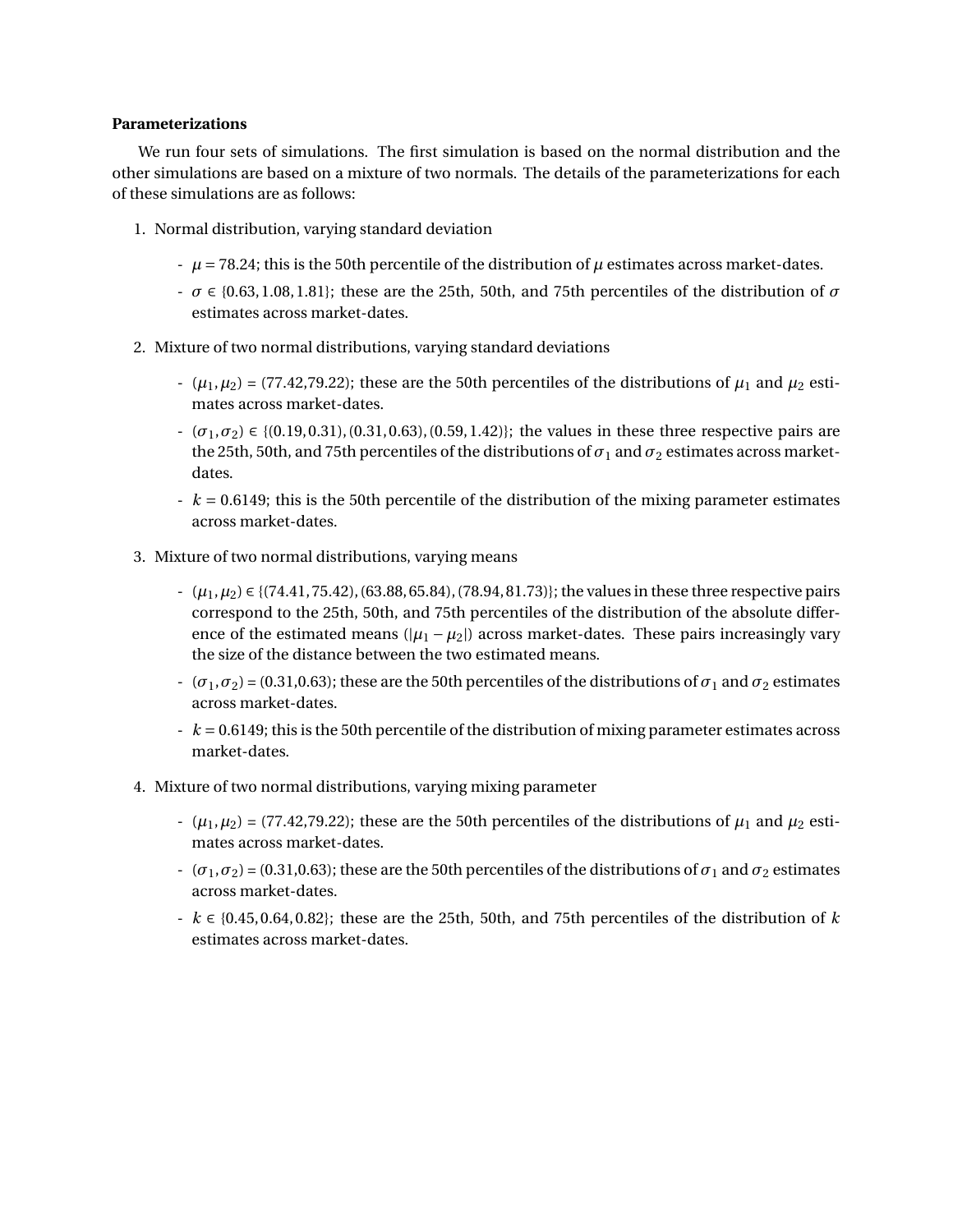#### **Results**

The four panels in Figure A.1 present plots of the simulated means for the range (range), interquartile range (iqr), and standard deviation (std) against sample size (Nobs) for simulations one through four.<sup>55</sup> Across all four sets of simulations, the main takeaway is the same: the range increases at a decreasing rate as sample size increases, while the inter-quartile range and standard deviation increases with sample size only for relatively small samples. For Nobs > 7, the simulated means of the inter-quartile range and standard deviation level off and are unrelated to sample size.

<sup>&</sup>lt;sup>55</sup>To provide a sense of how disperse the simulated dispersion measures, we also plot the simulated means plus or minus one simulated standard deviation of each dispersion measure across the Monte Carlo samples.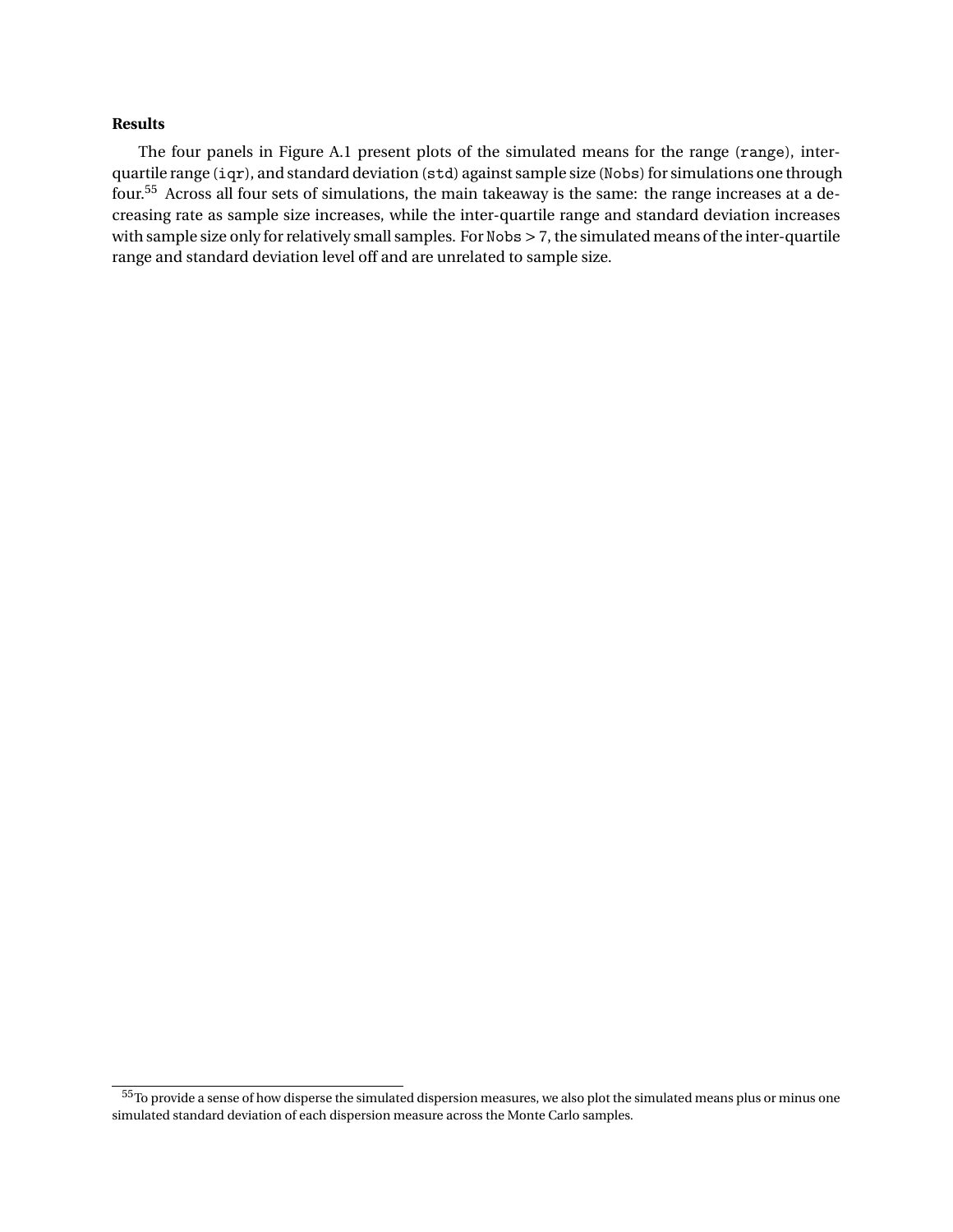#### Monte-carlo simulations 1: normal distribution, varying standard deviation



Monte-carlo simulations 2: mixture of two normals, varying standard deviations



Monte-carlo simulations 3: mixture of two normals, varying means





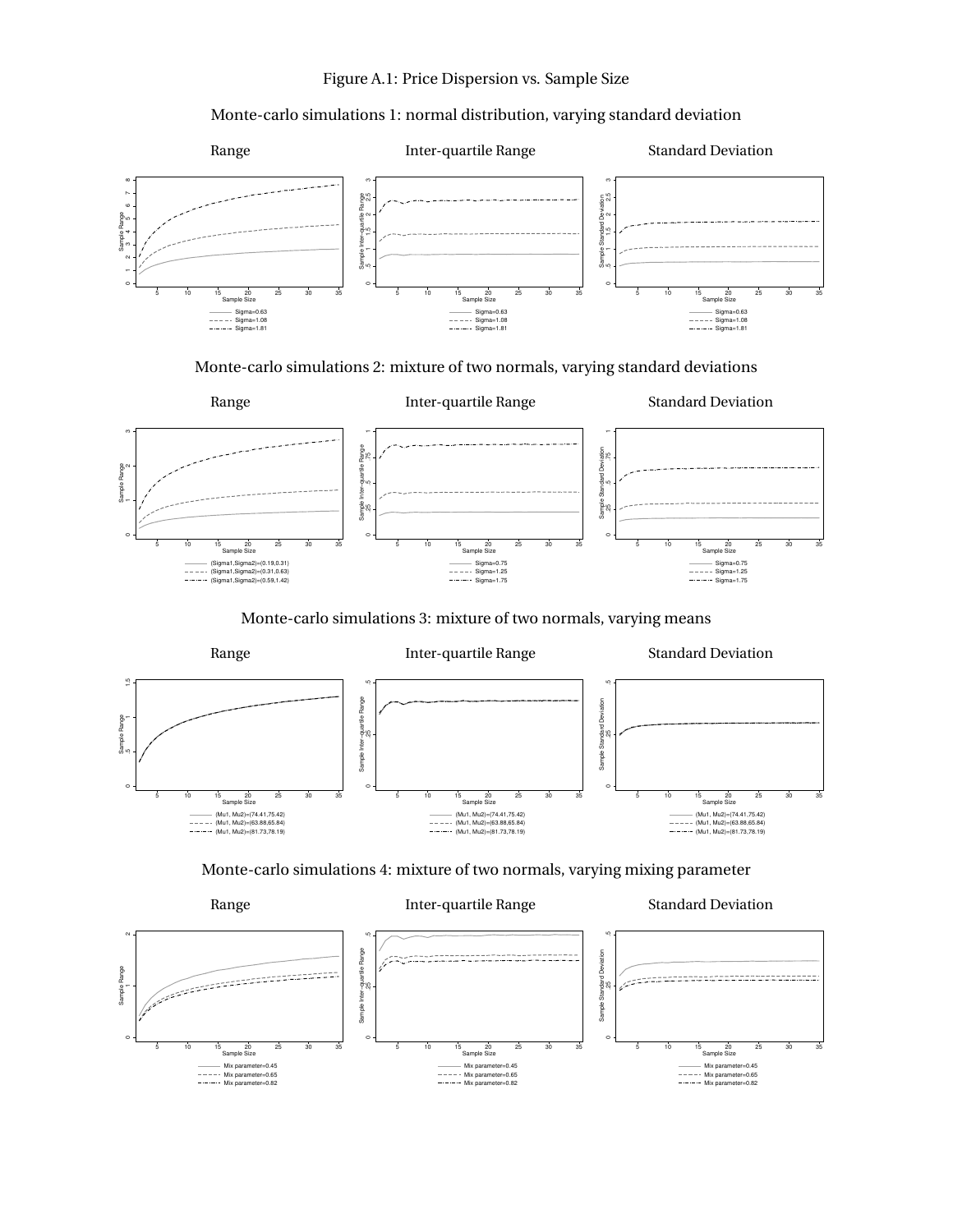#### **A.2 Empirical results with alternative dispersion measures and sample restrictions**

The simulation results motivate two econometric modeling choices in the paper: (1) avoid using the range as a price dispersion measure; and (2) restrict our analysis of the relationship between price reporting and price dispersion to market-dates with 8 or more station-level price observations. In this section, we illustrate how using different dispersion measures (inter-quartile range, standard deviation, range) and sample restrictions affects our empirical results.

Table A.1 reports results based on the inter-quartile range dispersion measure. For reference, the first three columns reproduce the estimates from Table 5 of the paper under the column (2), (3), and (5) specifications. The remaining columns vary the minimum number of station-level observations required to be in the estimation sample from  $N_{mt} = 2$  up to  $N_{mt} = 16$ . Looking at the coefficient estimates on the inter-quartile range variable across the columns, we see how less restrictive samples result in larger coefficient estimates, particularly for the  $N_{mt} \ge 2$  and  $N_{mt} \ge 4$  samples. This upward bias reflects the positive relationship between the inter-quartile range and sample size for small samples from the Monte Carlo simulations.

Importantly, the coefficient estimate settles down around the  $N_{mt} \geq 6$  sample. The slightly smaller estimates for the  $N_{mt} \ge 14$  and  $N_{mt} \ge 16$  samples suggest there may be some bias remaining in the coefficient estimate. None of the sample restrictions affect the conclusion that a statistically significant positive relationship exists between reporting intensity and price dispersion, however.

Tables A.2 and A.3 report analogous estimates where price dispersion is instead measured using the standard deviation and range of station-level prices. For both of these alternative dispersion measures, we see similar small-sample biases, particularly for the  $N_{mt} \ge 2$  through  $N_{mt} \ge 6$  samples. Unlike the inter-quartile range and standard deviation results, the estimates based on the price range continue to fall even for larger sample cut-offs. Thus, the small-sample is persistent in more restrictive samples based on this dispersion measure, an empirical result that was also foreshadowed by the Monte Carlo simulations.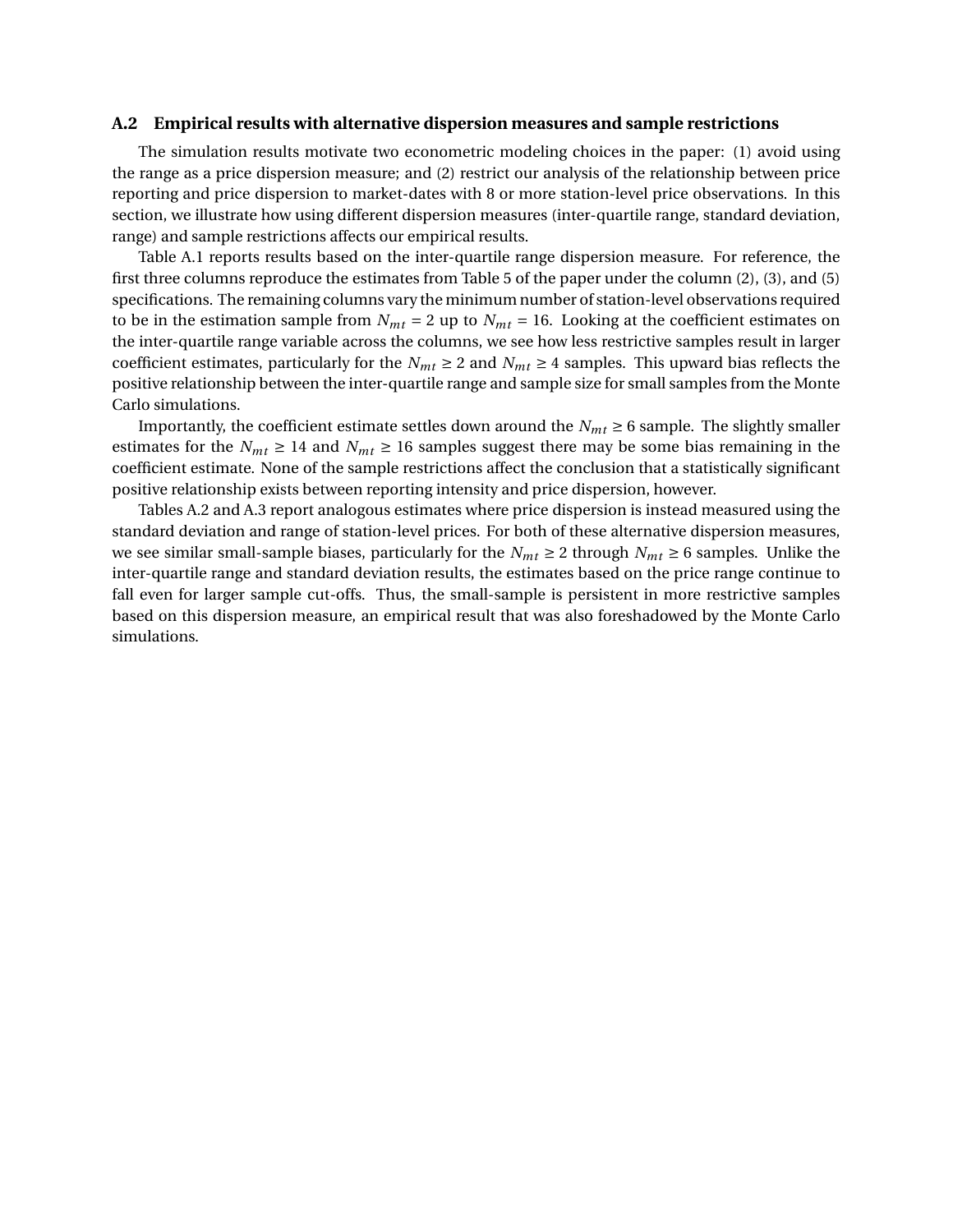| Price dispersion measure: inter-quartile range of prices |  |  |  |
|----------------------------------------------------------|--|--|--|
|                                                          |  |  |  |

|                                                                 | OLS estimates with<br>alternative dispersion<br>measure $(N_{mt} \ge 8)$ |                  |                      | $N_{mt} \geq 2$       | $N_{mt} \geq 4$      | $N_{mt} \ge 6$       | Robustness checks with varying sample restriction for minimum number<br>of station-level price observations in market $m$ and date $t$ ( $N_{mt}$ )<br>$N_{mt} \ge 10$ | $N_{mt} \ge 12$      | $N_{mt} \ge 14$      | $N_{mt} \ge 16$      |
|-----------------------------------------------------------------|--------------------------------------------------------------------------|------------------|----------------------|-----------------------|----------------------|----------------------|------------------------------------------------------------------------------------------------------------------------------------------------------------------------|----------------------|----------------------|----------------------|
|                                                                 | (1)                                                                      | (2)              | (3)                  | (4)                   | (5)                  | (6)                  | (7)                                                                                                                                                                    | (8)                  | (9)                  | (10)                 |
| 3 days before restoration                                       | 0.010                                                                    | 0.000            | 0.014                | $-0.015$              | 0.017                | 0.008                | 0.008                                                                                                                                                                  | 0.024                | 0.045                | 0.025                |
|                                                                 | (0.028)                                                                  | (0.027)          | (0.035)              | (0.031)               | (0.029)              | (0.030)              | (0.036)                                                                                                                                                                | (0.042)              | (0.043)              | (0.042)              |
| 2 days before restoration                                       | 0.015                                                                    | 0.011            | 0.037                | 0.039                 | $0.054^{+}$          | 0.047                | 0.026                                                                                                                                                                  | $0.065^{+}$          | $0.068+$             | 0.038                |
|                                                                 | (0.028)                                                                  | (0.028)          | (0.034)              | (0.029)               | (0.029)              | (0.030)              | (0.036)                                                                                                                                                                | (0.037)              | (0.036)              | (0.027)              |
| 1 day before restoration                                        | 0.036                                                                    | 0.019            | 0.046                | 0.039                 | 0.036                | 0.032                | 0.032                                                                                                                                                                  | 0.046                | 0.061                | 0.019                |
|                                                                 | (0.029)                                                                  | (0.028)          | (0.034)              | (0.036)               | (0.031)              | (0.030)              | (0.030)                                                                                                                                                                | (0.032)              | (0.042)              | (0.035)              |
| Restoration day                                                 | 0.024                                                                    | 0.037            | 0.062                | 0.013                 | 0.040                | 0.022                | 0.068                                                                                                                                                                  | 0.059                | 0.079                | $-0.000$             |
|                                                                 | (0.028)                                                                  | (0.035)          | (0.060)              | (0.050)               | (0.040)              | (0.043)              | (0.063)                                                                                                                                                                | (0.069)              | (0.075)              | (0.081)              |
| 1 day after restoration                                         | 0.041                                                                    | 0.052            | 0.075                | $-0.002$              | 0.055                | 0.052                | 0.076                                                                                                                                                                  | 0.063                | 0.070                | 0.006                |
|                                                                 | (0.033)                                                                  | (0.041)          | (0.062)              | (0.043)               | (0.042)              | (0.045)              | (0.062)                                                                                                                                                                | (0.059)              | (0.066)              | (0.063)              |
| 2 days after restoration                                        | 0.036<br>(0.029)                                                         | 0.051<br>(0.032) | 0.031<br>(0.042)     | $-0.006$<br>(0.032)   | 0.022<br>(0.030)     | 0.019<br>(0.032)     | 0.007<br>(0.036)                                                                                                                                                       | 0.001<br>(0.033)     | 0.021<br>(0.042)     | $-0.009$<br>(0.053)  |
| Dispersion                                                      | $0.021**$                                                                | $0.022**$        | $0.023**$            | $0.029**$             | $0.027**$            | $0.024**$            | $0.020**$                                                                                                                                                              | $0.020**$            | $0.016**$            | $0.019**$            |
|                                                                 | (0.003)                                                                  | (0.003)          | (0.004)              | (0.006)               | (0.007)              | (0.004)              | (0.004)                                                                                                                                                                | (0.004)              | (0.004)              | (0.004)              |
| Cycle Day                                                       |                                                                          | 0.003            | 0.001                | 0.002                 | 0.002                | 0.001                | 0.001                                                                                                                                                                  | $-0.001$             | $-0.000$             | $-0.001$             |
|                                                                 |                                                                          | (0.003)          | (0.002)              | (0.002)               | (0.002)              | (0.002)              | (0.003)                                                                                                                                                                | (0.002)              | (0.002)              | (0.002)              |
| Length of last price cycle                                      |                                                                          | 0.002            | $0.003*$             | 0.001                 | 0.002                | $0.004**$            | 0.002                                                                                                                                                                  | 0.001                | 0.001                | 0.001                |
|                                                                 |                                                                          | (0.002)          | (0.001)              | (0.002)               | (0.002)              | (0.001)              | (0.001)                                                                                                                                                                | (0.001)              | (0.001)              | (0.001)              |
| $\Delta p_t^+$                                                  |                                                                          |                  | $-0.004$             | 0.006                 | 0.004                | 0.005                | $-0.006$                                                                                                                                                               | $-0.005$             | $-0.007$             | 0.000                |
|                                                                 |                                                                          |                  | (0.004)              | (0.007)               | (0.006)              | (0.004)              | (0.004)                                                                                                                                                                | (0.004)              | (0.004)              | (0.005)              |
| $\begin{split} \Delta p_{t-1}^+\\ \Delta p_{t-2}^+ \end{split}$ |                                                                          |                  | $-0.006$             | 0.002                 | $-0.006$             | $-0.005$             | $-0.008*$                                                                                                                                                              | $-0.008+$            | $-0.004$             | 0.001                |
|                                                                 |                                                                          |                  | (0.005)              | (0.007)               | (0.007)              | (0.006)              | (0.004)                                                                                                                                                                | (0.004)              | (0.004)              | (0.005)              |
|                                                                 |                                                                          |                  | 0.003                | 0.004                 | 0.001                | 0.002                | 0.005                                                                                                                                                                  | 0.003                | $-0.001$             | $-0.005$             |
|                                                                 |                                                                          |                  | (0.005)              | (0.006)               | (0.006)              | (0.005)              | (0.006)                                                                                                                                                                | (0.006)              | (0.006)              | (0.005)              |
|                                                                 |                                                                          |                  |                      |                       |                      |                      |                                                                                                                                                                        |                      |                      |                      |
| $\Delta p_t^-$                                                  |                                                                          |                  | 0.005                | 0.012                 | 0.007                | 0.001                | $-0.003$                                                                                                                                                               | $-0.001$             | $-0.001$             | $-0.005$             |
|                                                                 |                                                                          |                  | (0.007)              | (0.012)               | (0.012)              | (0.009)              | (0.007)                                                                                                                                                                | (0.008)              | (0.010)              | (0.008)              |
| $\Delta p_{t-1}^-$                                              |                                                                          |                  | $0.014^{+}$          | 0.006                 | 0.008                | 0.007                | $0.016+$                                                                                                                                                               | 0.010                | 0.000                | $-0.000$             |
|                                                                 |                                                                          |                  | (0.007)              | (0.009)               | (0.007)              | (0.007)              | (0.008)                                                                                                                                                                | (0.007)              | (0.011)              | (0.011)              |
| $\Delta p_{t-2}^-$                                              |                                                                          |                  | $0.013+$             | 0.007                 | 0.009                | 0.008                | 0.011                                                                                                                                                                  | 0.010                | 0.008                | 0.010                |
|                                                                 |                                                                          |                  | (0.007)              | (0.011)               | (0.008)              | (0.009)              | (0.011)                                                                                                                                                                | (0.010)              | (0.007)              | (0.009)              |
|                                                                 |                                                                          |                  |                      |                       |                      |                      |                                                                                                                                                                        |                      |                      |                      |
|                                                                 |                                                                          |                  |                      |                       |                      |                      |                                                                                                                                                                        |                      |                      |                      |
| $ln(Report_{mt-1})$                                             |                                                                          |                  | $0.108**$            | $0.176^{\ast\ast}$    | $0.142**$            | $0.131**$            | $0.087**$                                                                                                                                                              | $0.092**$            | $0.099**$            | $0.098**$            |
|                                                                 |                                                                          |                  | (0.022)              | (0.028)               | (0.028)              | (0.023)              | (0.023)                                                                                                                                                                | (0.021)              | (0.019)              | (0.014)              |
| $ln(Report_{mt-2})$                                             |                                                                          |                  | $0.086**$            | $0.111***$            | $0.113**$            | $0.103**$            | $0.081**$                                                                                                                                                              | $0.085***$           | $0.074***$           | $0.065***$           |
|                                                                 |                                                                          |                  | (0.013)<br>$0.093**$ | (0.014)<br>$0.108***$ | (0.012)<br>$0.099**$ | (0.015)<br>$0.094**$ | (0.014)<br>$0.074***$                                                                                                                                                  | (0.017)<br>$0.074**$ | (0.016)<br>$0.072**$ | (0.013)<br>$0.069**$ |
| $ln(Report_{mt-3})$                                             |                                                                          |                  | (0.022)              | (0.025)               | (0.021)              | (0.021)              | (0.023)                                                                                                                                                                | (0.021)              | (0.017)              | (0.016)              |
|                                                                 |                                                                          |                  |                      |                       |                      |                      |                                                                                                                                                                        |                      |                      |                      |
| R-Squared (Adj.)                                                | 0.712                                                                    | 0.728            | 0.751                | 0.710                 | 0.735                | 0.744                | 0.756                                                                                                                                                                  | 0.745                | 0.769                | 0.760                |
| Observations                                                    | 2949                                                                     | 2800             | 2626                 | 3634                  | 3489                 | 3126                 | 2212                                                                                                                                                                   | 1826                 | 1497                 | 1236                 |

**Notes:** The dependent variable, ln(Report*mt*), is the natural logarithm of the number of GasBuddy price reports a market receives on a given date. Standard errors are reported in parentheses and are clustered at the market level. \*\*, \*, + indicate statistical significance at the 1%, 5% and 10% levels. All specifications control for week-of-the-year, national holidays, and market-specific day-of-the-week fixed effects, as well as weather-related variables including maximum and minimum temperature, total rainfall, total snowfall, and rain and snow day dummies that respectively equal one if total rainfall and total snowfall are positive.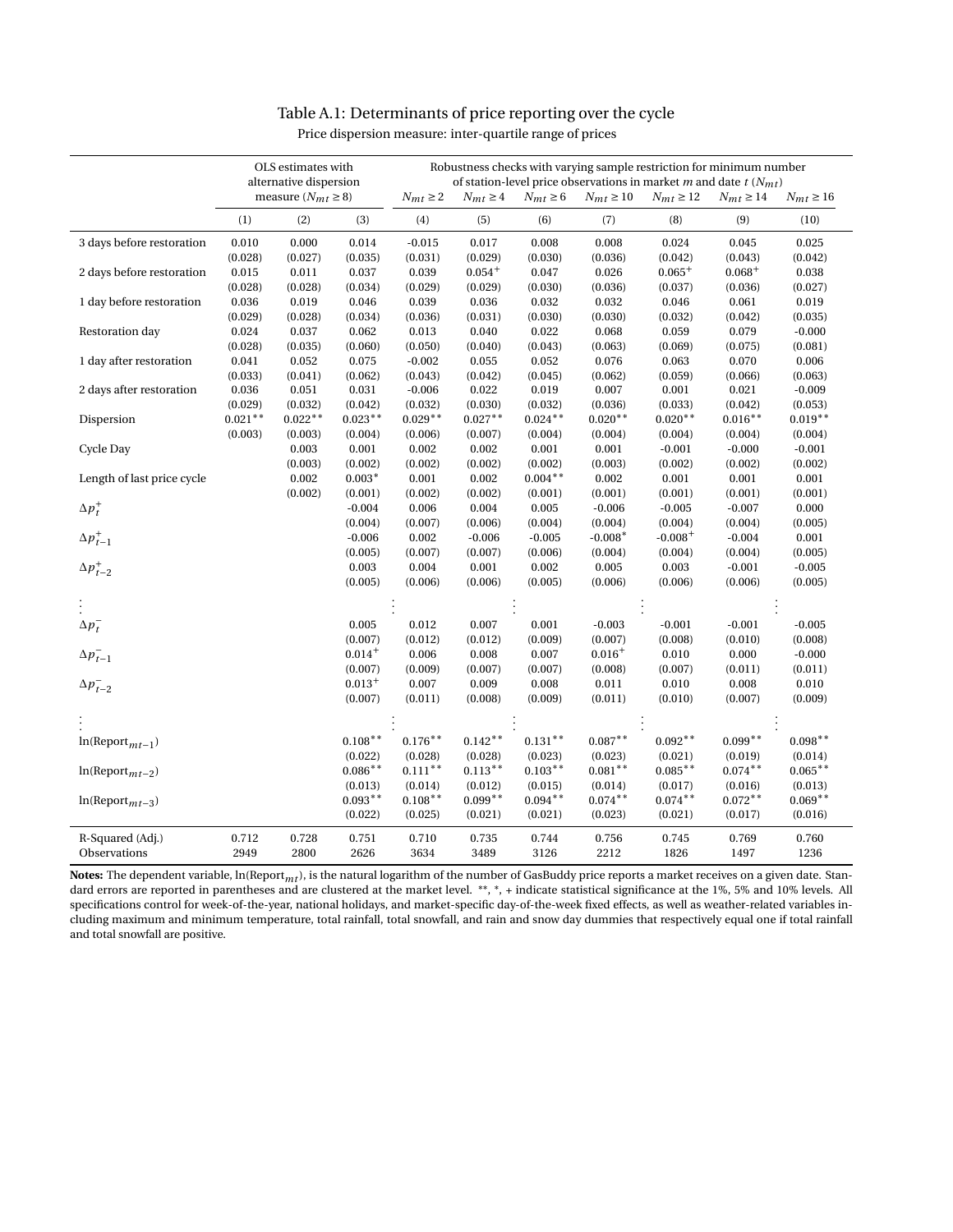| Table A.2: Determinants of price reporting over the cycle |  |  |  |  |
|-----------------------------------------------------------|--|--|--|--|
|-----------------------------------------------------------|--|--|--|--|

| Price dispersion measure: standard deviation of prices |  |  |
|--------------------------------------------------------|--|--|
|                                                        |  |  |

|                                          | OLS estimates with<br>alternative dispersion<br>measure $(N_{mt} \ge 8)$ |                  |                      | Robustness checks with varying sample restriction for minimum number<br>of station-level price observations in market $m$ and date $t$ ( $N_{mt}$ )<br>$N_{mt} \geq 2$<br>$N_{mt} \geq 4$<br>$N_{mt} \ge 6$<br>$N_{mt} \ge 10$<br>$N_{mt} \ge 12$<br>$N_{mt} \ge 14$<br>$N_{mt} \ge 16$ |                      |                      |                       |                       |                       |                      |  |
|------------------------------------------|--------------------------------------------------------------------------|------------------|----------------------|-----------------------------------------------------------------------------------------------------------------------------------------------------------------------------------------------------------------------------------------------------------------------------------------|----------------------|----------------------|-----------------------|-----------------------|-----------------------|----------------------|--|
|                                          | (1)                                                                      | (2)              | (3)                  | (4)                                                                                                                                                                                                                                                                                     | (5)                  | (6)                  | (7)                   | (8)                   | (9)                   | (10)                 |  |
| 3 days before restoration                | 0.010                                                                    | 0.002            | 0.017                | $-0.013$                                                                                                                                                                                                                                                                                | 0.019                | 0.011                | 0.009                 | 0.026                 | 0.047                 | 0.027                |  |
|                                          | (0.029)                                                                  | (0.028)          | (0.034)              | (0.031)                                                                                                                                                                                                                                                                                 | (0.029)              | (0.031)              | (0.037)               | (0.042)               | (0.043)               | (0.042)              |  |
| 2 days before restoration                | 0.012                                                                    | 0.010            | 0.038                | 0.039                                                                                                                                                                                                                                                                                   | $0.054^{+}$          | 0.048                | 0.027                 | $0.067^{+}$           | $0.070^{+}$           | 0.039                |  |
|                                          | (0.028)                                                                  | (0.028)          | (0.033)              | (0.028)                                                                                                                                                                                                                                                                                 | (0.028)              | (0.029)              | (0.035)               | (0.036)               | (0.035)               | (0.026)              |  |
| 1 day before restoration                 | 0.027                                                                    | 0.015            | 0.041                | 0.025                                                                                                                                                                                                                                                                                   | 0.028                | 0.024                | 0.027                 | 0.044                 | 0.061                 | 0.015                |  |
|                                          | (0.032)                                                                  | (0.031)          | (0.035)              | (0.036)                                                                                                                                                                                                                                                                                 | (0.031)              | (0.031)              | (0.031)               | (0.032)               | (0.043)               | (0.037)              |  |
| Restoration day                          | 0.026                                                                    | 0.041            | 0.069                | 0.012                                                                                                                                                                                                                                                                                   | 0.048                | 0.024                | 0.075                 | 0.069                 | 0.090                 | 0.007                |  |
|                                          | (0.029)                                                                  | (0.037)          | (0.060)              | (0.052)                                                                                                                                                                                                                                                                                 | (0.042)              | (0.044)              | (0.065)               | (0.070)               | (0.077)               | (0.084)              |  |
| 1 day after restoration                  | 0.041                                                                    | 0.050            | 0.074                | $-0.003$                                                                                                                                                                                                                                                                                | 0.055                | 0.049                | 0.075                 | 0.063                 | 0.071                 | 0.008                |  |
|                                          | (0.034)                                                                  | (0.042)          | (0.062)              | (0.044)                                                                                                                                                                                                                                                                                 | (0.042)              | (0.045)              | (0.062)               | (0.059)               | (0.066)               | (0.065)              |  |
| 2 days after restoration                 | 0.038<br>(0.029)                                                         | 0.052<br>(0.031) | 0.034<br>(0.042)     | $-0.004$<br>(0.032)                                                                                                                                                                                                                                                                     | 0.025<br>(0.030)     | 0.021<br>(0.031)     | 0.010                 | 0.003<br>(0.032)      | 0.025<br>(0.042)      | $-0.005$             |  |
| Dispersion                               | $0.036**$                                                                | $0.034**$        | $0.037**$            | $0.059**$                                                                                                                                                                                                                                                                               | $0.046**$            | $0.045**$            | (0.035)<br>$0.033**$  | $0.030**$             | $0.024**$             | (0.052)<br>$0.032**$ |  |
|                                          | (0.007)                                                                  | (0.007)          | (0.007)              | (0.008)                                                                                                                                                                                                                                                                                 | (0.011)              | (0.007)              | (0.008)               | (0.006)               | (0.008)               | (0.009)              |  |
| Cycle Day                                |                                                                          | 0.003            | 0.001                | 0.002                                                                                                                                                                                                                                                                                   | 0.002                | 0.001                | 0.001                 | $-0.001$              | $-0.000$              | $-0.001$             |  |
|                                          |                                                                          | (0.003)          | (0.002)              | (0.002)                                                                                                                                                                                                                                                                                 | (0.002)              | (0.002)              | (0.003)               | (0.002)               | (0.002)               | (0.002)              |  |
| Length of last price cycle               |                                                                          | 0.002            | $0.002^{+}$          | 0.001                                                                                                                                                                                                                                                                                   | 0.002                | $0.004**$            | 0.002                 | 0.001                 | 0.001                 | 0.001                |  |
|                                          |                                                                          | (0.002)          | (0.001)              | (0.002)                                                                                                                                                                                                                                                                                 | (0.002)              | (0.001)              | (0.001)               | (0.001)               | (0.001)               | (0.001)              |  |
| $\Delta p_t^+$                           |                                                                          |                  | $-0.004$             | 0.005                                                                                                                                                                                                                                                                                   | 0.003                | 0.004                | $-0.006$              | $-0.005$              | $-0.007$ <sup>+</sup> | 0.000                |  |
|                                          |                                                                          |                  | (0.004)              | (0.007)                                                                                                                                                                                                                                                                                 | (0.006)              | (0.004)              | (0.004)               | (0.004)               | (0.004)               | (0.005)              |  |
|                                          |                                                                          |                  | $-0.006$             | 0.003                                                                                                                                                                                                                                                                                   | $-0.005$             | $-0.004$             | $-0.008*$             | $-0.007$ <sup>+</sup> | $-0.003$              | 0.001                |  |
| $\Delta p_{t-1}^+$<br>$\Delta p_{t-2}^+$ |                                                                          |                  | (0.005)              | (0.007)                                                                                                                                                                                                                                                                                 | (0.007)              | (0.006)              | (0.004)               | (0.004)               | (0.005)               | (0.005)              |  |
|                                          |                                                                          |                  | 0.003                | 0.005                                                                                                                                                                                                                                                                                   | 0.002                | 0.003                | 0.005                 | 0.004                 | $-0.001$              | $-0.005$             |  |
|                                          |                                                                          |                  | (0.005)              | (0.006)                                                                                                                                                                                                                                                                                 | (0.006)              | (0.005)              | (0.006)               | (0.006)               | (0.006)               | (0.005)              |  |
|                                          |                                                                          |                  |                      |                                                                                                                                                                                                                                                                                         |                      |                      |                       |                       |                       |                      |  |
| $\Delta p_t^-$                           |                                                                          |                  | 0.006                | 0.016                                                                                                                                                                                                                                                                                   | 0.009                | 0.002                | $-0.002$              | $-0.001$              | $-0.002$              | $-0.004$             |  |
|                                          |                                                                          |                  | (0.007)              | (0.012)                                                                                                                                                                                                                                                                                 | (0.012)              | (0.009)              | (0.007)               | (0.008)               | (0.009)               | (0.007)              |  |
| $\Delta p_{t-1}^-$                       |                                                                          |                  | $0.014^{+}$          | 0.009                                                                                                                                                                                                                                                                                   | 0.010                | 0.008                | $0.016*$              | 0.010                 | 0.000                 | $-0.000$             |  |
|                                          |                                                                          |                  | (0.007)              | (0.009)                                                                                                                                                                                                                                                                                 | (0.008)              | (0.007)              | (0.008)               | (0.007)               | (0.011)               | (0.012)              |  |
| $\Delta p_{t-2}^-$                       |                                                                          |                  | $0.014 +$            | 0.009                                                                                                                                                                                                                                                                                   | 0.010                | 0.009                | 0.012                 | 0.010                 | 0.009                 | 0.013                |  |
|                                          |                                                                          |                  | (0.007)              | (0.011)                                                                                                                                                                                                                                                                                 | (0.007)              | (0.009)              | (0.011)               | (0.009)               | (0.007)               | (0.009)              |  |
|                                          |                                                                          |                  |                      |                                                                                                                                                                                                                                                                                         |                      |                      |                       |                       |                       |                      |  |
|                                          |                                                                          |                  |                      |                                                                                                                                                                                                                                                                                         |                      |                      |                       |                       |                       |                      |  |
| $ln(Report_{mt-1})$                      |                                                                          |                  | $0.109**$            | $0.176^{\ast\ast}$                                                                                                                                                                                                                                                                      | $0.143**$            | $0.131**$            | $0.087**$             | $0.091**$             | $0.097**$             | $0.095***$           |  |
|                                          |                                                                          |                  | (0.022)              | (0.028)                                                                                                                                                                                                                                                                                 | (0.028)              | (0.023)              | (0.023)               | (0.021)               | (0.019)               | (0.015)              |  |
| $ln(Report_{mt-2})$                      |                                                                          |                  | $0.087**$            | $0.112**$                                                                                                                                                                                                                                                                               | $0.114***$           | $0.104***$           | $0.082**$             | $0.085***$            | $0.075***$            | $0.068**$            |  |
|                                          |                                                                          |                  | (0.013)<br>$0.093**$ | (0.014)<br>$0.107**$                                                                                                                                                                                                                                                                    | (0.012)<br>$0.099**$ | (0.014)<br>$0.094**$ | (0.014)<br>$0.075***$ | (0.017)<br>$0.075***$ | (0.016)<br>$0.073**$  | (0.013)<br>$0.070**$ |  |
| $ln(Report_{mt-3})$                      |                                                                          |                  | (0.022)              | (0.026)                                                                                                                                                                                                                                                                                 | (0.021)              | (0.021)              | (0.023)               | (0.021)               | (0.018)               | (0.017)              |  |
|                                          |                                                                          |                  |                      |                                                                                                                                                                                                                                                                                         |                      |                      |                       |                       |                       |                      |  |
| R-Squared (Adj.)                         | 0.711                                                                    | 0.726            | 0.749                | 0.711                                                                                                                                                                                                                                                                                   | 0.734                | 0.743                | 0.754                 | 0.743                 | 0.766                 | 0.757                |  |
| Observations                             | 2949                                                                     | 2800             | 2626                 | 3634                                                                                                                                                                                                                                                                                    | 3489                 | 3126                 | 2212                  | 1826                  | 1497                  | 1236                 |  |

**Notes:** The dependent variable, ln(Report*mt*), is the natural logarithm of the number of GasBuddy price reports a market receives on a given date. Standard errors are reported in parentheses and are clustered at the market level. \*\*, \*, + indicate statistical significance at the 1%, 5% and 10% levels. All specifications control for week-of-the-year, national holidays, and market-specific day-of-the-week fixed effects, as well as weather-related variables including maximum and minimum temperature, total rainfall, total snowfall, and rain and snow day dummies that respectively equal one if total rainfall and total snowfall are positive.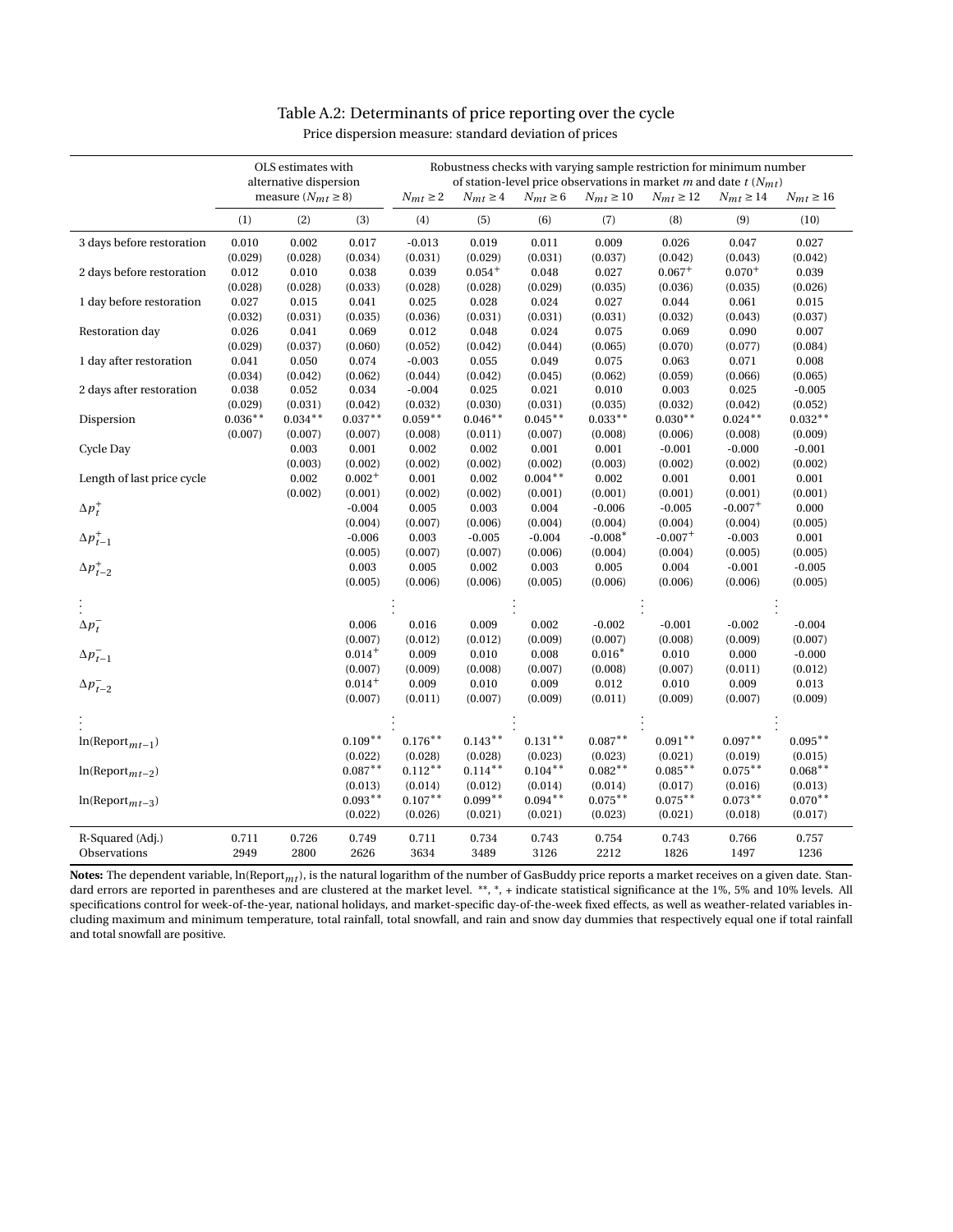|                            | OLS estimates with<br>alternative dispersion |                          |                      | Robustness checks with varying sample restriction for minimum number<br>of station-level price observations in market $m$ and date $t$ ( $N_{mt}$ ) |                      |                      |                       |                      |                       |                      |  |  |
|----------------------------|----------------------------------------------|--------------------------|----------------------|-----------------------------------------------------------------------------------------------------------------------------------------------------|----------------------|----------------------|-----------------------|----------------------|-----------------------|----------------------|--|--|
|                            |                                              | measure $(N_{mt} \ge 8)$ |                      | $N_{mt} \geq 2$                                                                                                                                     | $N_{mt} \geq 4$      | $N_{mt} \ge 6$       | $N_{mt}\geq 10$       | $N_{mt} \ge 12$      | $N_{mt} \ge 14$       | $N_{mt} \ge 16$      |  |  |
|                            | (1)                                          | (2)                      | (3)                  | (4)                                                                                                                                                 | (5)                  | (6)                  | (7)                   | (8)                  | (9)                   | (10)                 |  |  |
| 3 days before restoration  | 0.008                                        | 0.002                    | 0.021                | $-0.006$                                                                                                                                            | 0.023                | 0.016                | 0.013                 | 0.029                | 0.051                 | 0.031                |  |  |
|                            | (0.029)                                      | (0.028)                  | (0.035)              | (0.031)                                                                                                                                             | (0.029)              | (0.031)              | (0.038)               | (0.044)              | (0.044)               | (0.043)              |  |  |
| 2 days before restoration  | 0.006                                        | 0.005                    | 0.039                | 0.040                                                                                                                                               | $0.055^{+}$          | $0.048^{+}$          | 0.029                 | $0.069+$             | $0.072^{+}$           | 0.041                |  |  |
|                            | (0.027)                                      | (0.028)                  | (0.032)              | (0.027)                                                                                                                                             | (0.027)              | (0.028)              | (0.035)               | (0.036)              | (0.035)               | (0.026)              |  |  |
| 1 day before restoration   | 0.013                                        | 0.003                    | $\,0.036\,$          | 0.010                                                                                                                                               | 0.015                | 0.016                | 0.025                 | 0.045                | 0.063                 | 0.019                |  |  |
|                            | (0.033)                                      | (0.032)                  | (0.035)              | (0.035)                                                                                                                                             | (0.032)              | (0.031)              | (0.031)               | (0.032)              | (0.044)               | (0.037)              |  |  |
| Restoration day            | 0.013                                        | 0.029                    | 0.067                | $-0.001$                                                                                                                                            | 0.036                | 0.019                | 0.077                 | 0.075                | 0.095                 | 0.016                |  |  |
|                            | (0.028)                                      | (0.037)                  | (0.059)              | (0.053)                                                                                                                                             | (0.043)              | (0.044)              | (0.064)               | (0.069)              | (0.077)               | (0.085)              |  |  |
| 1 day after restoration    | 0.036                                        | 0.044                    | 0.071                | $-0.006$                                                                                                                                            | 0.050                | 0.045                | 0.073                 | 0.062                | 0.070                 | 0.009                |  |  |
|                            | (0.034)                                      | (0.042)<br>$0.053^{+}$   | (0.062)              | (0.046)                                                                                                                                             | (0.043)              | (0.045)              | (0.063)               | (0.059)              | (0.067)               | (0.067)              |  |  |
| 2 days after restoration   | 0.039                                        |                          | 0.035                | $-0.001$                                                                                                                                            | 0.025                | 0.022                | 0.011                 | 0.006                | 0.027                 | $-0.004$             |  |  |
| Dispersion                 | (0.028)<br>$0.020**$                         | (0.031)<br>$0.019**$     | (0.041)<br>$0.020**$ | (0.032)<br>$0.039**$                                                                                                                                | (0.030)<br>$0.030**$ | (0.031)<br>$0.026**$ | (0.035)<br>$0.016**$  | (0.032)<br>$0.014**$ | (0.041)<br>$0.011**$  | (0.051)<br>$0.014**$ |  |  |
|                            | (0.003)                                      | (0.003)                  | (0.002)              | (0.003)                                                                                                                                             | (0.003)              | (0.003)              | (0.003)               | (0.003)              | (0.003)               | (0.002)              |  |  |
| Cycle Day                  |                                              | 0.002                    | 0.001                | 0.002                                                                                                                                               | 0.002                | 0.001                | 0.001                 | $-0.001$             | $-0.000$              | $-0.001$             |  |  |
|                            |                                              | (0.003)                  | (0.002)              | (0.002)                                                                                                                                             | (0.002)              | (0.002)              | (0.002)               | (0.002)              | (0.002)               | (0.002)              |  |  |
| Length of last price cycle |                                              | 0.002                    | $0.002^{+}$          | 0.000                                                                                                                                               | 0.002                | $0.004*$             | 0.002                 | 0.000                | 0.000                 | 0.001                |  |  |
|                            |                                              | (0.002)                  | (0.001)              | (0.002)                                                                                                                                             | (0.002)              | (0.001)              | (0.001)               | (0.001)              | (0.001)               | (0.001)              |  |  |
| $\Delta p_t^+$             |                                              |                          | $-0.004$             | 0.004                                                                                                                                               | 0.003                | 0.004                | $-0.006$              | $-0.005$             | $-0.007$ <sup>+</sup> | 0.000                |  |  |
|                            |                                              |                          | (0.004)              | (0.007)                                                                                                                                             | (0.006)              | (0.004)              | (0.004)               | (0.004)              | (0.004)               | (0.005)              |  |  |
| $\Delta p_{t-1}^+$         |                                              |                          | $-0.004$             | 0.006                                                                                                                                               | $-0.003$             | $-0.002$             | $-0.007$ <sup>+</sup> | $-0.006$             | $-0.002$              | 0.002                |  |  |
|                            |                                              |                          | (0.005)              | (0.007)                                                                                                                                             | (0.007)              | (0.006)              | (0.004)               | (0.004)              | (0.004)               | (0.005)              |  |  |
| $\Delta p_{t-2}^+$         |                                              |                          | 0.005                | 0.008                                                                                                                                               | 0.004                | 0.004                | 0.007                 | 0.005                | $-0.000$              | $-0.004$             |  |  |
|                            |                                              |                          | (0.005)              | (0.005)                                                                                                                                             | (0.006)              | (0.005)              | (0.006)               | (0.006)              | (0.006)               | (0.005)              |  |  |
|                            |                                              |                          |                      |                                                                                                                                                     |                      |                      |                       |                      |                       |                      |  |  |
|                            |                                              |                          |                      |                                                                                                                                                     |                      |                      |                       |                      |                       |                      |  |  |
| $\Delta p_t^-$             |                                              |                          | 0.009                | $0.023^{+}$                                                                                                                                         | 0.014                | 0.007                | 0.001                 | 0.002                | 0.000                 | $-0.003$             |  |  |
|                            |                                              |                          | (0.006)              | (0.011)                                                                                                                                             | (0.011)              | (0.009)              | (0.007)               | (0.008)              | (0.009)               | (0.007)              |  |  |
| $\Delta p_{t-1}^-$         |                                              |                          | $0.017*$             | $0.015+$                                                                                                                                            | $0.015*$             | $0.012^{+}$          | $0.019*$              | $0.013+$             | 0.003                 | 0.002                |  |  |
|                            |                                              |                          | (0.007)              | (0.009)                                                                                                                                             | (0.007)              | (0.006)              | (0.007)               | (0.007)              | (0.011)               | (0.012)              |  |  |
| $\Delta p_{t-2}^-$         |                                              |                          | $0.017*$             | 0.014                                                                                                                                               | $0.014 +$            | 0.012                | 0.015                 | 0.013                | $0.011 +$             | $0.017*$             |  |  |
|                            |                                              |                          | (0.007)              | (0.011)                                                                                                                                             | (0.007)              | (0.008)              | (0.010)               | (0.008)              | (0.006)               | (0.008)              |  |  |
|                            |                                              |                          |                      |                                                                                                                                                     |                      |                      |                       |                      |                       |                      |  |  |
| $ln(Report_{mt-1})$        |                                              |                          | $0.108**$            | $0.171**$                                                                                                                                           | $0.140**$            | $0.129**$            | $0.087**$             | $0.091**$            | $0.095***$            | $0.091**$            |  |  |
|                            |                                              |                          | (0.022)              | (0.028)                                                                                                                                             | (0.028)              | (0.024)              | (0.024)               | (0.021)              | (0.019)               | (0.017)              |  |  |
| $ln(Report_{mt-2})$        |                                              |                          | $0.087**$            | $0.109**$                                                                                                                                           | $0.112**$            | $0.103**$            | $0.081**$             | $0.085***$           | $0.076***$            | $0.071**$            |  |  |
|                            |                                              |                          | (0.013)              | (0.014)                                                                                                                                             | (0.012)              | (0.014)              | (0.014)               | (0.017)              | (0.016)               | (0.012)              |  |  |
| $ln(Report_{mt-3})$        |                                              |                          | $0.090**$            | $0.101**$                                                                                                                                           | $0.095**$            | $0.090**$            | $0.074***$            | $0.074***$           | $0.073**$             | $0.070**$            |  |  |
|                            |                                              |                          | (0.022)              | (0.025)                                                                                                                                             | (0.020)              | (0.021)              | (0.023)               | (0.021)              | (0.017)               | (0.017)              |  |  |
| R-Squared (Adj.)           | 0.717                                        | 0.731                    | 0.754                | 0.722                                                                                                                                               | 0.742                | 0.750                | 0.758                 | 0.745                | 0.768                 | 0.759                |  |  |
| Observations               | 2949                                         | 2800                     | 2626                 | 3634                                                                                                                                                | 3489                 | 3126                 | 2212                  | 1826                 | 1497                  | 1236                 |  |  |
|                            |                                              |                          |                      |                                                                                                                                                     |                      |                      |                       |                      |                       |                      |  |  |

Table A.3: Determinants of price reporting over the cycle

Price dispersion measure: range of prices

**Notes:** The dependent variable, ln(Report*mt*), is the natural logarithm of the number of GasBuddy price reports a market receives on a given date. Standard errors are reported in parentheses and are clustered at the market level. \*\*, \*, + indicate statistical significance at the 1%, 5% and 10% levels. All specifications control for week-of-the-year, national holidays, and market-specific day-of-the-week fixed effects, as well as weather-related variables including maximum and minimum temperature, total rainfall, total snowfall, and rain and snow day dummies that respectively equal one if total rainfall and total snowfall are positive.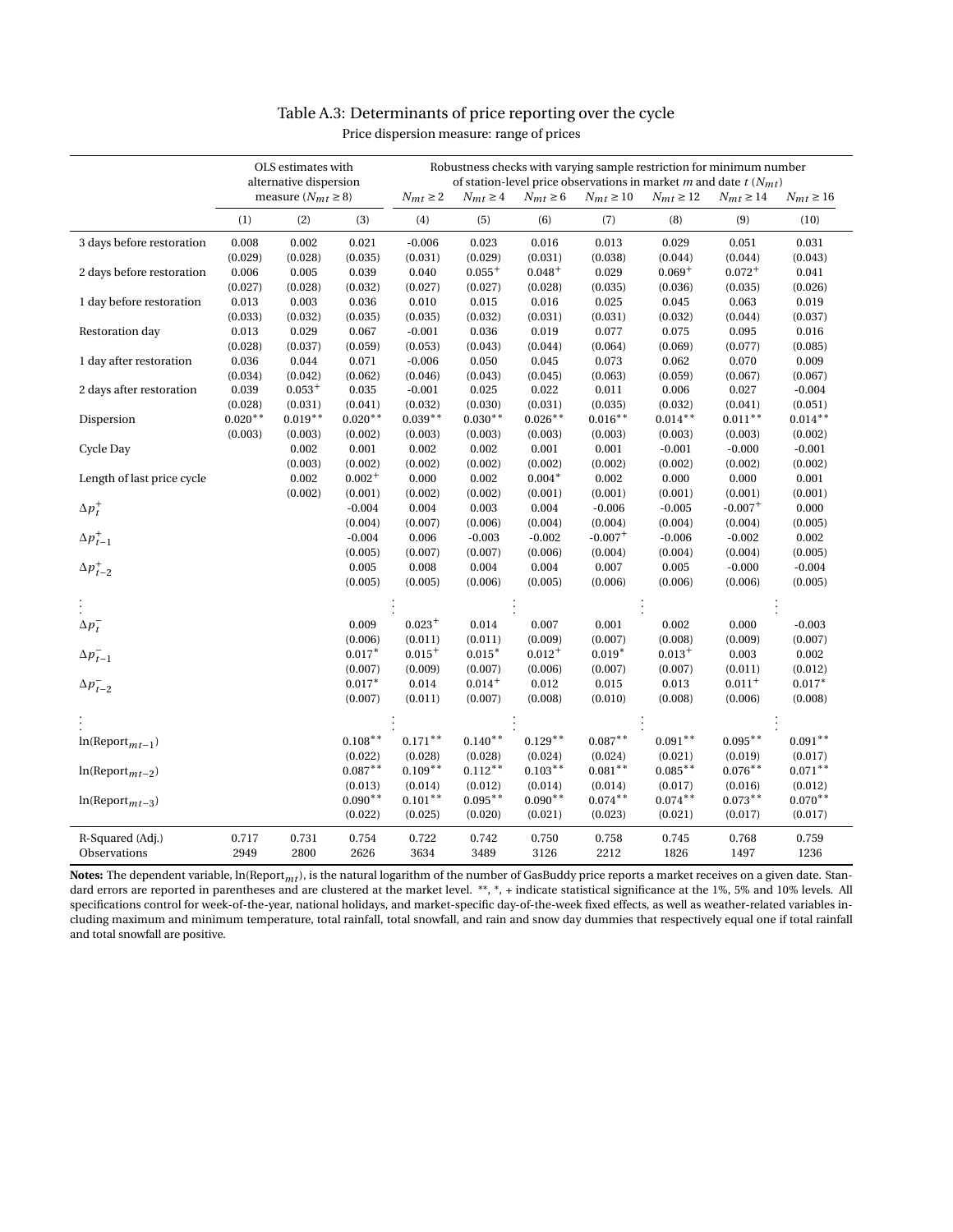### **B Alternative dependent variables and model specifications**

In this Appendix, we investigate the impact that using alternative dependent variables and econometric models have on our empirical results. Recall that the dependent variable used in the various price reporting regressions was  $ln(Report<sub>mt</sub>)$ , where Report<sub>mt</sub> is the number of station-level price reports GasBuddy's websites receive in market *m* on date *t*. We consider two alternative dependent variables: reporting counts in levels (Report*mt*) and reporting counts scaled by the average number of reports market  $m$  receives on a given day Report $_{mt}/\overline{\rm Report}_m$  where  $\overline{\rm Report}_m = \sum_{t=1}^T R_{mt}/N_m.$  By scaling Report $_{mt}$ by the average number of reports received in a market, the latter dependent variable helps account for market-level unobserved heterogeneity in reporting intensity, for example due to the number of heavy commuters in a market or because of particularly keen GasBuddy users. We also consider limited dependent variables (Poisson and Ordered Probit) that account for Report*mt* being a discrete count variable bounded from below by zero.<sup>56</sup>

Table B.1 contains four panels that list analogous OLS-1, OLS-3, and OLS-5 results to those from Table 5 of the paper based on the three dependent variables and the Poisson model. Comparing the estimates across the four panels, we find the paper's main empirical conclusions are unchanged under the alternative dependent variables and econometric models. Specifically, we continue to find price reporting intensity is statistically significantly higher on the day of and day before restoration events, when price dispersion is higher, and when price cuts lagged by one day become smaller. The economic magnitudes of the estimates are also similar across the specifications. For instance, the benchmark results based on ln(Report*mt*) indicate that price reporting intensity rises by 5.9% on the day before and day of a restoration; the results based on Report*mt* in levels implies there are 1.49 and 1.30 more reports on average, marginal effects that are 6.2% and 5.4% of the average number of daily price reports of 24. As another example, the OLS-3 estimates imply that a typical 3 cpl increase in the inter-quartile range of prices during a restoration day increases reporting rates by  $1.9\% \times 3 = 5.7\%$  when  $\ln(\text{Report}_{mt})$  is the dependent variable. In the analogous levels regression, this marginal effect is  $3 \times 0.464 = 1.39$ , or 5.8% of the sample average number of daily price reports.

As a check on the results on reporting intensity by day of the cycle in Table 6, in Tables B.2 and B.3 we reproduce the results from the table, except we replace the dependent variable with Report*mt* and Report $_m/\overline{{\rm Report}}_m$ . Again, we see that using these alternative dependent variables has little impact on the main conclusions in the paper. Price reporting responds to higher price dispersion on various days of the cycle, particularly on those just before and during restoration periods. Reporting is also significantly higher on *τ* = 0 restoration days when there have been lagged larger price increases (at both one and two day lags) and lagged smaller price cuts (at one lag).

As a final robustness check, we report analogous results for price reporting in sticky markets based on different dependent variables and econometric models that correspond to the results in columns OLS-3 and OLS-5 of Table 7 of the paper. We also report Ordered Probit results for these markets because they have much fewer daily price reports on average (4), with more than 90% of all market-dates having 10 or less station-level price observations.<sup>57</sup> The results highlight the robustness of the main empirical result of interest, namely that price reporting intensity is statistically significantly higher on restoration days in rural sticky markets (where there are minimal search-based reporting incentives).

<sup>&</sup>lt;sup>56</sup>We have also estimated Negative Binomial models as well and find they yield very similar results as the Poisson model.

<sup>&</sup>lt;sup>57</sup>The maximum number of station-level price observations for a given market-date is 24; the results are identical if we restrict the sample to market-dates in sticky markets with 10 or less station-level price observations.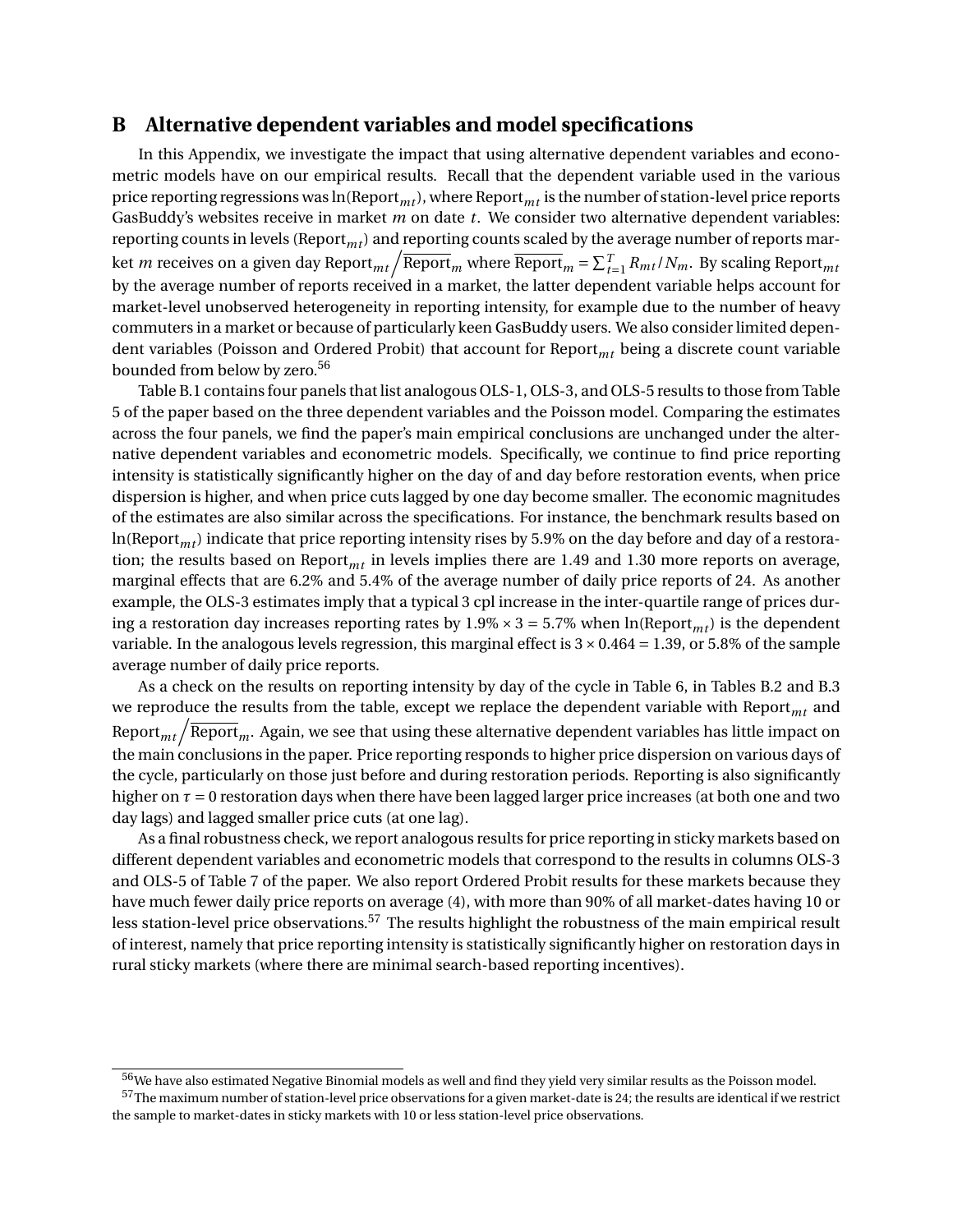|                                    | Dependent Variable:    |                      | Dependent Variable:    |                        |                      |                                  | Dependent Variable:    |                                                 | Poisson Model         |                     |                      |                       |
|------------------------------------|------------------------|----------------------|------------------------|------------------------|----------------------|----------------------------------|------------------------|-------------------------------------------------|-----------------------|---------------------|----------------------|-----------------------|
|                                    |                        | $ln(Report_{mt})$    |                        |                        | $Report_{mt}$        |                                  |                        | $\text{Report}_{mt}/\overline{\text{Report}}_m$ |                       | for Report $_{mt}$  |                      |                       |
|                                    | (1)                    | (2)                  | (3)                    | (4)                    | (5)                  | (6)                              | (7)                    | (8)                                             | (9)                   | (10)                | (11)                 | (12)                  |
| 3 days before restoration          | 0.013                  | 0.000                | 0.014                  | 0.431                  | 0.294                | 0.052                            | 0.010                  | $-0.003$                                        | 0.012                 | 0.021               | 0.015                | 0.014                 |
| 2 days before restoration          | (0.028)<br>0.019       | (0.027)<br>0.011     | (0.035)<br>0.037       | (0.543)<br>0.709       | (0.522)<br>0.645     | (0.654)<br>0.517                 | (0.025)<br>0.015       | (0.025)<br>0.008                                | (0.030)<br>0.034      | (0.028)<br>0.033    | (0.027)<br>0.033     | (0.032)<br>0.037      |
| 1 day before restoration           | (0.028)<br>$0.056^{+}$ | (0.028)<br>0.019     | (0.034)<br>0.046       | (0.485)<br>$1.400*$    | (0.548)<br>0.803     | (0.599)<br>0.539                 | (0.026)<br>$0.052^{+}$ | (0.029)<br>0.016                                | (0.035)<br>0.043      | (0.025)<br>$0.069*$ | (0.025)<br>0.038     | (0.028)<br>0.039      |
| Restoration day                    | (0.028)<br>$0.068*$    | (0.028)<br>0.037     | (0.034)<br>0.062       | (0.548)<br>$1.568*$    | (0.593)<br>0.986     | (0.669)<br>0.992                 | (0.029)<br>$0.070*$    | (0.031)<br>0.030                                | (0.035)<br>0.051      | (0.031)<br>$0.078*$ | (0.029)<br>0.058     | (0.031)<br>0.065      |
| 1 day after restoration            | (0.030)<br>0.050       | (0.035)<br>0.052     | (0.060)<br>0.075       | (0.692)<br>$1.082^{+}$ | (0.764)<br>1.220     | (1.193)<br>1.129                 | (0.031)<br>0.045       | (0.035)<br>0.040                                | (0.054)<br>0.063      | (0.038)<br>0.055    | (0.038)<br>0.062     | (0.064)<br>0.064      |
| 2 days after restoration           | (0.034)<br>0.039       | (0.041)<br>0.051     | (0.062)<br>0.031       | (0.603)<br>0.683       | (0.748)<br>0.873     | (1.104)<br>0.071                 | (0.031)<br>0.040       | (0.038)<br>0.047                                | (0.055)<br>0.022      | (0.033)<br>0.035    | (0.040)<br>0.046     | (0.062)<br>0.015      |
| Inter-quartile range of prices     | (0.029)                | (0.032)<br>$0.022**$ | (0.042)<br>$0.023**$   | (0.595)                | (0.628)<br>$0.467**$ | (0.874)<br>$0.474**$             | (0.025)                | (0.028)<br>$0.023**$                            | (0.038)<br>$0.025***$ | (0.036)             | (0.038)<br>$0.022**$ | (0.043)<br>$0.021***$ |
| Cycle Day                          |                        | (0.003)<br>0.003     | (0.004)<br>0.001       |                        | (0.111)<br>0.052     | (0.097)<br>0.008                 |                        | (0.004)<br>0.002                                | (0.004)<br>0.001      |                     | (0.004)<br>0.003     | (0.005)<br>0.003      |
| Length of last price cycle         |                        | (0.003)<br>0.002     | (0.002)<br>$0.003*$    |                        | (0.055)<br>0.031     | (0.048)<br>$0.040*$              |                        | (0.003)<br>0.003                                | (0.002)<br>$0.002*$   |                     | (0.003)<br>0.001     | (0.003)<br>0.002      |
| $\Delta p_t^+$                     |                        | (0.002)              | (0.001)<br>$-0.004$    |                        | (0.029)              | (0.017)<br>$-0.141$ <sup>+</sup> |                        | (0.002)                                         | (0.001)<br>$-0.003$   |                     | (0.002)              | (0.001)<br>$-0.002$   |
| $\Delta p_{t-1}^+$                 |                        |                      | (0.004)<br>$-0.006$    |                        |                      | (0.074)<br>$-0.185*$             |                        |                                                 | (0.004)<br>$-0.007$   |                     |                      | (0.003)<br>$-0.005$   |
| $\Delta p^+_{t-2}$                 |                        |                      | (0.005)<br>0.003       |                        |                      | (0.090)<br>$-0.017$              |                        |                                                 | (0.005)<br>0.004      |                     |                      | (0.004)<br>0.004      |
|                                    |                        |                      | (0.005)<br>0.002       |                        |                      | (0.111)<br>$-0.066$              |                        |                                                 | (0.006)<br>0.001      |                     |                      | (0.005)<br>0.003      |
| $\Delta p_{t-3}^+$                 |                        |                      | (0.007)                |                        |                      | (0.142)                          |                        |                                                 | (0.006)               |                     |                      | (0.006)               |
| $\Delta p_{t-4}^+$                 |                        |                      | $-0.003$<br>(0.005)    |                        |                      | $-0.102$<br>(0.081)              |                        |                                                 | $-0.005$<br>(0.004)   |                     |                      | $-0.002$<br>(0.004)   |
| $\Delta p_{t-5}^+$                 |                        |                      | 0.003<br>(0.005)       |                        |                      | 0.061<br>(0.078)                 |                        |                                                 | 0.005<br>(0.005)      |                     |                      | 0.005<br>(0.003)      |
| $\Delta p_{t-6}^+$                 |                        |                      | 0.001<br>(0.003)       |                        |                      | 0.162<br>(0.113)                 |                        |                                                 | 0.003<br>(0.004)      |                     |                      | $0.009***$<br>(0.003) |
| $\Delta p_{t-7}^+$                 |                        |                      | 0.004<br>(0.005)       |                        |                      | 0.128<br>(0.096)                 |                        |                                                 | 0.005<br>(0.005)      |                     |                      | $0.007+$<br>(0.004)   |
| $\Delta p_t^-$                     |                        |                      | 0.005<br>(0.007)       |                        |                      | $-0.038$<br>(0.120)              |                        |                                                 | 0.005<br>(0.007)      |                     |                      | 0.000<br>(0.006)      |
| $\Delta p_{t-1}^-$                 |                        |                      | $0.014^{+}$<br>(0.007) |                        |                      | $0.251*$<br>(0.120)              |                        |                                                 | $0.020*$<br>(0.007)   |                     |                      | $0.017*$<br>(0.007)   |
| $\Delta p_{t-2}^-$                 |                        |                      | $0.013+$<br>(0.007)    |                        |                      | $0.274*$<br>(0.127)              |                        |                                                 | $0.016+$<br>(0.008)   |                     |                      | $0.013*$<br>(0.006)   |
| $\Delta p_{t-3}^-$                 |                        |                      | 0.002<br>(0.009)       |                        |                      | $-0.012$<br>(0.170)              |                        |                                                 | 0.003<br>(0.009)      |                     |                      | $-0.000$<br>(0.009)   |
| $\Delta p_{t-4}^-$                 |                        |                      | 0.001<br>(0.007)       |                        |                      | $-0.028$<br>(0.121)              |                        |                                                 | 0.005<br>(0.007)      |                     |                      | 0.004<br>(0.006)      |
| $\Delta p_{t-5}^-$                 |                        |                      | $-0.004$               |                        |                      | $-0.129$                         |                        |                                                 | $-0.002$              |                     |                      | $-0.002$              |
| $\Delta p_{t-6}^-$                 |                        |                      | (0.009)<br>0.004       |                        |                      | (0.199)<br>$-0.012$              |                        |                                                 | (0.010)<br>0.005      |                     |                      | (0.008)<br>0.004      |
| $\Delta p_{t-7}^-$                 |                        |                      | (0.007)<br>$-0.001$    |                        |                      | (0.119)<br>0.052                 |                        |                                                 | (0.007)<br>0.001      |                     |                      | (0.006)<br>0.002      |
| Dependent Variable $m_{t-1}$       |                        |                      | (0.009)<br>$0.108**$   |                        |                      | (0.171)<br>$0.265**$             |                        |                                                 | (0.008)<br>$0.153**$  |                     |                      | (0.007)<br>$0.007**$  |
| Dependent Variable $m_{t-2}$       |                        |                      | (0.022)<br>$0.086**$   |                        |                      | (0.048)<br>$0.129**$             |                        |                                                 | (0.024)<br>$0.111***$ |                     |                      | (0.001)<br>$0.003*$   |
|                                    |                        |                      | (0.013)                |                        |                      | (0.017)                          |                        |                                                 | (0.023)               |                     |                      | (0.001)               |
| Dependent Variable $m_{t-3}$       |                        |                      | $0.093**$<br>(0.022)   |                        |                      | $0.178**$<br>(0.017)             |                        |                                                 | $0.107**$<br>(0.025)  |                     |                      | $0.005**$<br>(0.001)  |
| R-Squared (Adj.)<br>Log-likelihood | 0.708                  | 0.728                | 0.751                  | 0.759                  | 0.776                | 0.824                            | 0.275                  | 0.298                                           | 0.340                 | -8996               | $-8411$              | -7755                 |
| Observations                       | 2949                   | 2800                 | 2626                   | 2949                   | 2800                 | 2626                             | 2949                   | 2800                                            | 2626                  | 2949                | 2800                 | 2626                  |

## Table B.1: Determinants of price reporting over the cycle Alternative dependent variables and model specification

Notes: Standard errors are reported in parentheses and are clustered at the market level. \*\*, \*, + indicate statistical significance at the 1%, 5% and 10% levels. All specifications control for week-of-the-year, national holidays, and market-specific day-of-the-week fixed effects, as well as weather-related variables including maximum and minimum temperature, total rainfall, total snowfall, and rain and snow day dummies that respectively equal one if total rainfall and total snowfall are positive.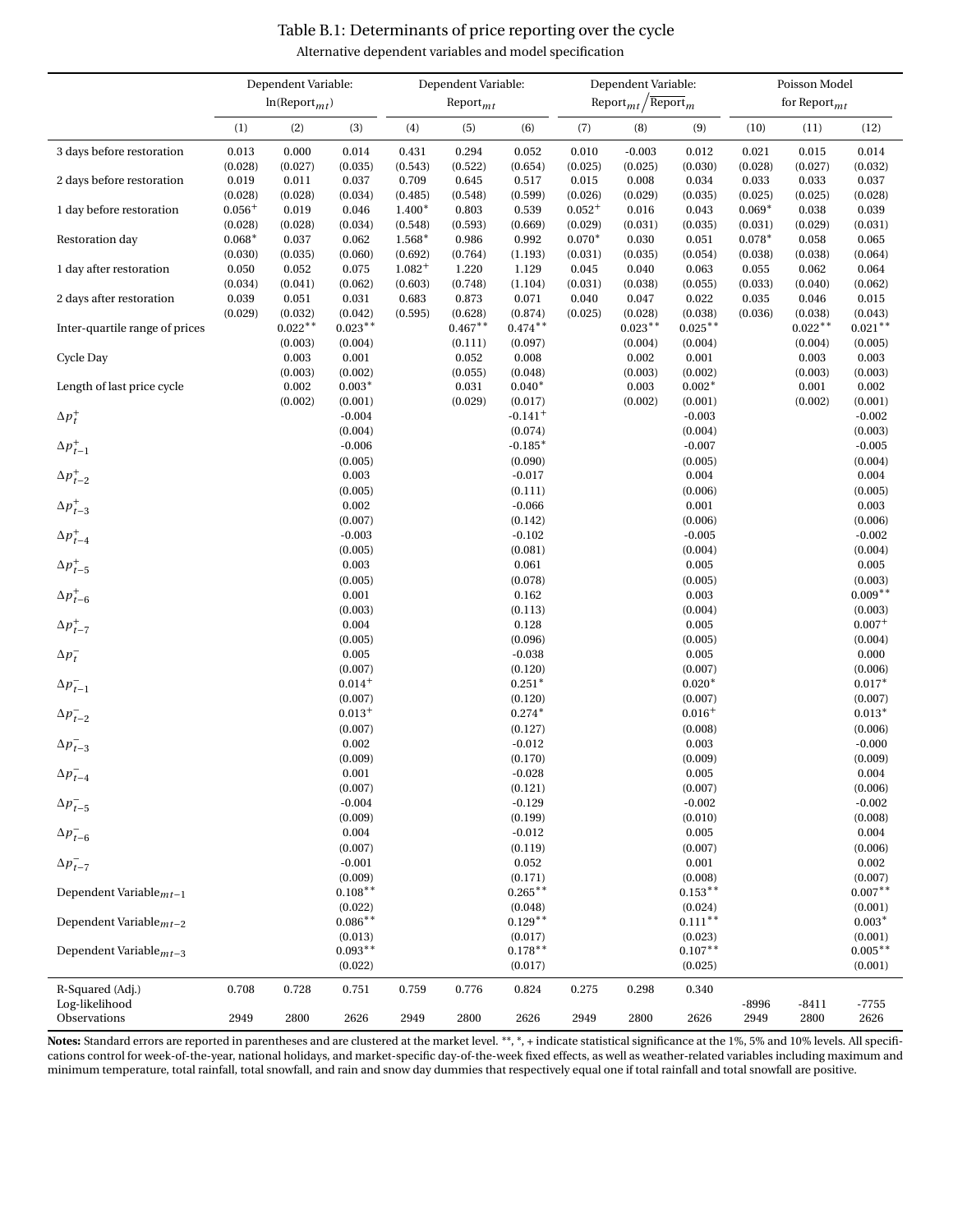|                                | Days Relative to the Start of a Restoration |             |             |             |            |            |            |  |  |
|--------------------------------|---------------------------------------------|-------------|-------------|-------------|------------|------------|------------|--|--|
|                                | $\tau = -3$                                 | $\tau = -2$ | $\tau = -1$ | $\tau = 0$  | $\tau = 1$ | $\tau = 2$ | $\tau = 3$ |  |  |
| Inter-quartile range of prices | 0.168                                       | $-0.006$    | $0.355*$    | $0.700**$   | 0.012      | 0.931      | $1.020**$  |  |  |
|                                | (0.458)                                     | (0.473)     | (0.142)     | (0.200)     | (0.380)    | (0.641)    | (0.255)    |  |  |
| Cycle Day                      | $-0.069$                                    | $-0.114$    | 0.020       | 0.074       |            |            |            |  |  |
|                                | (0.114)                                     | (0.123)     | (0.125)     | (0.115)     |            |            |            |  |  |
| Length of last price cycle     | $-0.110$                                    | $-0.126$    | $-0.018$    | 0.067       | $-0.070$   | 0.004      | 0.111      |  |  |
|                                | (0.114)                                     | (0.138)     | (0.105)     | (0.073)     | (0.105)    | (0.101)    | (0.109)    |  |  |
| $\Delta p_t^+$                 | 0.551                                       | 0.750       | $-7.200$    | $-0.025$    | $-0.035$   | $-0.053$   | $-3.870$   |  |  |
|                                | (1.518)                                     | (0.882)     | (5.468)     | (0.140)     | (0.253)    | (0.848)    | (4.742)    |  |  |
| $\Delta p_{t-1}^+$             | $-0.731$                                    | $-0.859+$   | 0.691       | 8.913       | $-0.209$   | 0.152      | 0.209      |  |  |
|                                | (0.779)                                     | (0.440)     | (0.728)     | (5.295)     | (0.234)    | (0.343)    | (1.172)    |  |  |
| $\Delta p_{t-2}^+$             | $-0.546$                                    | $-0.033$    | $-0.715$    | $1.572^{+}$ | $17.287+$  | 0.079      | 0.214      |  |  |
|                                | (0.498)                                     | (0.483)     | (0.722)     | (0.814)     | (9.428)    | (0.265)    | (0.231)    |  |  |
|                                |                                             |             |             |             |            |            |            |  |  |
| $\Delta p_t^-$                 | $-0.808$                                    | $-1.179$    | 0.306       |             | $-0.939$   | $-0.361$   | 0.788      |  |  |
|                                | (0.917)                                     | (0.760)     | (0.555)     |             | (0.633)    | (0.492)    | (0.518)    |  |  |
| $\Delta p_{t-1}^-$             | 0.584                                       | 1.412       | 0.209       | $1.374**$   |            | $-0.630$   | 0.508      |  |  |
|                                | (0.719)                                     | (0.935)     | (0.939)     | (0.470)     |            | (0.468)    | (0.312)    |  |  |
| $\Delta p_{t-2}^-$             | 0.800                                       | 0.168       | $0.917^{+}$ | 0.711       | 0.434      |            | 0.255      |  |  |
|                                | (0.624)                                     | (0.592)     | (0.533)     | (0.450)     | (0.422)    |            | (0.350)    |  |  |
|                                |                                             |             |             |             |            |            |            |  |  |
| R-Squared (Adj.)               | 0.789                                       | 0.803       | 0.811       | 0.863       | 0.843      | 0.770      | 0.775      |  |  |
| <b>Observations</b>            | 339                                         | 399         | 405         | 429         | 416        | 382        | 354        |  |  |

Table B.2: Determinants of price reporting by day of the cycle Alternative dependent variable: Report*mt*

**Notes:** The dependent variable, ln(Report*mt*), is the natural logarithm of the number of GasBuddy price reports a market receives on a given date. Standard errors are reported in parentheses and are clustered at the market level. \*\*, \*, + indicate statistical significance at the 1%, 5% and 10% levels. All specifications control for week-of-the-year, national holidays, and market-specific day-of-the-week fixed effects. The vector of controls also includes market-date-level weather-related controls including maximum and minimum temperature, total rainfall, total snowfall, and rain and snow day dummies that respectively equal one if total rainfall and total snowfall are positive. Three lags of the dependent variable are also controlled for in all specifications. The columns are indexed by *τ*, the number of days from the start of a restoration; *τ* = 0 are days classified as the start of the restoration. See Section 3.1 in the text for cycle day definitions. The blank cells indicate no coefficients were estimated. These arise by construction in defining price restorations since the start of price restorations (where  $\tau = 0$ ) must involve at least a 1.5 cpl price increase. Therefore, we cannot estimate changes in consumer search intensity to contemporaneous negative price changes on day 0 of the cycle, lagged negative price changes on  $\tau = 1$  days, and so on.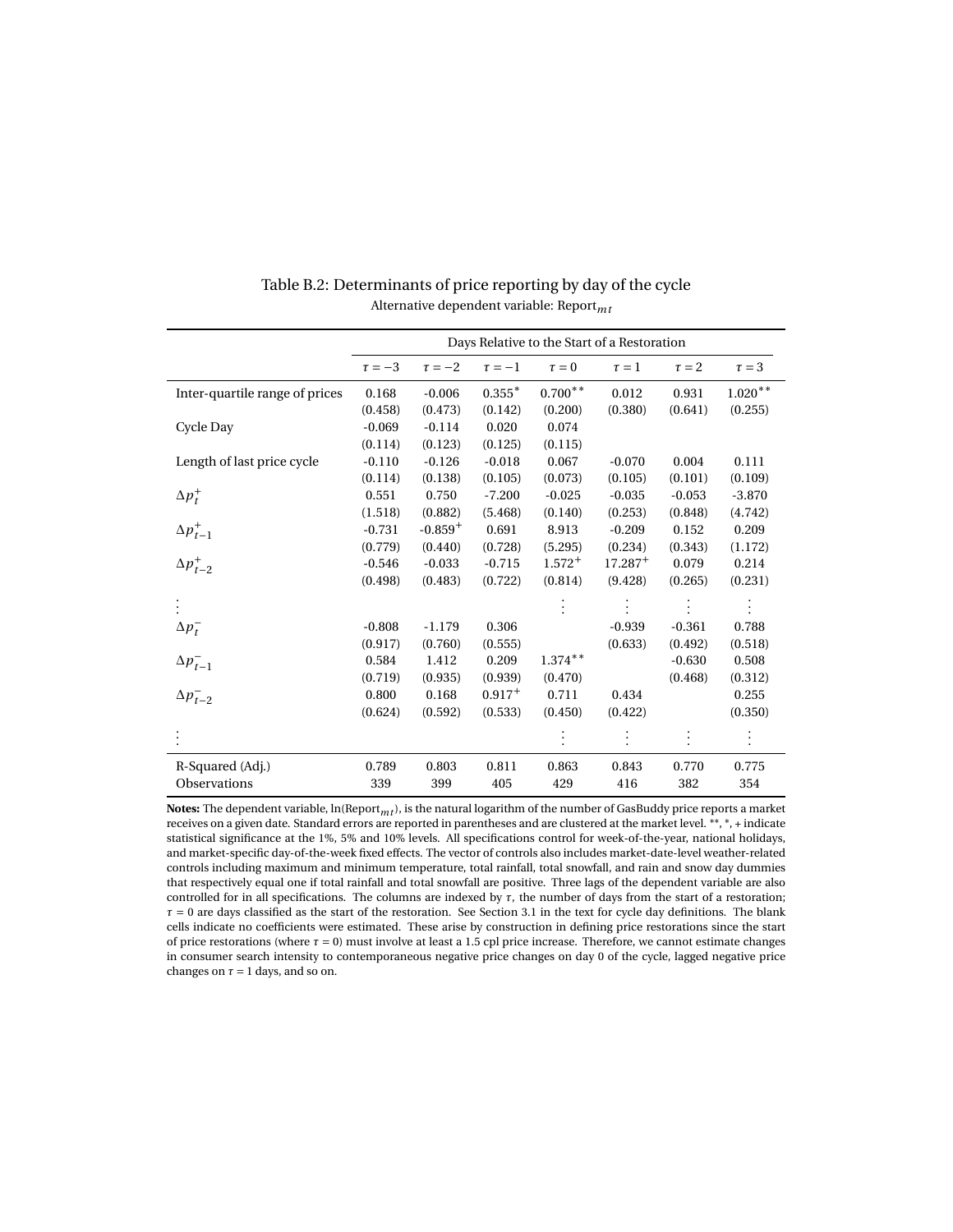|                                          | Days Relative to the Start of a Restoration |             |             |             |             |                |            |  |  |
|------------------------------------------|---------------------------------------------|-------------|-------------|-------------|-------------|----------------|------------|--|--|
|                                          | $\tau = -3$                                 | $\tau = -2$ | $\tau = -1$ | $\tau = 0$  | $\tau = 1$  | $\tau = 2$     | $\tau = 3$ |  |  |
| Inter-quartile range of prices           | 0.020                                       | 0.015       | $0.020*$    | $0.039**$   | $-0.007$    | 0.023          | $0.049*$   |  |  |
|                                          | (0.020)                                     | (0.024)     | (0.008)     | (0.008)     | (0.018)     | (0.023)        | (0.018)    |  |  |
| Cycle Day                                | $-0.003$                                    | $-0.005$    | $-0.002$    | 0.001       |             |                |            |  |  |
|                                          | (0.006)                                     | (0.006)     | (0.006)     | (0.006)     |             |                |            |  |  |
| Length of last price cycle               | $-0.002$                                    | $-0.001$    | $-0.001$    | 0.005       | $-0.002$    | $-0.005$       | 0.003      |  |  |
|                                          | (0.005)                                     | (0.006)     | (0.005)     | (0.003)     | (0.005)     | (0.006)        | (0.005)    |  |  |
| $\Delta p_t^+$                           | 0.000                                       | 0.012       | $-0.762*$   | 0.000       | $-0.003$    | 0.001          | 0.021      |  |  |
|                                          | (0.068)                                     | (0.048)     | (0.341)     | (0.008)     | (0.017)     | (0.048)        | (0.064)    |  |  |
| $\Delta p_{t-1}^+$                       | $-0.022$                                    | $-0.055*$   | 0.028       | $0.909^{+}$ | $-0.004$    | 0.012          | $-0.017$   |  |  |
|                                          | (0.018)                                     | (0.022)     | (0.055)     | (0.495)     | (0.012)     | (0.014)        | (0.030)    |  |  |
| $\Delta p_{t-2}^+$                       | $-0.023$                                    | 0.008       | $-0.048$    | $0.072^{+}$ | $1.274^{+}$ | 0.015          | 0.021      |  |  |
|                                          | (0.024)                                     | (0.030)     | (0.029)     | (0.042)     | (0.629)     | (0.014)        | (0.016)    |  |  |
|                                          |                                             |             |             |             |             |                |            |  |  |
| $\Delta p_t^-$                           | $-0.008$                                    | $-0.076*$   | 0.020       |             | $-0.007$    | $-0.008$       | 0.020      |  |  |
|                                          | (0.048)                                     | (0.036)     | (0.031)     |             | (0.022)     | (0.020)        | (0.026)    |  |  |
|                                          | 0.011                                       | 0.056       | 0.001       | $0.074*$    |             | $-0.005$       | 0.030      |  |  |
| $\Delta p_{t-1}^-$<br>$\Delta p_{t-2}^-$ | (0.030)                                     | (0.047)     | (0.043)     | (0.028)     |             | (0.024)        | (0.023)    |  |  |
|                                          | 0.004                                       | 0.017       | $0.071*$    | 0.038       | $0.038^{+}$ |                | 0.001      |  |  |
|                                          | (0.027)                                     | (0.030)     | (0.034)     | (0.027)     | (0.021)     |                | (0.016)    |  |  |
|                                          |                                             |             |             |             |             | $\ddot{\cdot}$ |            |  |  |
| R-Squared (Adj.)                         | 0.340                                       | 0.234       | 0.265       | 0.398       | 0.364       | 0.255          | 0.485      |  |  |
| Observations                             | 339                                         | 399         | 405         | 429         | 416         | 382            | 375        |  |  |

| Table B.3: Determinants of price reporting by day of the cycle |
|----------------------------------------------------------------|
|                                                                |

Alternative dependent variable: Report $_m / \overline{{\rm Report}}_m$ 

**Notes:** The dependent variable, ln(Report*mt*), is the natural logarithm of the number of GasBuddy price reports a market receives on a given date. Standard errors are reported in parentheses and are clustered at the market level. \*\*, \*, + indicate statistical significance at the 1%, 5% and 10% levels. All specifications control for week-of-the-year, national holidays, and market-specific day-of-the-week fixed effects, as well as weather-related variables including maximum and minimum temperature, total rainfall, total snowfall, and rain and snow day dummies that respectively equal one if total rainfall and total snowfall are positive. Three lags of the dependent variable are also controlled for in all specifications. The columns are indexed by *τ*, the number of days from the start of a restoration; *τ* = 0 are days classified as the start of the restoration. See Section 3.1 in the text for cycle day definitions. The blank cells indicate no coefficients were estimated. These arise by construction in defining price restorations since the start of price restorations (where *τ* = 0) must involve at least a 1.5 cpl price increase. Therefore, we cannot estimate changes in consumer search intensity to contemporaneous negative price changes on day 0 of the cycle, lagged negative price changes on  $\tau = 1$  days, and so on.